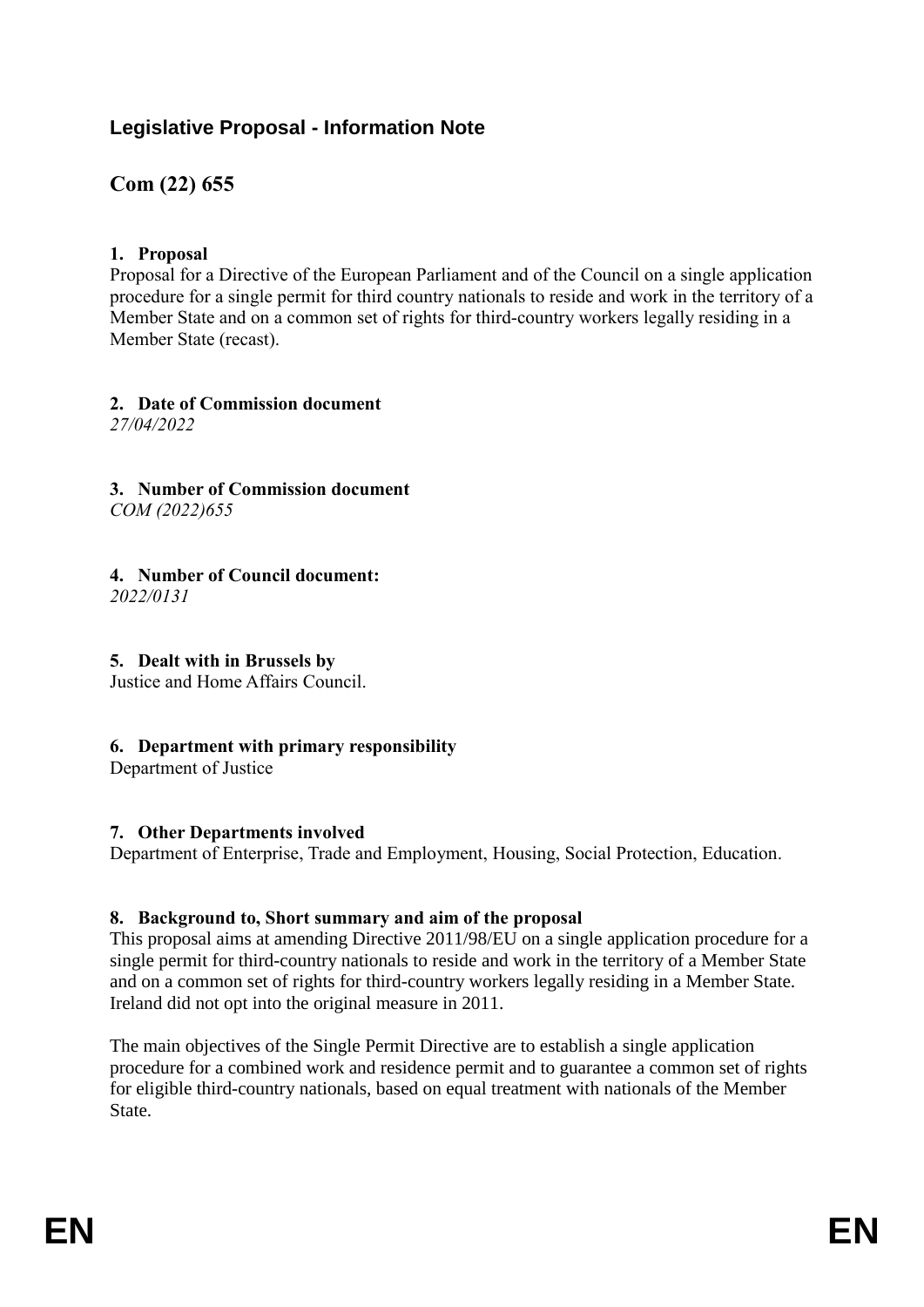### **The main provisions of this Directive include**:

- It would be possible to lodge an application while in a Member State and receive a permit, or to make an application from a third country.
- Time limit of 4 months would apply for processing an application for a single permitcovers issue of the visa and time for relevant authorities to check the labour market situation
- Permit holder would have a right to change employer during period of permit.
- Extends scope to international protection beneficiaries
- Improves protection of third country workers by introducing provisions re complaints, monitoring and penalties,
- Requirement to provide measures to prevent infringements by employers includes assessment and where appropriate inspections. Also requirement for rules on penalties.
- Ensure effective mechanisms through which third country nationals can lodge complaints against employers directly , through third parties or through a competent authority
- A third country national can legally reside in a Member State for at least 3 months following unemployment within the period of the permit.
- Removes restrictions to access family benefits i.e. cannot restrict benefits to family members where they are residing in the Member State with the third country national. Applies to those working in a Member State for a period exceeding 6 months.
- Provides for equal treatment in a number of areas including working conditions, freedom of association, social security benefits, education and training, recognition of academic and professional qualifications, tax benefits, access to goods and services and employment advice services. However allows restriction in some areas
- Clarifies equal treatment applies to access to private housing and that MS can only apply restriction in terms of access to public housing.
- Third country nationals moving to a third country OR their survivors who reside in a third country and derive rights from those workers, will receive Irish state pensions, under the same conditions and rates as Irish nationals.
- Annual reports to be provided to Commission on third country nationals granted single permit.

## **9. Legal basis of the proposal**

The legal basis of the proposal is Article 79(2) TFEU.

**10. Voting Method** Qualified Majority Voting.

## **11. Role of the EP**

Co-decision with the European Parliament.

# **12. Category of proposal**

Recast.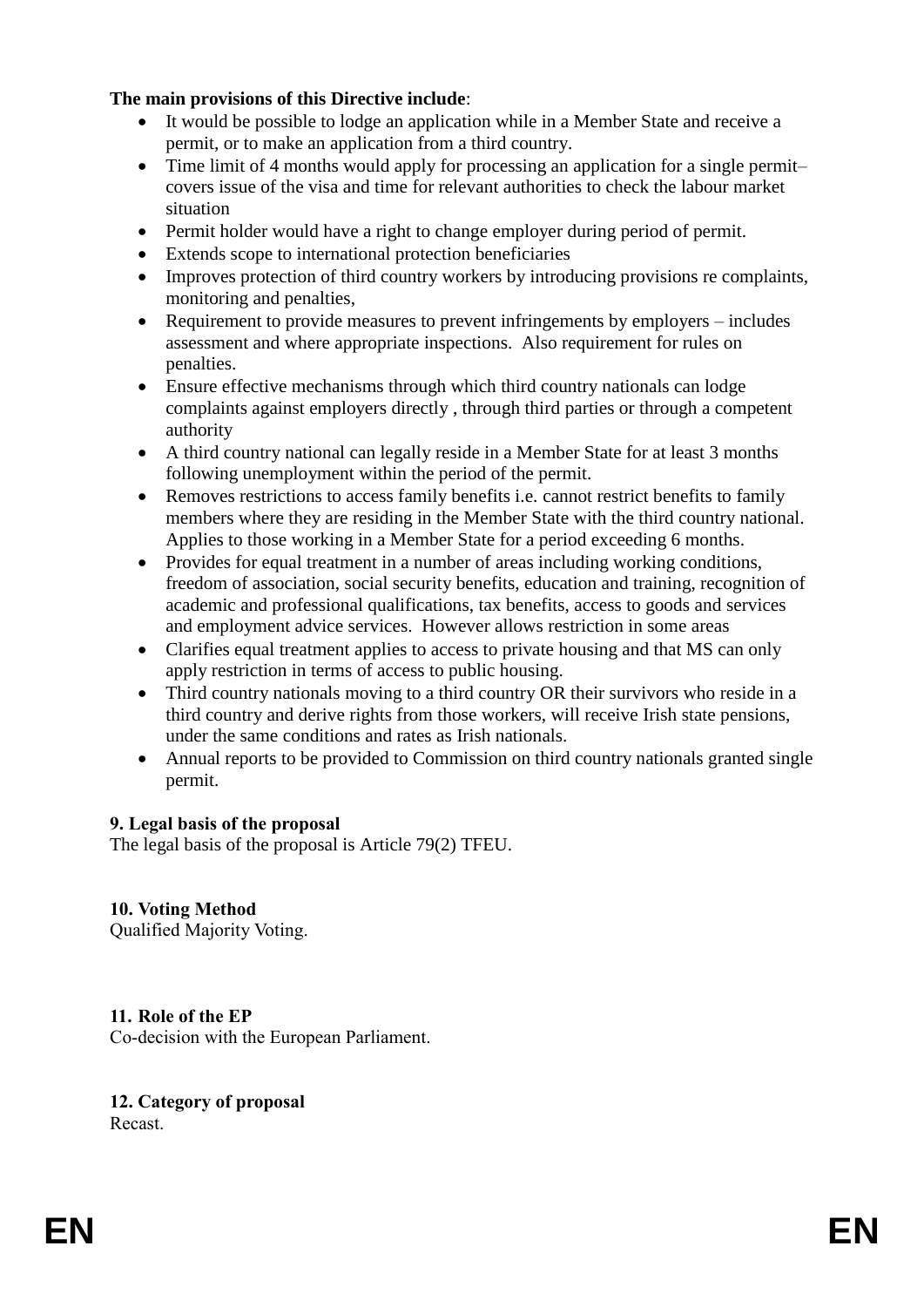## **13. Implications for Ireland & Ireland's Initial View'**

Ireland is not automatically bound by the measure, which falls under Title V of the Treaty on the Functioning of the European Union. Any decision to opt-in to the proposal would be subject to the approval of both Houses of the Oireachtas.

The proposal has implications for a number of other Departments such as Housing, Social Protection, and Education who have been canvassed for their views. The single permit proposal for third country nationals who want to work and reside in this State would have particular implications for the Department of Trade, Enterprise and Employment. This proposal is a recast of Directive 2011/98/EU and Ireland did not opt into the original measure in 2011.

## **14. Impact on the public**

May have some impact on the public in terms of increased demand for housing, education and other State services.

#### **15. Have any consultations with Stakeholders taken place or are there any plans to do so?**

A wide consultation, including a public consultation, was conducted as part of the fitness check on legal migration. Between 23 September and 30 December 2020, another online public consultation on the future of legal migration was conducted via the Commission's 'Have your say' portal.

Targeted consultations, asking more technical questions on the recast of the Directive, took place in the first half of 2021. Some of these consultations were carried out by the Commission independently and some in the context of a study commissioned to an external contractor. Ad hoc queries were also launched under the impact assessment to the members of the European Migration Network.

Replies to the two above-mentioned public consultations came from EU citizens, organisations and third-country nationals (residing inside or outside the EU), business associations and organisations, non-governmental organisations, academic/research institutions, trade unions, ministries and public service entities. Targeted consultations included competent authorities in the Member States, business associations and organisations, non-governmental organisations, academia, legal practitioners, think tanks and public service entities.

## **16. Are there any subsidiarity issues for Ireland?**

There are no subsidiary issues for Ireland although **t**he principle of subsidiarity does apply since this is an area of shared competence. The fitness check showed that the legal migration Directives, including the Single Permit Directive, have had a number of positive effects that would not have been achieved by Member States acting alone, such as a degree of harmonisation of conditions, procedures and rights, helping to create a level playing field across Member States; simplified administrative procedures; improved legal certainty and predictability for third-country nationals, employers, and administrations; improved recognition of the rights of third-country nationals (namely the right to be treated on an equal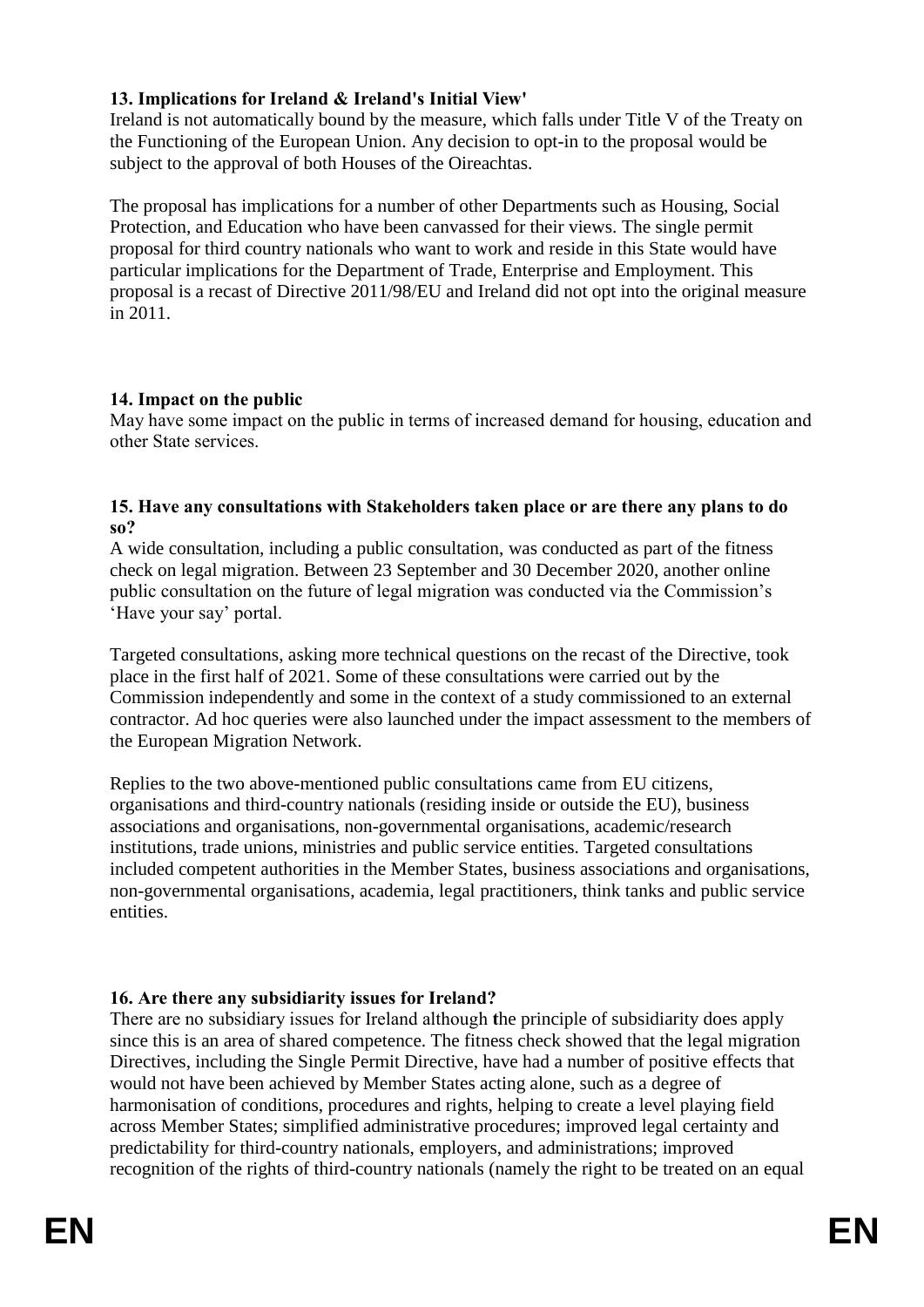basis with nationals in a number of important areas, such as working conditions, access to education and training and social security benefits, and procedural rights); and improved intra-EU mobility.

### **17. Anticipated negotiating period**

Not known.

#### **18. Proposed implementation date**

Not known

#### **19. Consequences for national legislation**

Amending the Employment Permit Act may need to be considered.

### **20. Method of Transposition into Irish law**

If Ireland were to opt-in to the Directive it would need to be transposed into Irish law. Legal advice would be necessary as to how to do this i.e. primary legislation / secondary legislation.

### **21. Anticipated Transposition date**

Not known

## **22. Consequences for the EU budget in Euros annually**

There are no implications for the EU budget.

### **23. Contact name, telephone number and e-mail address of official in Department with primary responsibility**

Siobhan Barron Civil Justice / Migration Policy Unit Department of Justice and Equality Bishops Square Redmonds Hill Dublin 2 Email:Barrons@justice.ie

**Date**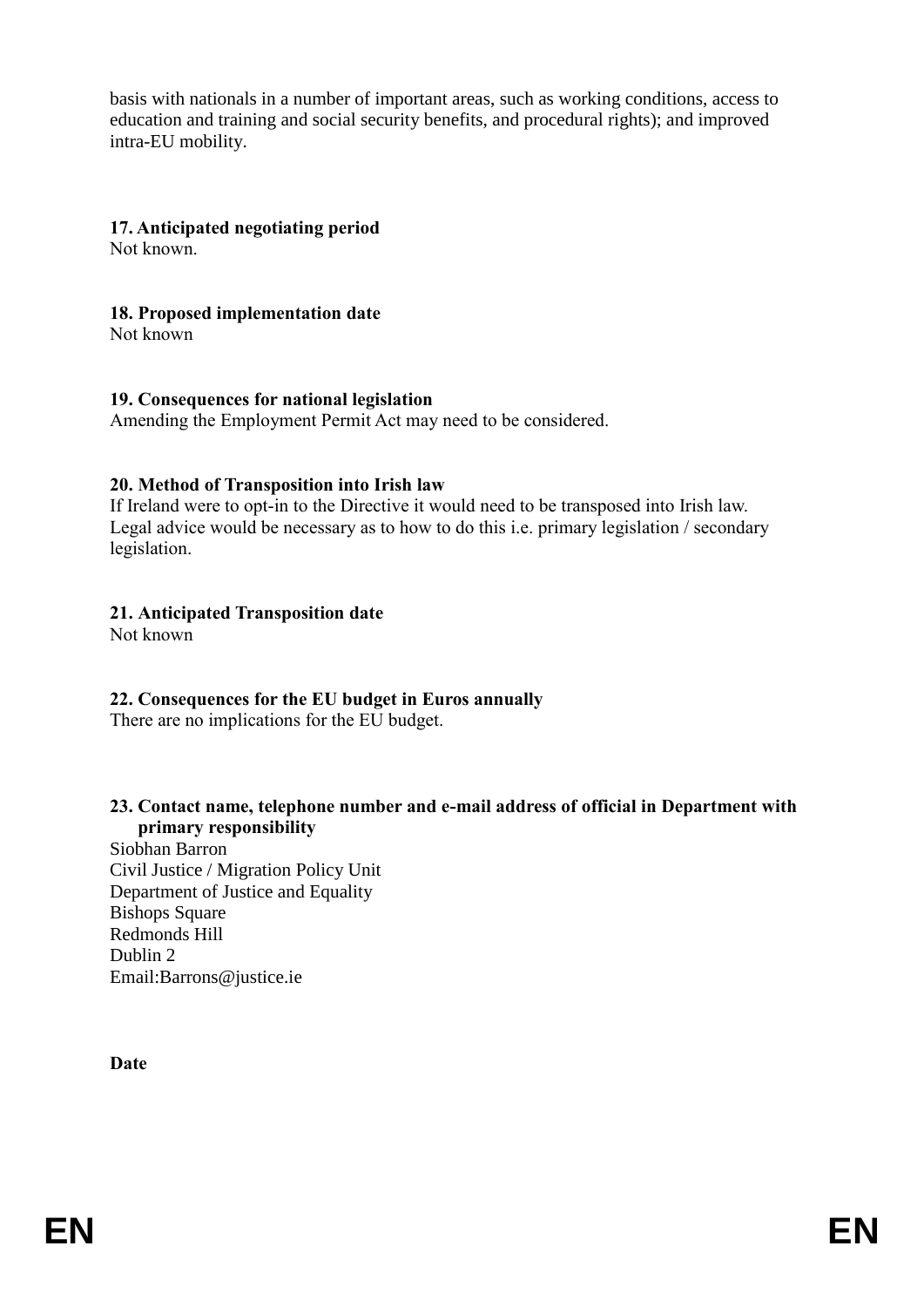

EUROPEAN **COMMISSION** 

> Brussels, 27.4.2022 COM(2022) 655 final

2022/0131 (COD)

Proposal for a

## **DIRECTIVE OF THE EUROPEAN PARLIAMENT AND OF THE COUNCIL**

**on a single application procedure for a single permit for third-country nationals to reside and work in the territory of a Member State and on a common set of rights for third-country workers legally residing in a Member State (recast)**

{SEC(2022) 201 final} - {SWD(2022) 655 final} - {SWD(2022) 656 final}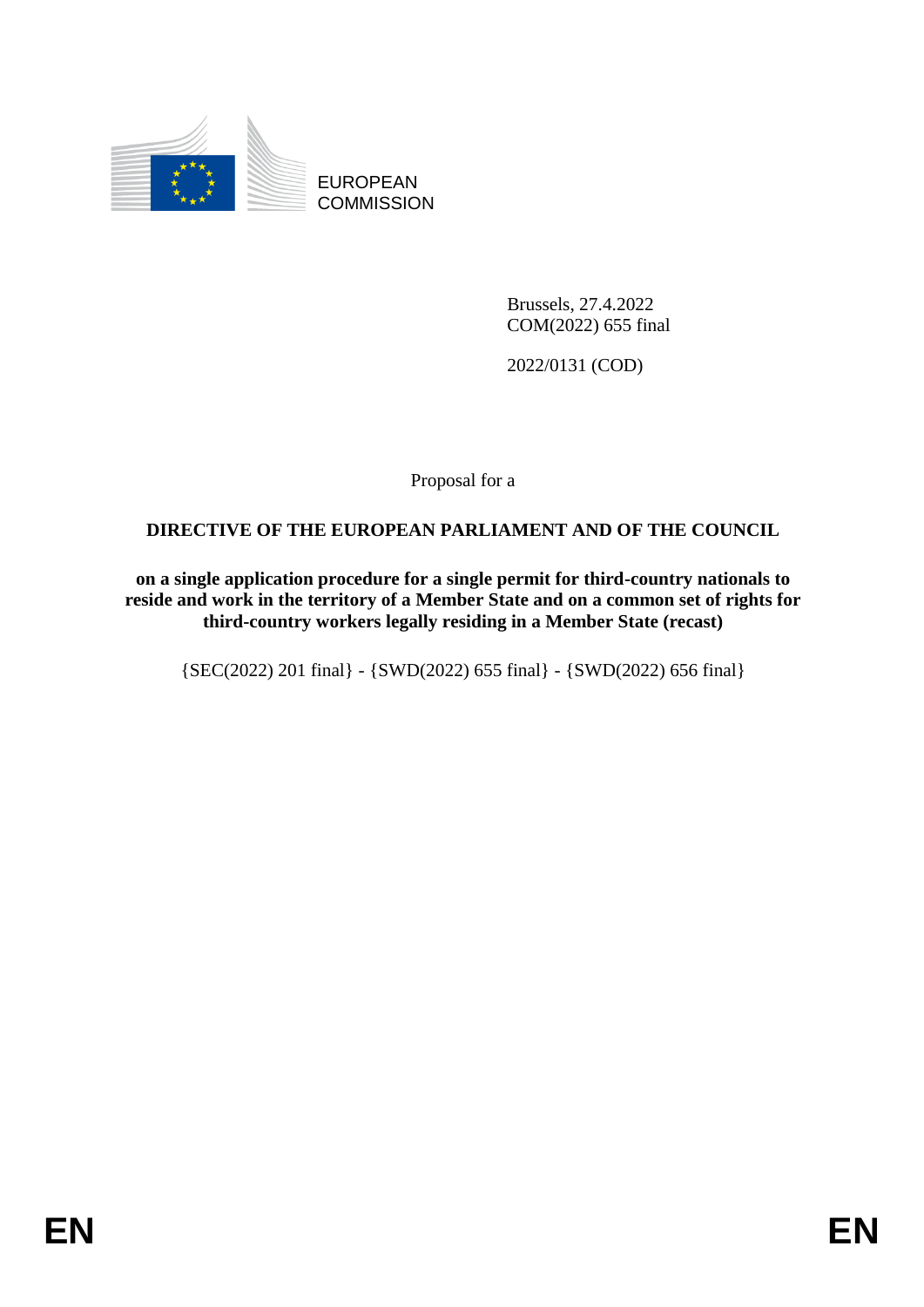## **EXPLANATORY MEMORANDUM**

## **1. CONTEXT OF THE PROPOSAL**

### **1.1. Reasons for and objectives of the proposal**

This proposal aims at amending Directive  $2011/98/EU<sup>1</sup>$  on a single application procedure for a single permit for third-country nationals to reside and work in the territory of a Member State and on a common set of rights for third-country workers legally residing in a Member State ('the Single Permit Directive'). This proposal is part the 'Skills and talent' package of measures proposed as a follow-up to the Commission's Communication on a New Pact on Migration and Asylum<sup>2</sup> (hereinafter "the Pact"), adopted on 23 September 2020, which underlined the need to address the main shortcomings of the EU policy on legal migration, with the overall objective of attracting skills and talent the EU needs. The recast of the Single Permit Directive is part of these measures, with the objective, as set out in the Pact, 'to look at ways to simplify and clarify the scope of the legislation'. The package also includes the recast of Directive 2003/109/EC on long-term residents<sup>3</sup> and an accompanying Communication setting out a new approach towards an ambitious and sustainable EU legal migration policy, attracting talents in our economies and creating safe channels to reach Europe<sup>4</sup>.

The vast majority of migrants arrive in Europe legally. In 2019, the EU Member States issued more than three million first residence permits to third-country nationals, of which over one million were for employment purposes.

In 2019<sup>5</sup>, 2 984 261 single permit decisions<sup>6</sup> were reported by Member States, of which 1 212 952 were for issuing first permits. The other decisions were for renewing or changing permits. Of all the permits issued in 2019, 1 172 028 (39 %) were issued for remunerated activities, 928 483 (31 %) for family reasons, 395 428 (13 %) for education and training and 368 509 (12 %) for other reasons based on available statistics<sup>7</sup>.

The main objectives of the Single Permit Directive are to establish a single application procedure for a combined work and residence permit and to guarantee a common set of rights for eligible third-country nationals, based on equal treatment with nationals of the Member State that grants the single permit. However, as highlighted already under the 2019 [fitness check on legal migration](https://ec.europa.eu/home-affairs/sites/homeaffairs/files/e-library/documents/policies/legal-migration/swd_2019-1055-staff-working-part1.pdf) and the [implementation report,](https://eur-lex.europa.eu/legal-content/EN/TXT/PDF/?uri=CELEX:52019DC0160&from=EN) some outstanding issues continue to undermine full achievement of the objectives.

The proposal aims to streamline the application procedure and make it more effective. Currently, the overall duration of application procedures $8$  deters employers from international recruitment. Reducing this duration is expected to help increase the EU's attractiveness and address EU labour shortages. The proposal also includes new

-

<sup>&</sup>lt;sup>1</sup> OJ L 343 of 23.12.2011, p. 1.<br>
<sup>2</sup> COM/2020/600 final

<sup>&</sup>lt;sup>2</sup> [COM/2020/609 final](https://eur-lex.europa.eu/legal-content/EN/TXT/?qid=1601287338054&uri=COM%3A2020%3A609%3AFIN)

 $\frac{3}{4}$  COM/2022/650.

 $\frac{4}{5}$  COM/2022/657.

 $5$  Source: Eurostat ( $\frac{migr\}$  ressing).

<sup>6</sup> As far as the reporting of statistics is concerned the 'Single Permit' is understood as a residence permit that includes both those that reside for the purpose of work and those admitted for other reasons, but have the right to work. The statistical definition of 'Single Permit' corresponds to Article 2(c), Directive 2011/98/EU.

<sup>&</sup>lt;sup>7</sup> The reason for issuing the permit is not available for about 4% of total single permits issued in 2019. Given the changes in migration flows in 2020 due to the Covid-19 pandemic, statistics for 2019 have been used in the analysis.

<sup>&</sup>lt;sup>8</sup> The practical-application study of the fitness check shows that the time required to apply for a visa sometimes extends the overall procedure considerably, in some cases by as much as 3 months.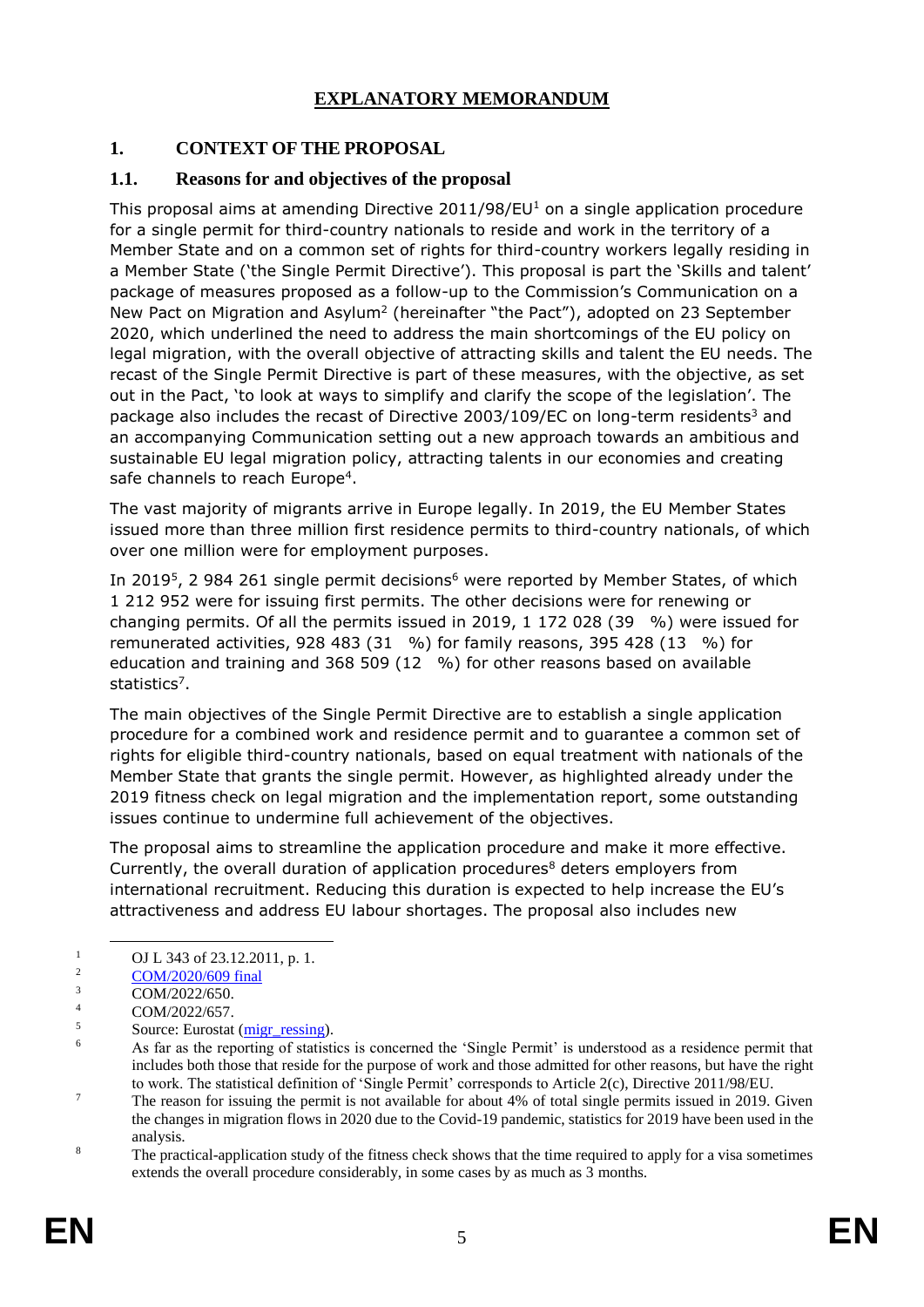requirements to strengthen the safeguards and equal treatment of nationals of non-EU countries as compared to EU citizens and improve their protection from labour exploitation. This will facilitate labour matching and reduce vulnerability to labour exploitation.

During the 10 years of application of the Directive, the Commission has received a number of complaints on its implementation by the Member States (in particular on failure to comply with statutory deadlines for issuing a single permit, or issues relating to social security). Some complaints were followed up by infringement proceedings. The evaluation of the Directive under the fitness check on legal migration<sup>9</sup> (hereinafter: fitness check) adopted in 2019 and the implementation report<sup>10</sup>, also adopted in 2019, identified a number of personal and material gaps, inconsistencies and shortcomings as along with practical issues arising from the application of the Directive by the Member States. The fitness check, in particular, recommended in its conclusions 'considering putting forward legislative measures to tackle the inconsistencies, gaps and other shortcomings identified, so as to simplify, streamline, complete and generally improve EU legislation'.

The European Parliament, in its Resolution of 21 May 2021 on new avenues for legal labour migration<sup>11</sup>, welcomed the Commission's planned review of the Single Permit Directive, suggesting that 'to reach a broader category of workers, the scope and the application of the directive should be expanded'.

## **1.2. Consistency with existing policy provisions in the policy area**

This proposal is consistent with the Commission's New Pact on Migration and Asylum<sup>12</sup>, adopted on 23 September 2020, which underlined the need to address the main shortcomings of EU policy on legal migration, responding to the overall objective of attracting the skills and talent the EU needs.

This proposal is complementary to other instruments adopted in the area of legal migration, in particular those Directives that regulate residence statuses: the EU Blue Card Directive 2009/50/EC on highly-qualified workers<sup>13</sup>, the long term residents Directive 2003/109/EC<sup>14</sup>, Directive (EU)  $2016/801$  on students and researchers<sup>15</sup>, Directive  $2003/86/EC$  on family reunification<sup>16</sup> (hereinafter: legal migration Directives), and Directive 2011/95/EU on standards for the qualification of third-country nationals or stateless persons as beneficiaries of international protection<sup>17</sup>.

<sup>9</sup> See the executive summary of the Fitness Check in Annex 7 and the full report: [https://ec.europa.eu/home](https://ec.europa.eu/home-affairs/what-we-do/policies/legal-migration/fitness-check_en#:~:text)[affairs/what-we-do/policies/legal-migration/fitness-check\\_en#:~:text](https://ec.europa.eu/home-affairs/what-we-do/policies/legal-migration/fitness-check_en#:~:text)

<sup>10</sup> <https://eur-lex.europa.eu/legal-content/EN/TXT/PDF/?uri=CELEX:52019DC0160&from=EN><br>11 European Perliament recelution of 20 May 2021 on new systeme for legal labour migration (20

<sup>&</sup>lt;sup>11</sup> European Parliament resolution of  $\overline{20 \text{ May } 2021}$  on new avenues for legal labour migration  $\overline{(2020/2010(\text{INI}))}$  $12$  COM/2020/609 final.

Revised by Directive (EU) 2021/1883 of 20 October 2021 on the conditions of entry and residence of thirdcountry nationals for the purpose of highly qualified employment, and repealing Council Directive 2009/50/EC (OJ L 382, 28.10.2021, p. 1).

<sup>&</sup>lt;sup>14</sup> Council Directive 2003/109/EC of 25 November 2003 concerning the status of third-country nationals who are long-term residents OJ L 16, 23.1.2004, p. 44. The recast of the Long-term residents Directive is also part of the Skills and Talent package, see (COM).

<sup>&</sup>lt;sup>15</sup> Directive (EU) 2016/801 of the European Parliament and of the Council of 11 May 2016 on the conditions of entry and residence of third-country nationals for the purposes of research, studies, training, voluntary service, pupil exchange schemes or educational projects and au pairing (OJ L 132, 21.5.2016, p. 21).

<sup>&</sup>lt;sup>16</sup> Council Directive 2003/86/EC of 22 September 2003 on the right to family reunification (OJ L 251, 3.10.2003, p. 12).

<sup>&</sup>lt;sup>17</sup> Directive 2011/95/EU of the European Parliament and of the Council of 13 December 2011 on standards for the qualification of third-country nationals or stateless persons as beneficiaries of international protection, for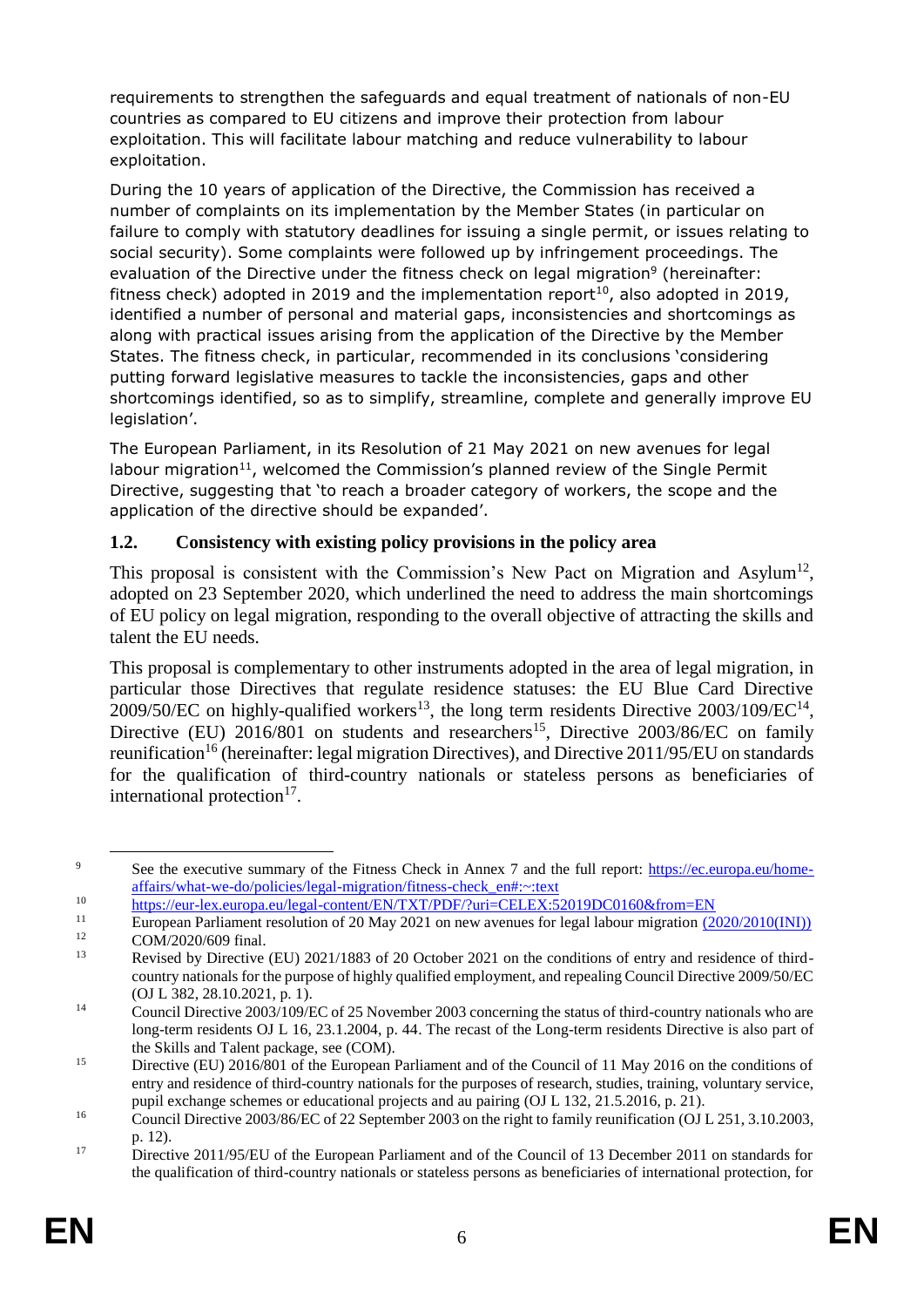This proposal is consistent with the 2021-2027 action plan on integration and inclusion<sup>18</sup> which provides a common policy framework to help Member States as they further develop and strengthen their national integration policies for third-country nationals and persons with a migrant background, including EU long-term residents.

## **1.3. Consistency with other Union policies**

This proposal supports the objectives of the Commission's Communication of 27 May 2020 entitled 'Europe's moment: Repair and Prepare for the Next Generation', which sets out the EU's path to recovery towards a greener, digital and more resilient economy and society. Improving and adapting skills, knowledge and competencies is a key part of this. Measures to improve the application procedure for a single permit and equal treatment rights are to be seen in this broader context.

The proposal is also in line with the European Skills Agenda<sup>19</sup>, which called for a more strategic approach to legal migration, oriented towards better attracting and keeping talent. This requires improved labour matching, clear immigration procedures and greater efficiency in the recognition of third-country nationals' competences on the EU labour market.

## **2. LEGAL BASIS, SUBSIDIARITY AND PROPORTIONALITY**

## **2.1. Legal basis**

The legal basis of the proposal is Article 79(2) TFEU, which empowers the European Parliament and the Council to act in accordance with the ordinary legislative procedure and to adopt measures on: (a) the conditions of entry and residence, and standards on the issue by Member States of long-term visas and residence permits; and (b) the definition of the rights of third-country nationals residing legally in a Member State, including the conditions governing freedom of movement and of residence in other Member States.

## **2.2. Subsidiarity (for non-exclusive competence)**

The principle of subsidiarity applies since this is an area of shared competence<sup>20</sup>. A subsidiarity check was carried out in the impact assessment conducted for the first proposal on the Single Permit in 2007 (COM (2007) 638 final). The need for a common EU framework on legal migration is linked to the abolition of internal border controls within the EU and the creation of the Schengen area.

The fitness check showed that the legal migration Directives, including the Single Permit Directive, have had a number of positive effects that would not have been achieved by Member States acting alone, such as a degree of harmonisation of conditions, procedures and rights, helping to create a level playing field across Member States; simplified administrative procedures; improved legal certainty and predictability for third-country nationals, employers, and administrations; improved recognition of the rights of thirdcountry nationals (namely the right to be treated on an equal basis with nationals in a number of important areas, such as working conditions, access to education and training

-

a uniform status for refugees or for persons eligible for subsidiary protection, and for the content of the protection granted (recast) (OJ L 337, 20.12.2011, p. 9).

<sup>&</sup>lt;sup>18</sup> COM(2020) 758 final.

 $19$  COM(2020) 274 final.

<sup>20</sup> However, any measure proposed in the area of legal migration "shall not affect the right of Member States to determine volumes of admission of TCNs coming from third countries to their territory in order to seek work, whether employed or self-employed" (Article 79(5) TFEU).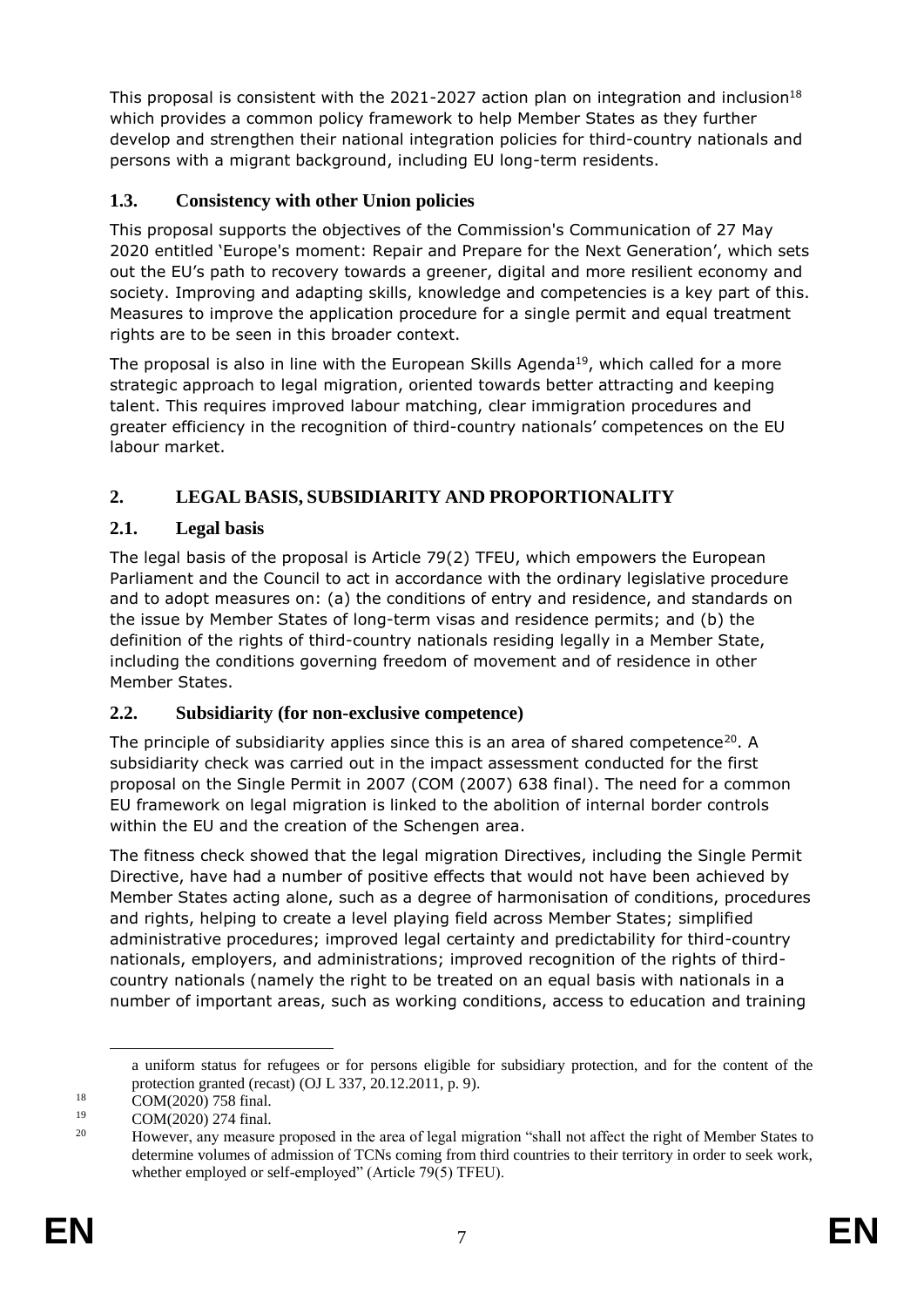and social security benefits, and procedural rights); and improved intra-EU mobility.

The recast of the Single Permit Directive aims to further simplify the procedure and enhance the equal-treatment rights and protection of third-country workers legally residing in the EU. In particular, procedures streamlined and shortened at the EU level will benefit both third-country nationals and their potential employers all over the EU, while improved rights will contribute to ensuring a level-playing field for third-country workers in different Member States and mitigating the risk of social dumping. Differences in implementation of the Directive have shown that if Member States act alone, there is a risk that differences in the treatment of third-country nationals in different Member States will continue and will not be further reduced or clarified. This could lead to continued distortion of competition within the single market between Member States that grant more rights than others, or have less cumbersome procedures for granting single permits.

# **2.3. Proportionality**

The amendments to the Single Permit Directive introduced by this proposal are limited and targeted, aiming at effectively addressing the main shortcomings identified in the implementation and evaluation of the Directive. The proposed amendments are limited to those aspects that Member States cannot achieve satisfactorily on their own and where the administrative burden on stakeholders would not be disproportionate to the objectives to be achieved, as the measures would only update or complement the already existing procedures.

The administrative burden imposed on Member State in terms of change of legislation would be moderate as the Single Permit Directive already exists and the burden would be outweighed by the benefits.

In the light of the above, the proposal does not go beyond what is necessary in order to achieve the stated objectives.

## **2.4. Choice of the instrument**

This proposal is intended to provide for targeted amendments to the Directive to address certain identified shortcomings. Since the proposed instrument is to recast the Single Permit Directive, the same legal instrument is the most appropriate. It sets binding minimum standards but, at the same time, gives Member States the necessary flexibility.

## **3. RESULTS OF EX-POST EVALUATIONS, STAKEHOLDER CONSULTATIONS AND IMPACT ASSESSMENTS**

## **3.1. Ex-post evaluations/fitness checks of existing legislation**

The fitness check on the EU Legislation on Legal Migration<sup>21</sup> adopted on 29 March 2019 presents an in-depth evaluation with a view to assessing whether the EU legal migration framework is still fit for purpose, identifying inconsistencies and gaps and looking for possible ways to streamline and simplify the existing rules. The evaluation of the Directive under the fitness check and the implementation report<sup>22</sup>, also adopted in 2019, identified a number of personal and material gaps, inconsistencies and shortcomings as well as practical issues arising from the application of the Directive by the Member States.

 $21$ <sup>21</sup> SWD(2019) 1055 final.

<sup>22</sup> <https://eur-lex.europa.eu/legal-content/EN/TXT/PDF/?uri=CELEX:52019DC0160&from=EN>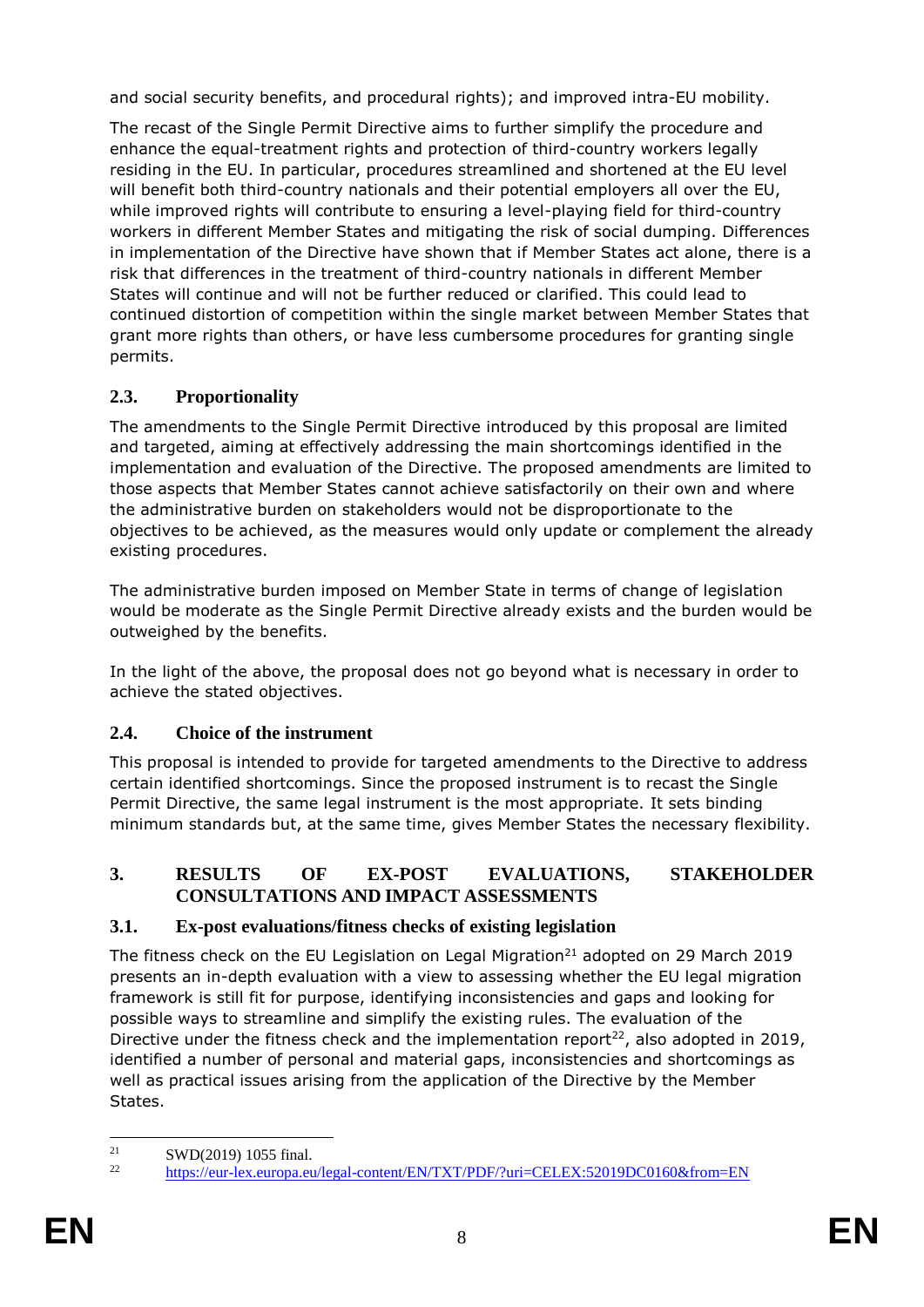As noted above, the fitness check recommended in its conclusions 'considering putting forward legislative measures to tackle the inconsistencies, gaps and other shortcomings identified, so as to simplify, streamline, complete and generally improve EU legislation'.The main problems identified can be grouped into three areas:

- (1) complex and inefficient application procedure and unclear rights in some cases prolong the procedures and decrease the EU's attractiveness for third country nationals;
- (2) certain categories of migrants are not covered by the scope of the Directive or any other EU legal instruments;
- (3) workers are not sufficiently protected from exploitation.

## **4. STAKEHOLDER CONSULTATIONS**

A wide consultation, including a public consultation, was conducted as part of the fitness check on legal migration<sup>23</sup>. Between 23 September and 30 December 2020, another online public consultation on the future of legal migration was conducted via the Commission's 'Have your say' portal<sup>24</sup>.

Targeted consultations, asking more technical questions on the recast of the Directive, took place in the first half of 2021. Some of these consultations were carried out by the Commission independently and some in the context of a study commissioned to an external contractor. Ad hoc queries were also launched under the impact assessment to the members of the European Migration Network.

Replies to the two above-mentioned public consultations came from EU citizens, organisations and third-country nationals (residing inside or outside the EU), business associations and organisations, non-governmental organisations, academic/research institutions, trade unions, ministries and public service entities. Targeted consultations included competent authorities in the Member States, business associations and organisations, non-governmental organisations, academia, legal practitioners, think tanks and public service entities.

The main problems identified in the consultations have been taken into account and addressed in the proposal.

## **4.1. Collection and use of expertise**

The impact assessment on the recast of the Directive was supported by the study carried out by an external contractor<sup>25</sup>. Furthermore, a number of expert groups were consulted on the recast of the Directive: the Expert Group on the Views of Migrants in the field of Migration, Asylum and Integration on 2 March 2021, the European Network of Public Employment Services on 10 March 2021, the Commission Informal Expert Group on Economic Migration on 14 April 2021, and the EU Legal Migration Practitioners' Network on 29 April 2021. The European Migration Network was also consulted with an ad-hoc query<sup>26</sup>.

<sup>23</sup> [https://ec.europa.eu/home-affairs/system/files/2019-03/201903\\_legal-migration-check-annex-3aii](https://ec.europa.eu/home-affairs/system/files/2019-03/201903_legal-migration-check-annex-3aii-icf_201806.pdf)[icf\\_201806.pdf](https://ec.europa.eu/home-affairs/system/files/2019-03/201903_legal-migration-check-annex-3aii-icf_201806.pdf)

<sup>&</sup>lt;sup>24</sup> [https://ec.europa.eu/home-affairs/content/public-consultation-future-eu-legal-migration\\_en](https://ec.europa.eu/home-affairs/content/public-consultation-future-eu-legal-migration_en)<br><sup>25</sup> HCE Study in support of the Impect essessments on the revision of Directive 2002/100/EC s

<sup>25</sup> ICF, Study in support of the Impact assessments on the revision of Directive 2003/109/EC and Directive 2011/98/EU, 2021.

<sup>&</sup>lt;sup>26</sup> EMN (2021) Ad Hoc Query 2021.36 to support an impact assessment study on the revision of the Single Permit Directive.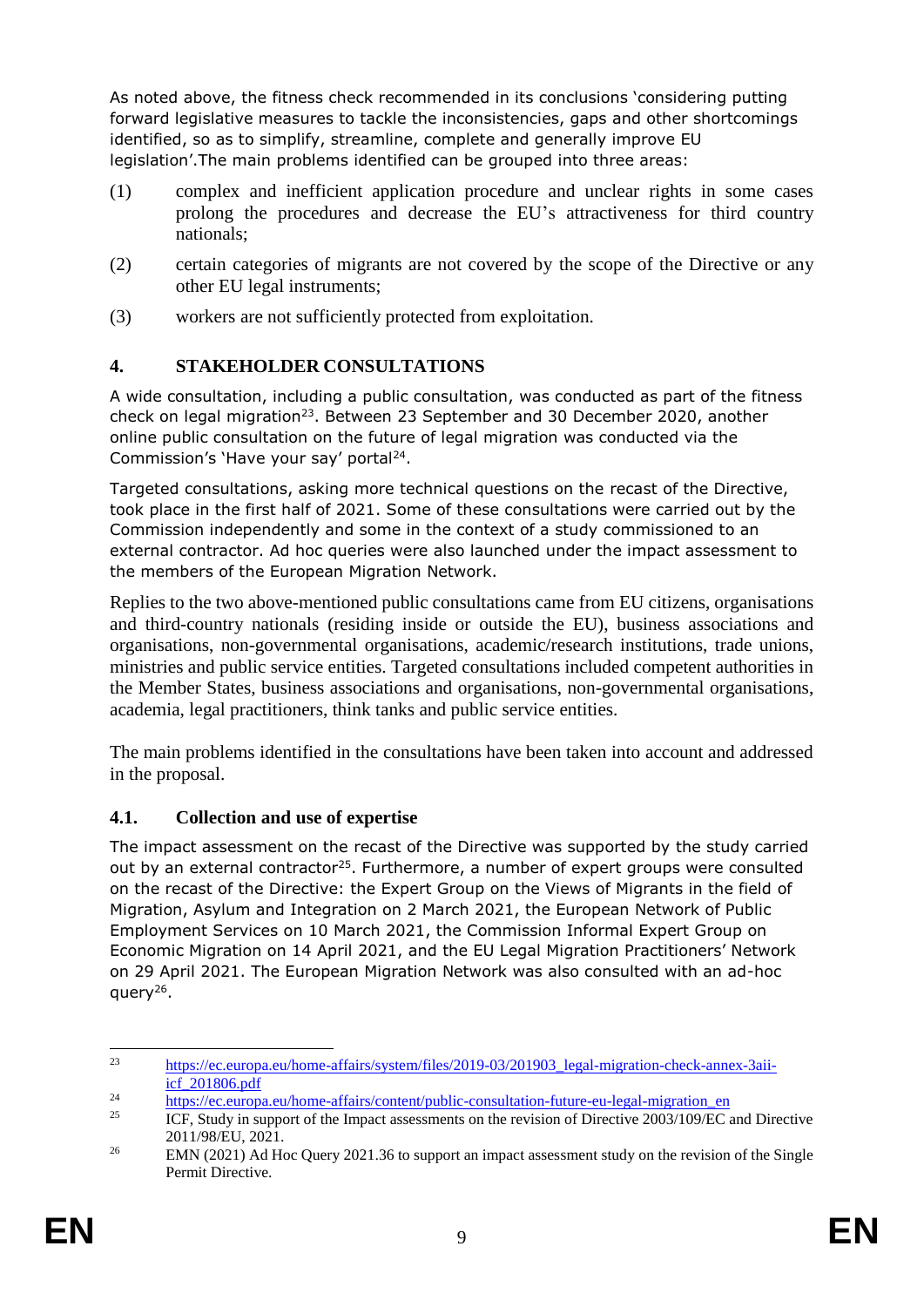## **4.2. Impact assessment**

In line with its 'Better Regulation' policy, in the preparation of the proposal the Commission conducted an impact assessment. The impact assessment evaluated three policy options, with varying levels of EU intervention:

**Option 1: actions to improve the effectiveness of the Directive.** This policy option would involve new non-legislative actions aiming to enhance the implementation of the Directive, such as performing comparative analyses and targeted studies on specific aspects of the implementation of the Directive, and developing non-binding guidelines on the interpretation of the provisions of the Directive in the form of a Single Permit Directive Handbook; and recommendations on aspects currently not deemed to be covered by the single permit procedure; and promoting innovative approaches.

**Option 2: Basic legislative revision of the Directive.** This policy option would aim to simplify the application procedure and clarify which categories of third-country workers are covered by the Directive, as well as to cover beneficiaries of protection in accordance with national law. This option would also provide for the adoption of soft law measures (e.g. recommendations) to improve and harmonise the implementation of equal treatment rights provided for by the Single Permit Directive.

**Option 3: Legislative revision of the Directive as in Option 2 plus regulating rights and protection.** This option would include the legislative changes foreseen in Option 2 and, in addition, would aim to improve and clarify some equal treatment rights (access to housing, family benefits), ensure the permit is not linked to only one employer so as to avoid excessively frequent changes to the permit, and improve protection from labour exploitation by legislative action.

On the basis of an assessment of the social and economic impacts, the effectiveness and efficiency of the policy options, and their political feasibility and stakeholder acceptance, the preferred option is **Option 3**.

Option 3 involves a large set of policy measures that would address existing shortcomings of the Directive, further simplify and streamline the single application procedure, strengthening equal treatment rights, and further improve the Directive's coherence with the wider EU legal migration law by clarifying the categories of third-country workers not covered by the Directive. In addition, Option 3 expands the personal scope of the Directive to beneficiaries of protection under national law who are currently not fully covered by the equal treatment provisions, and the extends material scope of the Directive to include provisions on labour inspections, monitoring and penalties against employers in the event of infringements of national provisions adopted pursuant to this Directive.

The impact assessment showed that Option 3 will be highly effective in achieving the objectives and in reconciling a large part of the views expressed in the stakeholder consultations. Option 3 furthermore has the potential to bring societal benefits, as including beneficiaries of protection in accordance with national law in the Directive's scope would grant them an enhanced set of rights as these third-country nationals currently do not, or only to some extent, benefit from equal treatment. It would also contribute to reinforcing the protection of all third-country workers covered by the Directive against exploitation. Therefore, Option 3 strikes a good balance between extending the personal and material scope of the Directive and further simplification.

Furthermore, the preferred policy option would best respond to the recommendations of the fitness check and the objectives of the Commission's Pact on Migration and Asylum.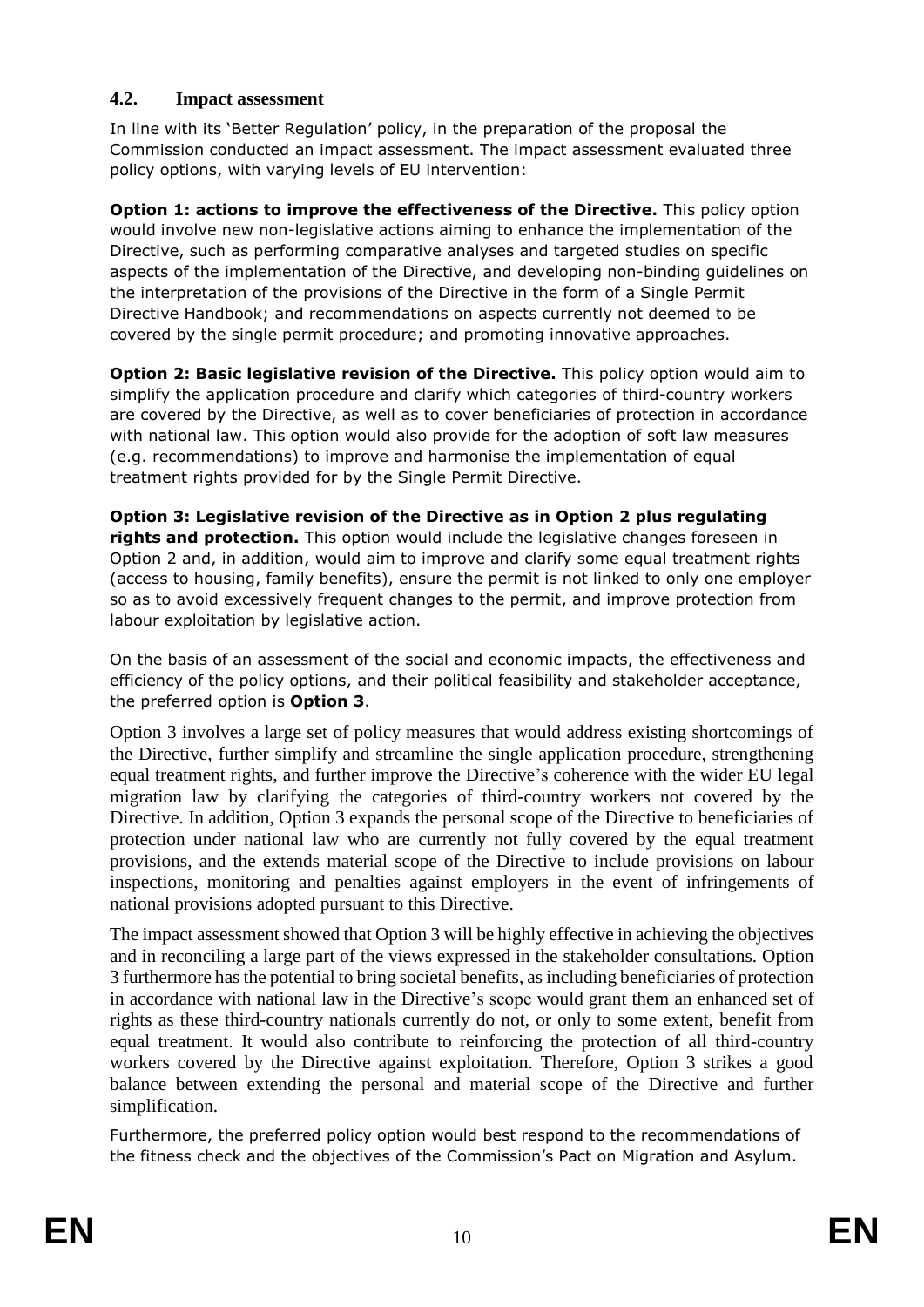It would also ensure coherence with the case law of the Court of Justice of the European Union<sup>27</sup>. While the Pact announced that the review of the Directive would look at ways to simplify and clarify the scope of the legislation, including admission and residence conditions for low and medium skilled workers, the option of including such conditions was rejected at an early stage of the Impact Assessment process.

Moreover, the scope of the Directive already covers all third-country nationals, regardless of the level of their skills, with regard to the single permit procedure and the attached rights. The majority of the consulted stakeholders expressed scepticism about the need of regulating admission conditions of low and medium-skilled workers as in their view they are sufficiently addressed by national legislation and the single permit procedure. Furthermore, experts have expressed the view that as the Directive is a horizontal 'procedural' Directive, it is not the appropriate legal instrument to introduce admission conditions only for specific categories of workers.

### Opinion of the Regulatory Scrutiny Board

On 22 September 2021, the impact assessment was submitted to the Regulatory Scrutiny Board (RSB) and a meeting was held on 20 October 2021. The Board issued a positive opinion with reservations on 25 October 2021. The Board pointed to a number of aspects of the impact assessment that should be addressed. Specifically, the Board requested further clarification on the narrow scope of the initiative, which could raise unfounded expectations as to the likely impact of the proposed measures. Furthermore, the Board requested more detail on the core differences in policy choices between the options, and better analysis of whether alternative approaches to the proposed measures are possible. The Board also asked for clarifications on how the proposed measures would affect the domestic labour markets and administrative systems of Member States.

These and other more detailed comments provided by the Board were addressed in the final version of the impact assessment, which, for instance, contains an improved depiction of the possible impacts of the proposed targeted measures on the attractiveness of the EU labour market as a whole, as well as on the Member States' domestic labour markets and administrative systems. The policy options have been revised to follow the thematic areas identified in the problem definition. The Board's comments have also been accounted for in the proposed directive that follows.

## **4.3. Regulatory fitness and simplification**

This proposal aims to simplify the application procedure by allowing the applications to be lodged both in the Member State of destination and from a third country, as well as establishing that the time limit of four months laid down in the Directive covers the issuance of the requisite visa referred to in Article 4(3) and the time needed by the competent authorities to check the labour market situation. On the basis of the proposed amendments, the single permit would also give the right to the third-country national to change employer during the period of its validity, which should also contribute to lowering administrative burden by limiting the need for repeated applications in case of a change of employment. Furthermore, the proposal aims to improve some equal treatment rights and clarify which categories of third-country workers are covered by the Directive. In addition, the proposal extends the scope of the Directive to beneficiaries of protection in accordance with national law and improves the protection of third-country workers by introducing provisions on facilitating complaints, monitoring and penalties. The proposal introduces new provisions with a view to improving the protection of third country workers who may be dissuaded from lodging complaints against their employers

 $\overline{27}$ <sup>27</sup> Case C-302/19 - Istituto nazionale della previdenza sociale (INPS) v WS. Judgment of the Court of 25 of November 2020.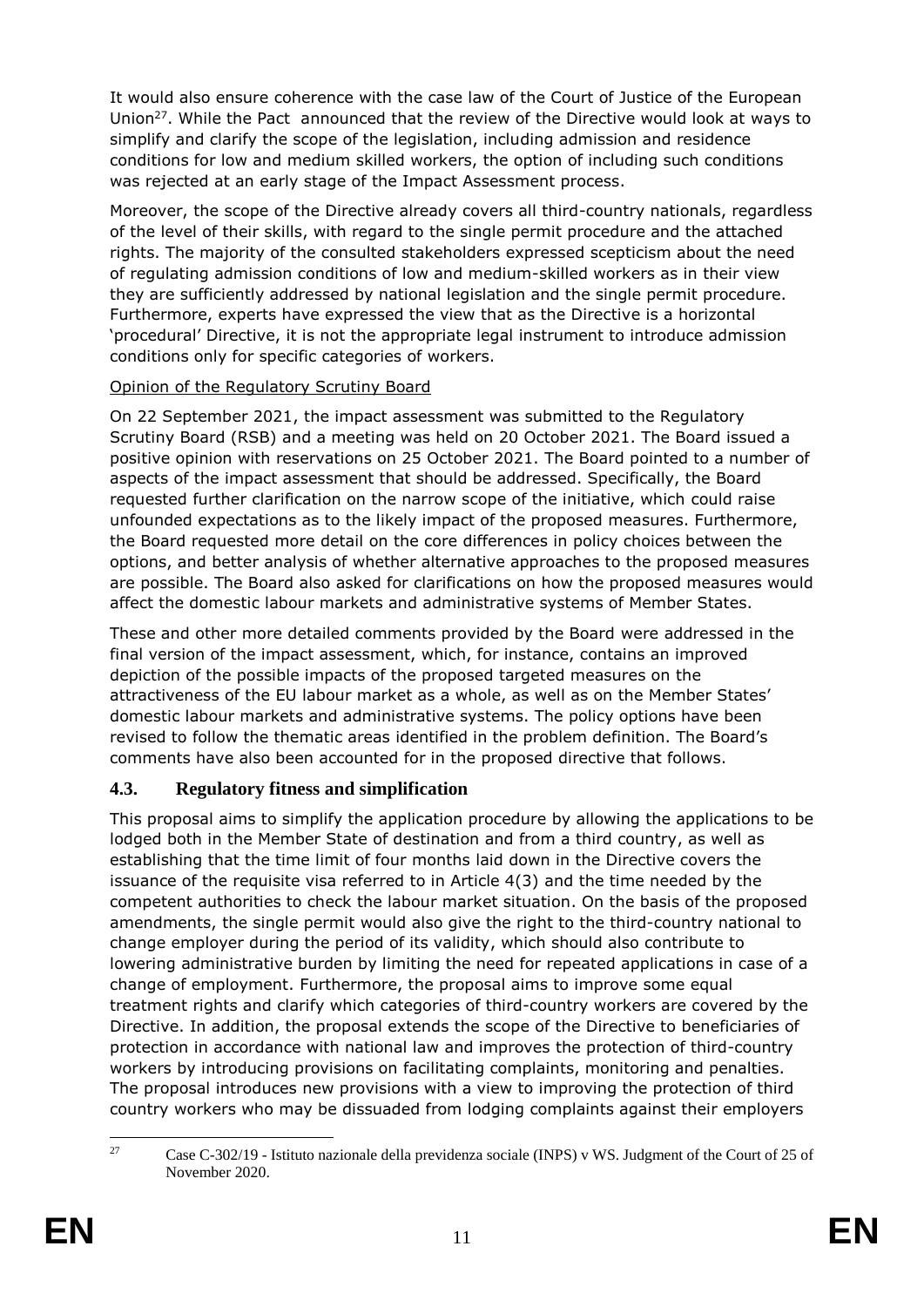for fear of losing their residence permit, by ensuring that at least for a period of three months following unemployment, the third country national can reside legally in the Member State.

This proposal was included in Annex II of the 2021 Commission work programme<sup>28</sup>, therefore it is part of the regulatory fitness programme (REFIT). The Fit for Future Platform also issued its opinion on how to simplify and reduce unnecessary burdens, including by modernising existing EU legislation through digitalisation, which is reflected in the proposal. The opinion was adopted on 10 December 2021. The Platform made the following two recommendations:

Suggestion 1: Streamline and digitalise the single permit application and visa applications to reduce the administrative burden and costs on applicants and authorities.

Suggestion 2: Simplifying procedures on change of employer and increasing ownership of workers will provide concrete benefits to national administrations and applicants.

These suggestions have been followed up in:

Article 4, which establishes that the Member States should allow an application for a single permit to be made both in the Member State of destination and from a third country, and requires Member States to issue the requisite visa where the requirements specified by EU or national law are fulfilled.

Article 5, which establishes that the time limit of 4 months laid down in the Directive covers the issuance of the requisite visa referred to in Article 4(3). This time limit must also cover the time needed by the competent authorities to check the labour market situation before a decision on the single permit is adopted.

Article 11, which provides that the single permit shall not be withdrawn in the event of unemployment of its holder. Member States shall allow the third-country national to stay in their territory for at least 3 months during the validity of the permit.

The first suggestion of the Platform also addresses digitalisation of the submission of applications for issuing permits for residence and work. The current proposal does not address this complex aspect and focuses instead on streamlining and simplifying procedures. However, digitalisation can help speed up the processing of applications and thereby reduce costs for applicants and employers. It would also enable job matching and reduce the risks of undeclared work. The Commission will therefore follow the experience with the digitalisation of Schengen visas in this context and carry out technical work within its relevant networks to discuss the opportunities that digitalisation could bring and further explore its benefits and impacts.

| <b>REFIT Cost Savings - Preferred Option</b> |                                                               |                         |  |
|----------------------------------------------|---------------------------------------------------------------|-------------------------|--|
| <b>Description</b>                           | Amount                                                        | Comments                |  |
| Cost savings from less<br>application costs  | Up to EUR 11.0 million<br>per year (over a 10-year<br>period) | Third-country nationals |  |
|                                              | Up to 3.0 million per<br>year (over a 10-year<br>period)      | <b>Employers</b>        |  |
| Cost savings from less                       | EUR 89.0 million - EUR                                        | Third-country nationals |  |

-

<sup>&</sup>lt;sup>28</sup> https://ec.europa.eu/info/sites/default/files/2021 commission work programme annexes en.pdf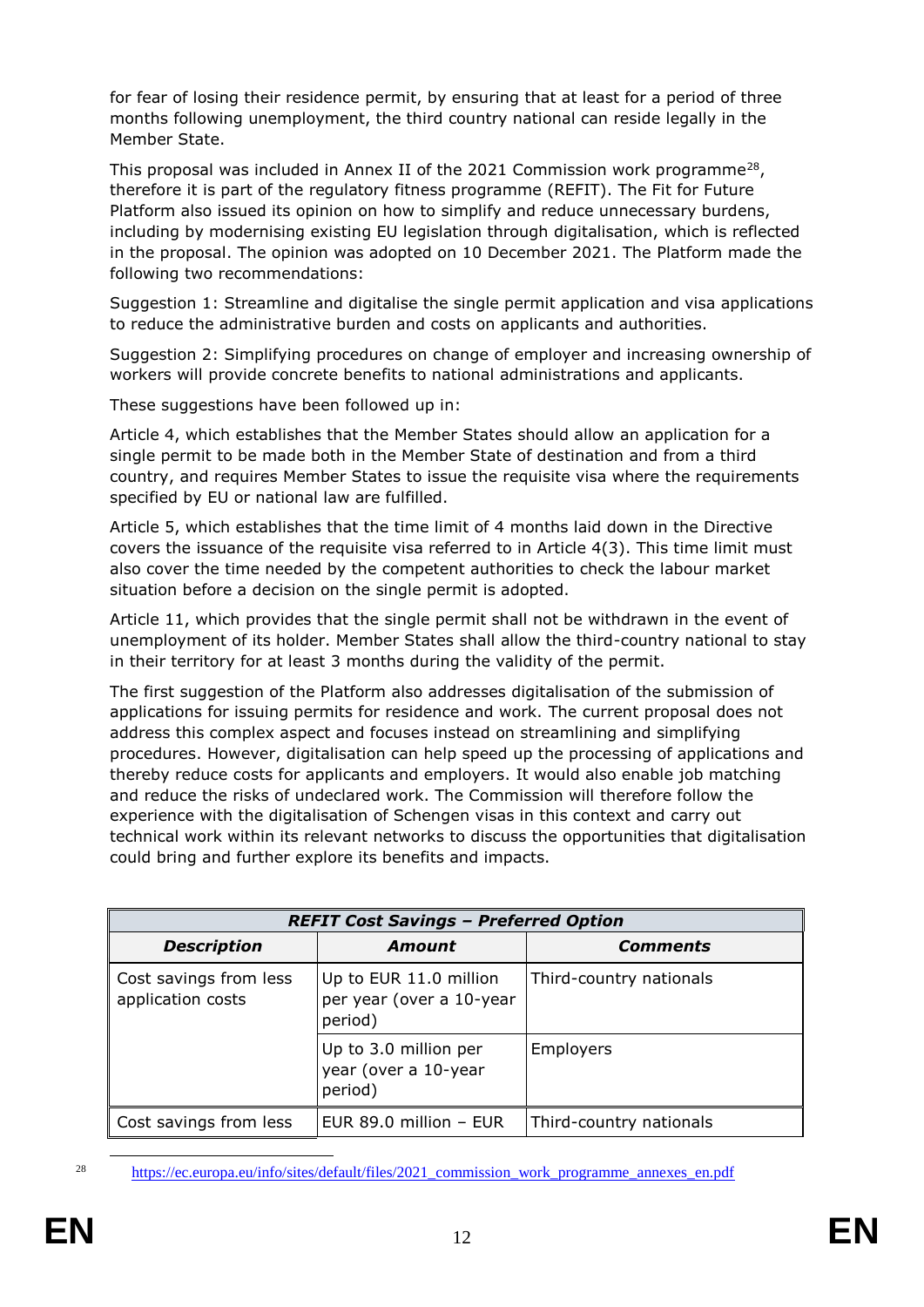| time spent on<br>processing applications                                                                                               | 278.0 million per year<br>(over a ten-year period)                                    |                                      |
|----------------------------------------------------------------------------------------------------------------------------------------|---------------------------------------------------------------------------------------|--------------------------------------|
|                                                                                                                                        | EUR 22.0 million $-$ EUR<br>70.0 million per year                                     | Employers <sup>29</sup>              |
|                                                                                                                                        | EUR 200,000 - EUR 4.0<br>million (over a ten-year<br>period)                          | National authorities <sup>30</sup> . |
| Cost savings from lower<br>travel costs                                                                                                | Up to EUR 137.0 million<br>per year (over a 10-year<br>period)                        | Third-country nationals              |
| Cost savings (lower<br>intermediary fees)                                                                                              | Up to EUR 106.0 million<br>per year (over a 10-year<br>period)                        | Third-country nationals              |
|                                                                                                                                        | Up to EUR 25.0 million<br>per year (over a 10-year<br>period)                         | Third-country nationals              |
| Cost savings (reduction<br>in other application-<br>related fees $-$ e.g.<br>certification fees,<br>translation of<br>documents, etc.) | Up to EUR 14.0 million<br>per year (over a 10-year<br>period).                        | Third-country nationals              |
|                                                                                                                                        | Up to EUR 4.0 million per Third-country nationals<br>year (over a 10-year<br>period). |                                      |

#### **4.4. Fundamental rights**

**THIS PROPOSAL IS CONSISTENT WITH THE CHARTER OF FUNDAMENTAL RIGHTS AND ENHANCES SOME OF THE RIGHTS ENSHRINED THEREIN. IN PARTICULAR, IT CONTRIBUTES TO STRENGTHENING SPECIFIC FUNDAMENTAL RIGHTS, SUCH AS: THE PROHIBITION OF SLAVERY AND FORCED LABOUR (ARTICLE 5); THE RIGHT TO PROPERTY (ARTICLE 17); EQUALITY (ARTICLE 20); FAIR AND JUST WORKING CONDITIONS (ARTICLE 31); FAMILY AND PROFESSIONAL LIFE (ARTICLE 33) AND SOCIAL SECURITY AND SOCIAL ASSISTANCE (ARTICLE 34).5. BUDGETARY IMPLICATIONS**

There are no implications for the European Union budget.

## **6. OTHER ELEMENTS**

#### **6.1. Implementation plans and monitoring, evaluation and reporting arrangements**

The Commission will verify the correct and effective transposition into national laws of all participating Member States. Throughout the implementation phase the Commission will organise regular contact committee meetings with all Member States to discuss and

 $29$ The wide range obtained is due to differences in the extent of cost savings estimated across policy actions/ measures associated with the preferred option (driven in part by differing assumptions around the number of affected applicants/ applications across these measures).

 $30$  A reduction in administrative burden / cost savings can be expected in the medium-to-long term as the benefits of a more streamlined application procedure start to become apparent – savings will accrue as a result of fewer resources (staff and time) required on the processing of applications and, hence, used more efficiently across the organisations.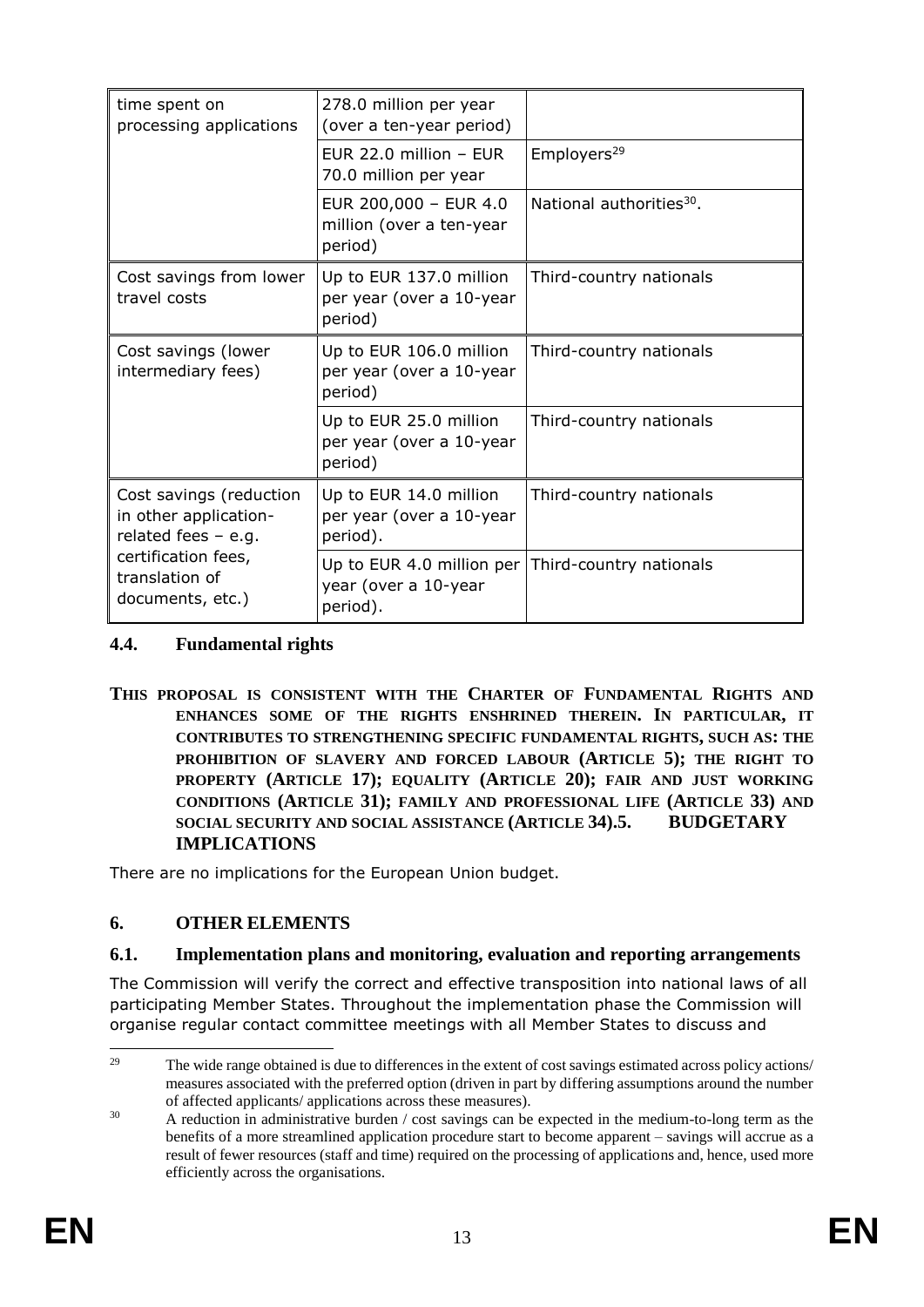clarify any issues that may arise during the transposition phase. The Commission will periodically present to the European Parliament and the Council a report evaluating the implementation, functioning and impact of the Single Permit Directive.

The application of the Single Permit Directive will be monitored against the main policy objectives using a number of relevant and measurable indicators based on easily available, accepted and credible data sources. The communication of more types of information is made mandatory in the proposed recast Directive to improve its timely provision and reliability. Official statistics from Eurostat and Member States will continue to be used as much as possible to monitor the number of single permits issued, while existing EU agencies and networks, such as the Fundamental Rights Agency and the European Migration Network, can be used to undertake punctual research into themes related to single permit. The Commission will also continue making use of the existing expert groups that contributed to the impact assessment.

## **6.2. Explanatory documents (for directives)**

The proposed recast Directive has a wider personal scope as regards the third-country nationals that it covers. The proposal also contains a larger number of legal obligations compared to the existing Directive 2011/98/EU. In addition, the proposal includes provisions not yet covered in a mandatory way by the current legal framework. Therefore, Member States will need to provide explanatory documents, including a correlation table between national provisions and the Directive, accompanying the notification of transposition measures to ensure that the transposition measures that the Member States have added to existing legislation can be clearly identified.

## **6.3. Detailed explanation of the specific provisions of the proposal**

CHAPTER I – GENERAL PROVISIONS

## Articles 1 – 3

This Chapter sets out the subject matter, definitions, and scope of the proposal. The proposal introduces a definition of employer which includes employment or temporary work agencies to increase legal certainty and reinforce the protection of third-country workers.

A number of amendments in the proposal for a recast aim to clarify the scope of Directive 2011/98/EU, and in particular the exceptions from the scope of the Directive provided for in an exhaustive manner in Article 3(2). With regard to posted workers, a reference has been introduced to Council Directive 1996/71/EC. Posted third-country workers from another Member State are excluded from the scope as they are not considered part of the labour market of the Member State to which they are posted. In addition, references have been added to directives that were adopted after the entry into force of the Directive<sup>31</sup>, such as the Directive on Intra-corporate Transferees and the Seasonal Workers Directive<sup>32</sup>. Only third-country workers covered by these two directives are

 $31$ Directive 2011/98/EU of the European Parliament and of the Council of 13 December 2011 on a single application procedure for a single permit for third-country nationals to reside and work in the territory of a Member State and on a common set of rights for third-country workers legally residing in a Member State (OJ L 343, 23.12.2011, p. 1).

<sup>&</sup>lt;sup>32</sup> Directive 2014/66/EU of the European Parliament and of the Council of 15 May 2014 on the conditions of entry and residence of third-country nationals in the framework of an intra-corporate transfer, OJ L157 of 27.5.2014 p. 1. Directive 2014/36/EU on the conditions of entry and stay of third-country nationals for the purpose of employment as seasonal workers (OJ L 94 of 28 March 2014, p. 1).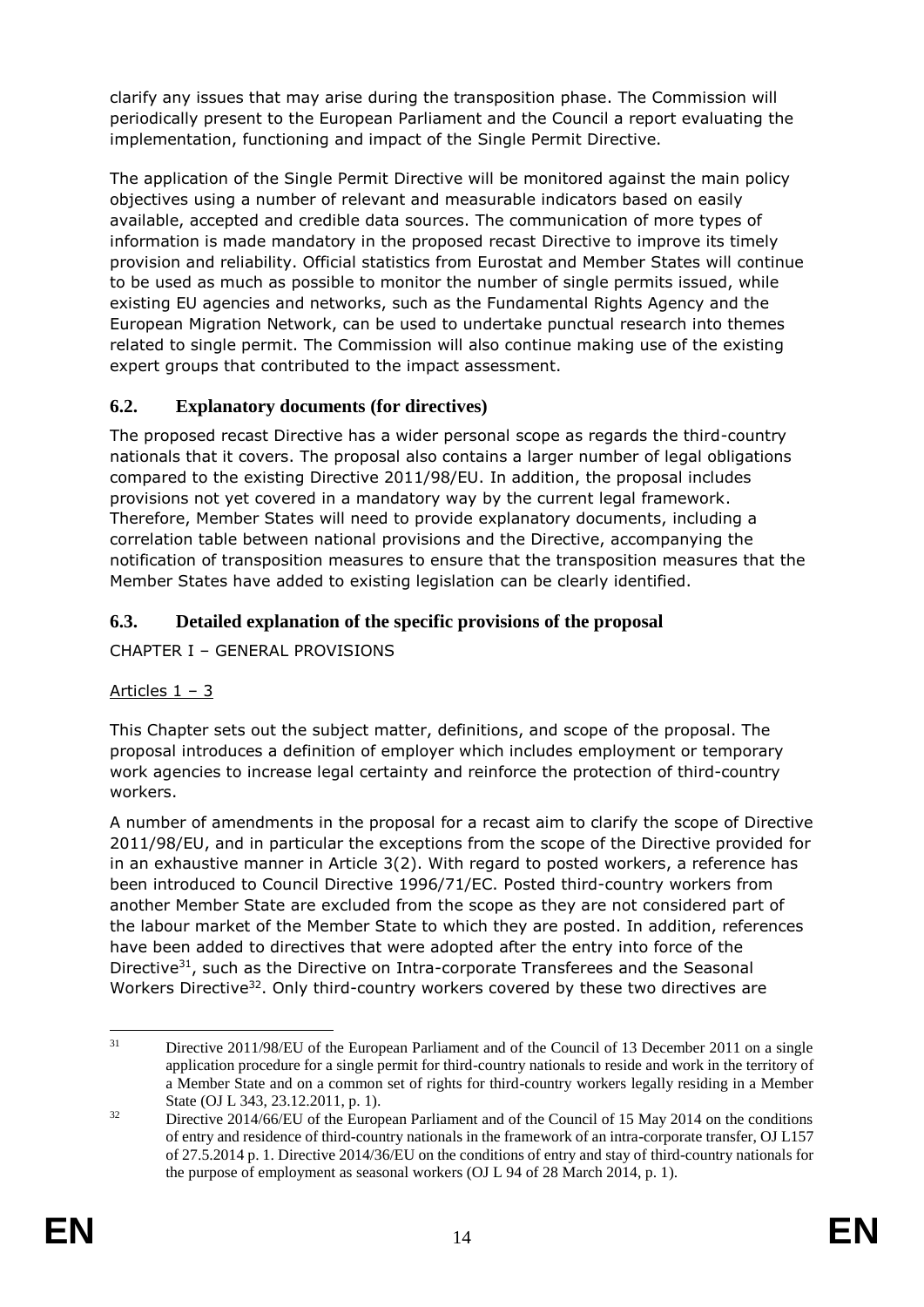excluded from the scope of Directive 2011/98/EU. The current Article 3(2)(h) excludes from the scope third-country nationals who are beneficiaries of protection in accordance with national law, international obligations or the practice of a Member State. It is currently not clear whether, if allowed to work, those third-country nationals are covered by the procedure of Chapter II and the equal treatment provisions of Chapter III. It is therefore proposed to include this category of third country nationals in the scope of the Directive by deleting Article 3(2)(h).

CHAPTER II – A single application procedure and a single permit

#### Article 4 - Single application procedure

Article 4 of the Directive regulates key aspects of the single application procedure.

In line with Article 4(1), an application to issue, amend or renew a single permit should be submitted through a single application procedure. Currently, if the application is to be submitted by a third country national, Member States shall allow the application to be introduced from a third country or, if provided for by national law, in the territory of the Member State in which the third country national is legally present. In order to facilitate the procedure for the applicant, the proposal for a recast Directive provides for that the Member States should allow the application for a single permit to be made both in the Member State of destination and from a third country.

According to the current Article 4(3), the single application procedure is without prejudice to the visa procedures that may be required for initial entry. In order to align with other legal migration Directives, the proposal for a recast requires Member States to issue the requisite visa where the requirements laid down by Union or national law concerning the issuance of a single permit and the visa are fulfilled. The aim of this amendment is to avoid that the issuing of the entry visa is rejected or delayed if the requirements for issuing a single permit are fulfilled.

#### Article 5 - Competent authority

Article 5 provides for a number of procedural safeguards during the application procedure and the adoption of the decision on the single permit. In accordance with the current provisions, where applications for a single permit can only be lodged in the destination Member States, the procedure to first obtain an entry visa can significantly extend the duration of the overall procedure. The proposal for a recast directive establishes that the time limit of four months laid down in the Directive covers also the issuance of the requisite visa referred to in Article 4(3). This time limit must also cover the time needed by the competent authorities to check the labour market situation before a decision on the single permit is adopted.

Articles 6 and 7 regulate the format requirements for the single permit and the residence permits issued for purposes other than work. No amendments are introduced with respect to Directive 2011/98/EU.

Article 8 provides for certain procedural guarantees given to the applicant of the permit, namely the obligation to state reasons in writing for decisions rejecting an application to issue, amend or renew a permit, as well as the guarantee that written information will be provided about the authority with which the applicant may lodge an appeal and the time limits. No amendments are introduced with respect to Directive 2011/98/EU.

#### Article 9 - Access to information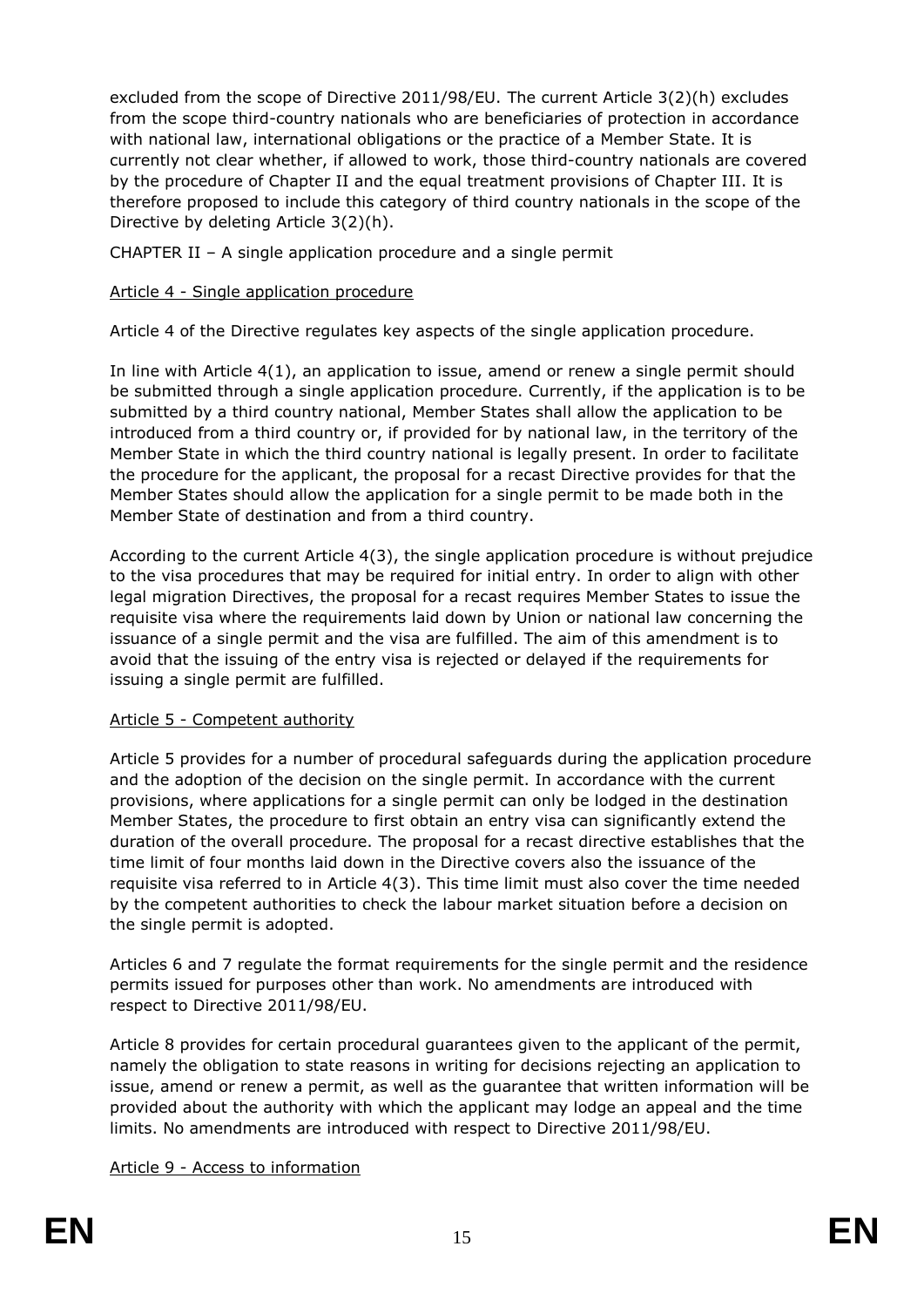Article 9 obliges Member States to provide, upon request, adequate information to the third country national and the future employer on the documents required to make a complete application. The proposal for a recast introduces a provision regulating in more detail the information that must be provided by the competent authority including information on the rights, obligations and procedural safeguards of the third-country nationals.

### Article 10 - Fees

Article 10 allows Member States to require applicants to pay fees, where appropriate, for processing applications. The recast requires Member States to establish fees that are proportionate and based on the services provided for processing and issuing permits.

#### Article 11 - Rights on the basis of the single permit

Points (a) to (d) of Article 11 establish the rights granted on the basis of the single permit: entry and residence, free access to the entire territory, the right to exercise the specific employment activity authorised and the right to be informed about the holder's own rights.

The recast proposal introduces new provisions (Article 11, paragraphs 2-4) aiming at improving the protection of third-country workers. On the basis of the proposed amendments, the single permit would give the right to the third-country national to change employer during the period of its validity. Member States should be able to require a notification of the change and be able to check the labour market situation in case a change of employer takes place. Paragraph 4 has been added to ensure that Member States that withdraw the single permit following the loss of employment allow third-country workers to remain in their territory for at least three months during the validity of the permit, in case the single permit holder loses his/her job.

#### Article 12 - Equal treatment

Under the terms of Article 12 of Directive 2011/98/EU, single permit holders enjoy equal treatment with nationals in a number of areas, including working conditions, freedom of association, social security benefits, education and training, recognition of academic and professional qualifications, tax benefits, access to goods and services and employment advice services. However, the same article allows restrictions to equal treatment in respect of some areas.

In the current Article 12, the reference to equal treatment with regard to "procedures for obtaining housing as provided by national law, without prejudice to the freedom of contract" and its relation to the exemption of Article 12(2)(d)(ii) (allowing Member States to restrict access to housing) is unclear, in particular as to whether it includes access to private housing. The proposed amendment clarifies that equal treatment applies to access to private housing and that possible restrictions by Member States may concern only access to public housing.

In addition, Article 12(1)(e) provides for equal treatment with regard to access to social security coverage, as defined in Regulation (EC) No 883/2004<sup>33</sup> which includes family

 $33$ 

<sup>33</sup> Regulation (EC) No 883/2004 of the European Parliament and of the Council of 29 April 2004 on the coordination of social security systems, OJ L 166, 30.4.2004, p.1.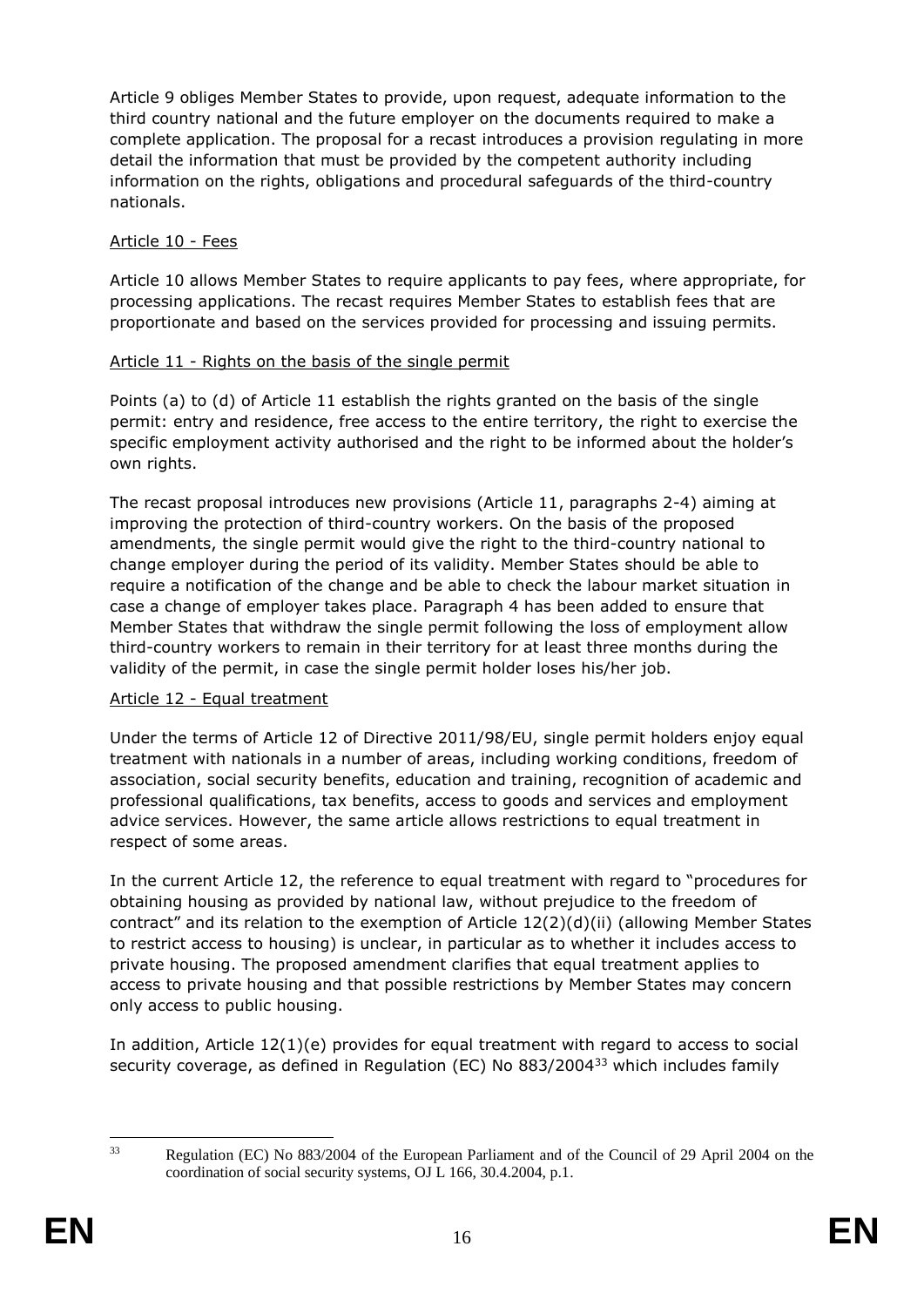benefits. In a recent judgment referring to Italian legislation<sup>34</sup>, the European Court of Justice found that a national provision under which, for the purpose of determining entitlement to a social security benefit, the family members of the holder of a single permit who did not reside in the territory of that Member State but in a third country were not be taken into account when determining entitlement to a social security benefit, whereas account was taken of family members of nationals of that Member State residing in a third country, was not compatible with EU law. The proposal for a recast brings Recital 24 of Directive 2011/98/EU in line with this judgment by removing the last two sentences according to which the Directive should grant rights only in relation to family members who join third-country workers to reside in a Member State. It is also proposed to remove the reference to third country nationals who are allowed to work on the basis of a visa in the second paragraph of Article  $12(2)(b)$  on restrictions to access to family benefits. This would mean that third-country nationals who are allowed to work on the basis of a visa are entitled to family benefits if they work in the Member State concerned for a period exceeding 6 months.

#### Articles 13-14 - Monitoring, risk assessment, inspections and penalties and facilitation of complaints

New articles are introduced to reinforce the equal treatment provisions. Member States should provide for effective, proportionate and dissuasive penalties against employers in the event of infringements of national provisions adopted pursuant to this Directive, in particular with regard to working conditions, freedom of association and affiliation and access to social security benefits. Such measures should include monitoring, risk assessment and, where appropriate, inspections.

To make enforcement more effective, complaints mechanisms should be put in place. They should be open not only to single permit holders, but also to third parties which have, in accordance with the criteria laid down by the national law, a legitimate interest in ensuring compliance with this Directive as well as competent authorities of the Member States when provided for by national law. This is so because evidence suggests that third country nationals are often either not aware of the existence of such mechanisms or they are hesitant to use them in their own name, as they are afraid of the consequences in terms of the existing and/or future employment possibilities.

## Article 14 - Information to the general public

The proposal for a recast Directive lays down more detailed obligations on Member States with regard to information to the general public. The revised measures include the obligation to provide information on the documentary evidence needed for an application and on entry and residence conditions, including the rights, obligations and procedural safeguards of the third-country nationals.

#### Articles 15-18

These Articles lay down the rules on reporting, contact points, transposition, entry into force and addressees, as already provided for in Directive 2011/98/EU.

Article 19 provides that the proposal formally repeals the existing Directive 2011/98/EU on the Single Permit.

 $34$ Case C-302/19 - Istituto nazionale della previdenza sociale (INPS) v WS. Judgment of the Court of 25 of November 2020.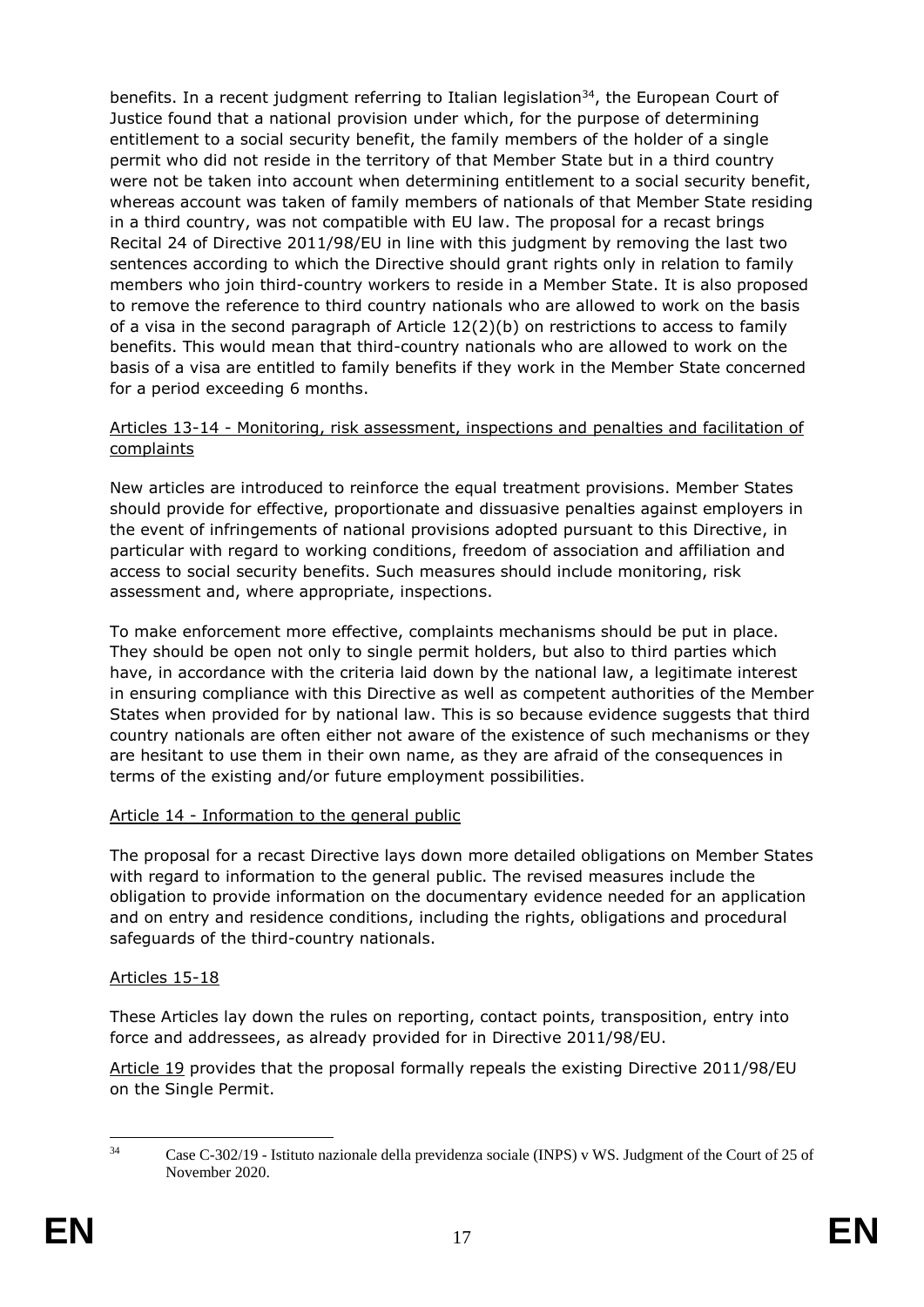$\bigvee$  2011/98/EU

2022/0131 (COD)

Proposal for a

#### **DIRECTIVE OF THE EUROPEAN PARLIAMENT AND OF THE COUNCIL**

#### **on a single application procedure for a single permit for third-country nationals to reside and work in the territory of a Member State and on a common set of rights for third-country workers legally residing in a Member State (recast)**

THE EUROPEAN PARLIAMENT AND THE COUNCIL OF THE EUROPEAN UNION,

Having regard to the Treaty on the Functioning of the European Union, and in particular points (a) and (b) of Article 79(2) thereof,

Having regard to the proposal from the European Commission,

After transmission of the draft legislative act to the national Parliaments,

Having regard to the opinion of the European Economic and Social Committee<sup>35</sup>,

Having regard to the opinion of the Committee of the Regions<sup>36</sup>,

Acting in accordance with the ordinary legislative procedure $37$ ,

Whereas:

new

(1) A number of amendments are to be made to Directive 2011/98/EU of the European Parliament and of the Council<sup>38</sup>. In the interests of clarity, that Directive should be recast.

 $\triangle$  2011/98/EU recital 1 (adapted)

For the gradual establishment of an area of freedom, security and justice, the Treaty on the Functioning of the European Union (TFEU) provides for measures to be adopted in the fields of asylum, immigration and protection of the rights of third-country nationals.

 $35$  $^{35}$  OJ C 27, 3.2.2009, p. 114.

 $^{36}$  OJ C 257, 9.10.2008, p. 20.<br> $^{37}$  Position of the European P

<sup>37</sup> Position of the European Parliament of 24 March 2011 (not yet published in the Official Journal) and position of the Council at first reading of 24 November 2011 (not yet published in the Official Journal). Position of the European Parliament of 13 December 2011 (not yet published in the Official Journal).

<sup>&</sup>lt;sup>38</sup> Directive 2011/98/EU of the European Parliament and of the Council of 13 December 2011 on a single application procedure for a single permit for third-country nationals to reside and work in the territory of a Member State and on a common set of rights for third-country workers legally residing in a Member State (OJ L 343, 23.12.2011, p. 1).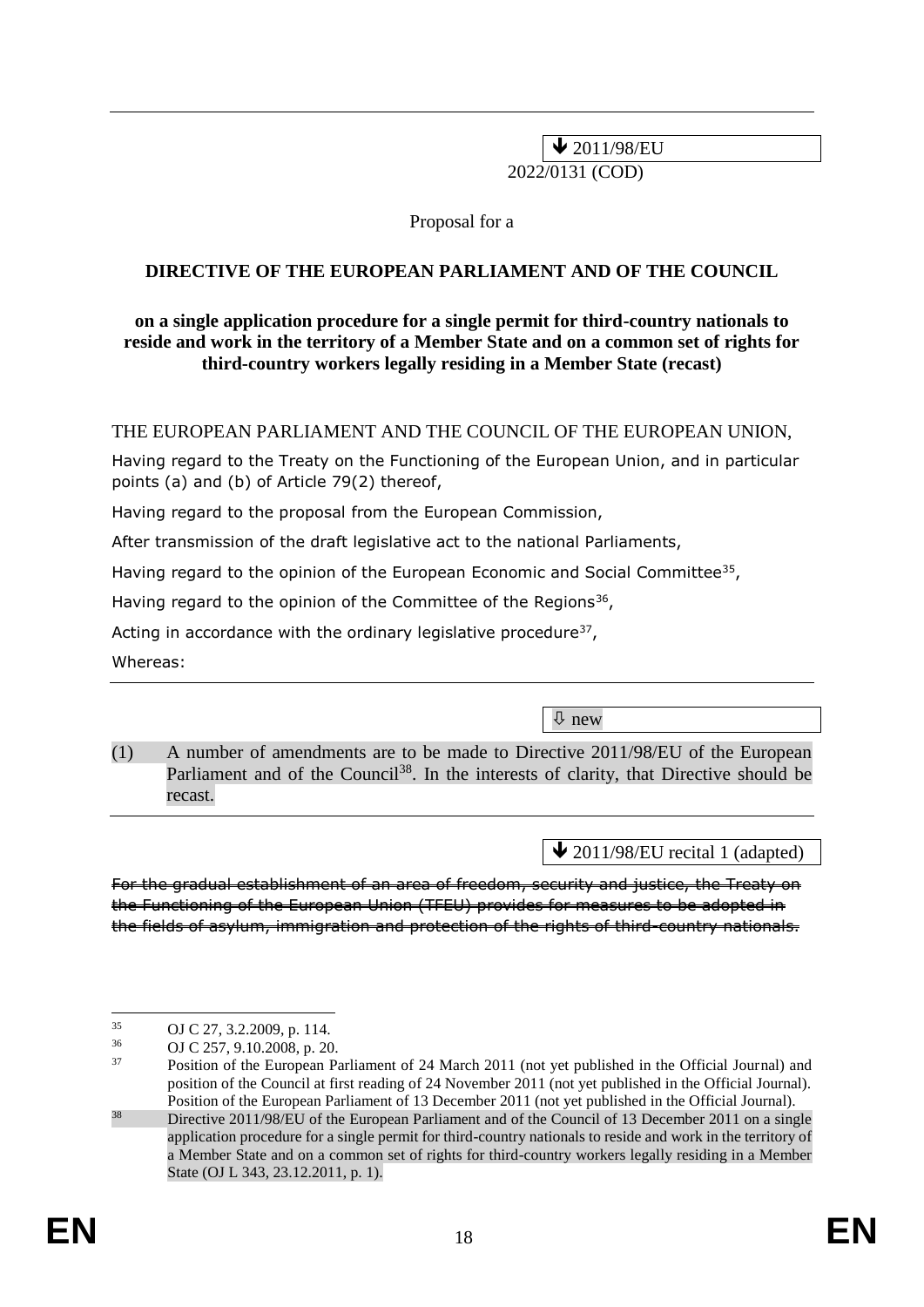The European Council, at its special meeting in Tampere on 15 and 16 October 1999, acknowledged the need for harmonisation of national law governing the conditions for admission and residence of third-country nationals. In this context, it stated in particular that the European Union should ensure fair treatment of third-country nationals who are legally residing in the territory of the Member States and that a more vigorous integration policy should aim to grant them rights and obligations comparable to those of citizens of the Union. The European Council accordingly asked the Council to adopt the legal instruments on the basis of Commission proposals. The need for achieving the objectives defined at Tampere was reaffirmed by the Stockholm Programme, which was adopted by the European Council at its meeting of 10 and 11 December 2009.

## $\bigvee$  2011/98/EU recital 3 (adapted)

(2) Provisions for a single application procedure leading to a combined title encompassing both residence and work permits within a single administrative act will contribute to simplifying and harmonising the rules currently applicable in Member States. Such procedural simplification has already been introduced by several Member States and has made for a more efficient procedure both for the migrants and for their employers, and has allowed easier controls of the legality of their residence and employment.

# $\bigvee$  2011/98/EU recital 4

(3) In order to allow initial entry into their territory, Member States should be able to issue a single permit or, if they issue single permits only after entry, a visa. Member States should issue such single permits or visas in a timely manner.

# $\triangle$  2011/98/EU recital 5

(4) A set of rules governing the procedure for examination of the application for a single permit should be laid down. That procedure should be effective and manageable, taking account of the normal workload of the Member States' administrations, as well as transparent and fair, in order to offer appropriate legal certainty to those concerned.

## $\triangle$  2011/98/EU recital 6

(5) The provisions of this Directive should be without prejudice to the competence of the Member States to regulate the admission, including the volumes of admission, of thirdcountry nationals for the purpose of work.

new

(6) This Directive should cover employment relationships between third-country workers and employers. Where a Member State's national law allows admission of third-country nationals through temporary work agencies established on its territory and which have an employment relationship with the worker, such agencies should not be excluded from the scope of this Directive.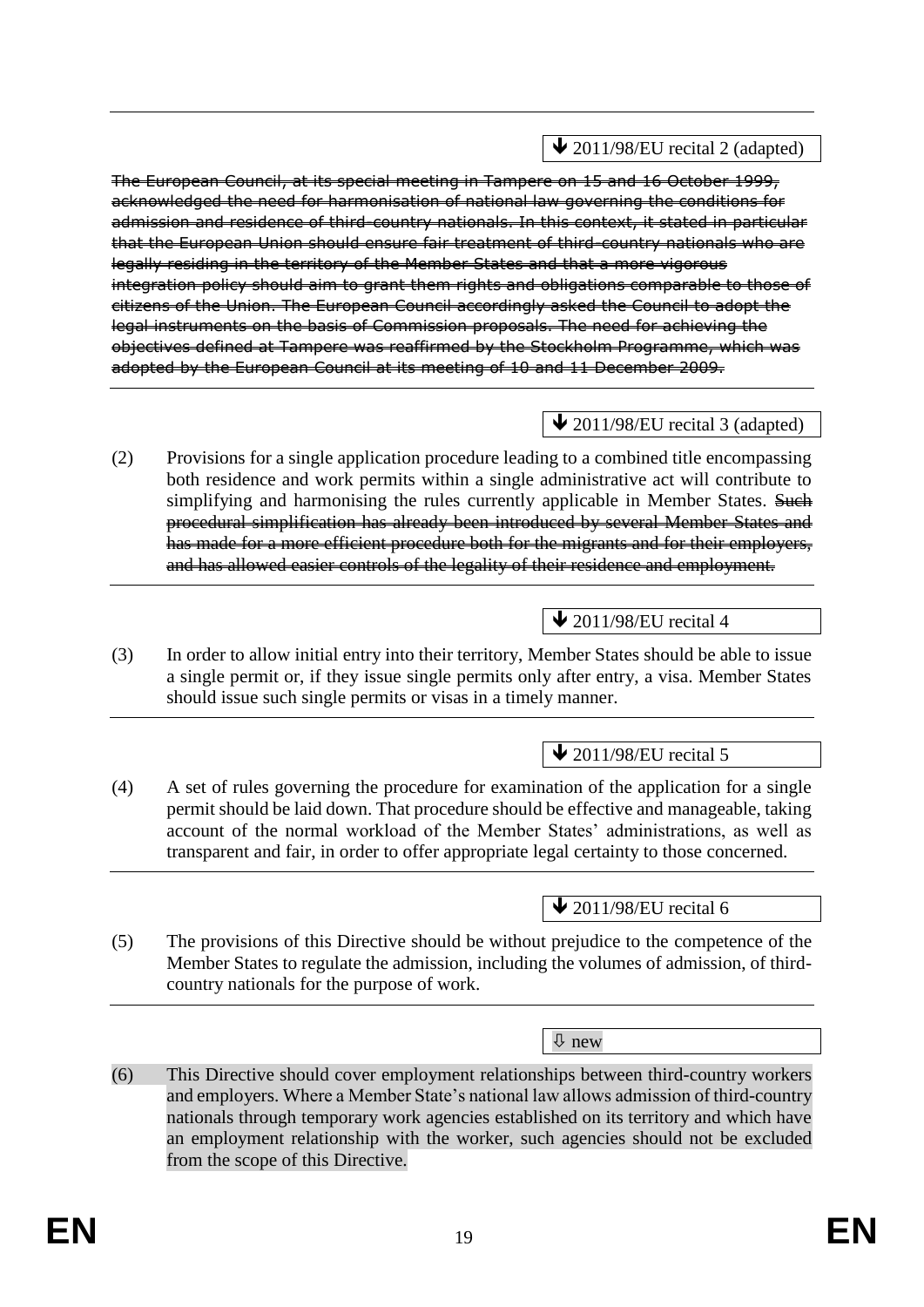$\bigvee$  2011/98/EU recital 7 (adapted)

(7) Posted third-country nationals  $\boxtimes$  subject to Directive 96/71/EC of the European Parliament and of the Council<sup>39</sup>  $\otimes$  should not be covered by this Directive. This should not prevent third-country nationals who are legally residing and working in a Member State and posted to another Member State from continuing to enjoy equal treatment with respect to nationals of the Member State of origin for the duration of their posting, in respect of those terms and conditions of employment which are not affected by the application of Directive  $96/71/EC$  of the European Parliament and of the Council of 16 December 1996 concerning the posting of workers in the framework of the provision of services<sup>40</sup>.

 $\sqrt{\Psi}$  new

(8) Third-country nationals who are beneficiaries of protection in accordance with national law, international obligations or the practice of a Member State should be covered by the scope of this Directive in order to be granted an enhanced set of rights.

 $\triangle$  2011/98/EU recital 8 (adapted)

(9) Third-country nationals who have acquired long-term resident status in accordance with Council Directive 2003/109/EC of 25 November 2003 on the status of third-country nationals who are long-term residents<sup>41</sup> should not be covered by this Directive given their  $\boxtimes$  globally  $\boxtimes$  more privileged status and their specific type of residence permit 'long-term resident-EU'.

> $\bigvee$  2011/98/EU recital 9  $\Rightarrow$  new

(10) Third-country nationals who have been admitted to the territory of a Member State to work on a seasonal basis  $\Rightarrow$  and have applied for admission or have been admitted to the territory of a Member State in accordance with Directive 2014/36/EU of the European Parliament and of the Council<sup>42</sup>  $\Leftrightarrow$  should not be covered by this Directive given  $\Rightarrow$  that they fall within the scope of Directive 2014/36/EU, which establishes a specific regime  $\Leftrightarrow$  their temporary status.

-<sup>39</sup> Directive 96/71/EC of the European Parliament and of the Council of 16 December 1996 concerning the posting of workers in the framework of the provision of services (OJ L 18, 21.1.1997, p. 1).

<sup>40</sup>  $\underline{OHL}$  18, 21, 1.1997, p. 1.<br>41 Council Directive 2003/1

Council Directive 2003/109/EC of 25 November 2003 concerning the status of third-country nationals who are long-term residents (OJ L 16, 23.1.2004, p. 44).

<sup>&</sup>lt;sup>42</sup> Directive 2014/36/EU of the European Parliament and of the Council of 26 February 2014 on the conditions of entry and stay of third-country nationals for the purpose of employment as seasonal workers (OJ L 94, 28.3.2014, p. 375).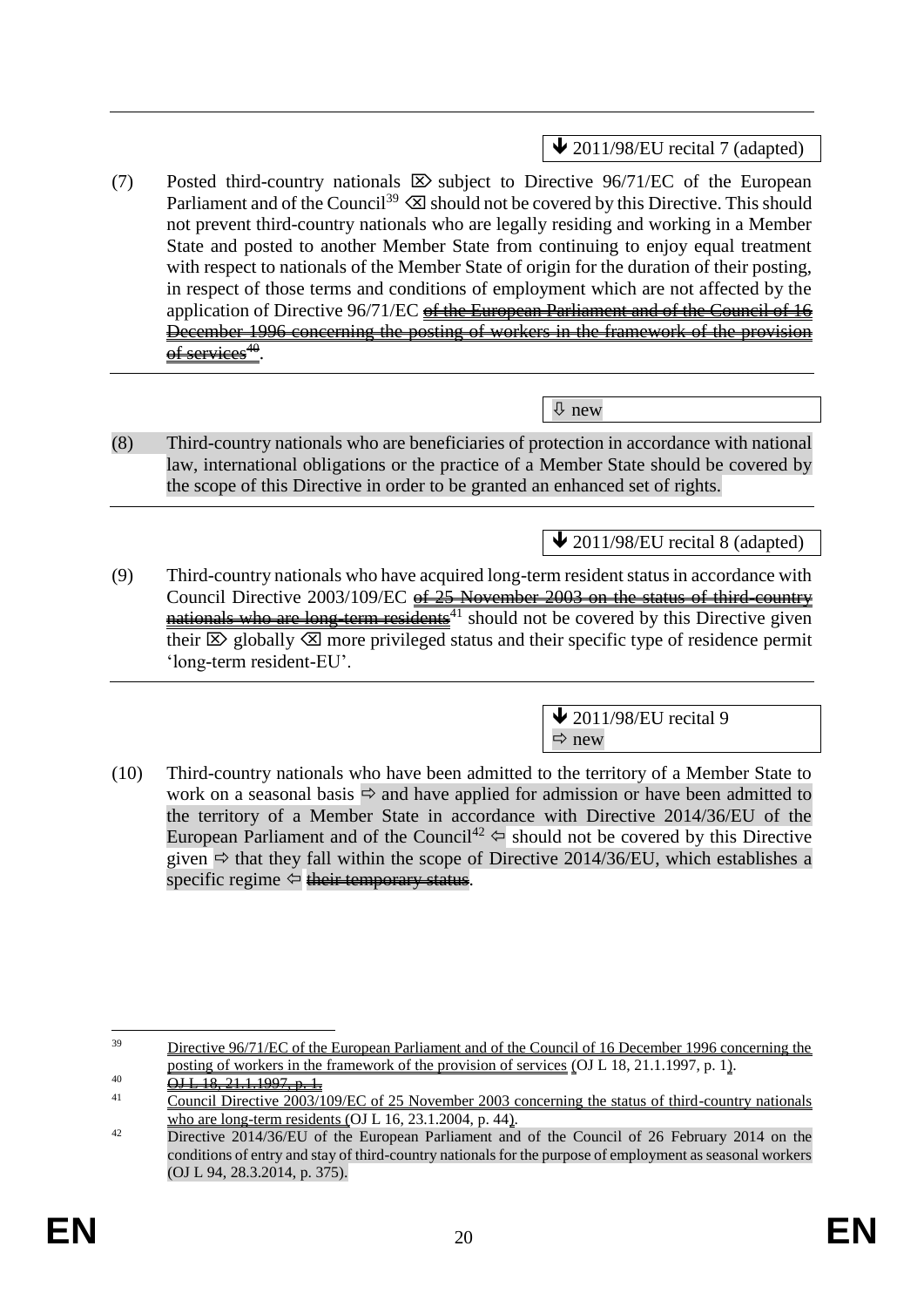$\bigvee$  2011/98/EU recital 10 (adapted)  $\Rightarrow$  new

 $(11)$ —The obligation on the Member States to determine whether the application is to be made  $\boxtimes$  submitted  $\boxtimes$  by a third-country national or by his or her employer should be without prejudice to any arrangements requiring both to be involved in the procedure. The Member States should decide whether  $\Rightarrow$  allow  $\Leftarrow$  the application for a single permit is to be made  $\boxtimes$  submitted  $\boxtimes \Rightarrow$  both  $\Leftrightarrow$  in the Member State of destination or  $\Rightarrow$  and  $\Leftarrow$  from a third country. In cases where the third-country national is not allowed to make an application from a third country, Member States should ensure that the application may be made by the employer in the Member State of destination.

> $\bigvee$  2011/98/EU recital 11  $\Rightarrow$  new

(12) The provisions of this Directive on the single application procedure and on the single permit should not concern uniform or long-stay visas  $\Rightarrow$ , with the exception of the obligation for Member States to issue the requisite visa within the deadline of four months set out to adopt a decision on the Single Permit  $\leftarrow$ .

> $\blacktriangleright$  2011/98/EU recital 13  $Arr$  new

(13) The deadline for adopting a decision on the application should not include the time required for the recognition of professional qualifications or the time required for issuing a visa  $\Rightarrow$  include both the time required for issuing a visa where needed, and the time required to comply with the checks of the labour market situations.  $\leftarrow$  This Directive should be without prejudice to national procedures on the recognition of diplomas.

new

(14) To this end, Member States should only carry out one substantial check of the documentation submitted by the applicant for the issuing of both a single permit and the requisite visa in order to avoid duplication of work and prolonging the procedures. Furthermore, Member States should require applicants to submit the relevant documentation only once.

 $\triangle$  2011/98/EU recital 12

(15) The designation of the competent authority under this Directive should be without prejudice to the role and responsibilities of other authorities and, where applicable, the social partners, with regard to the examination of, and the decision on, the application.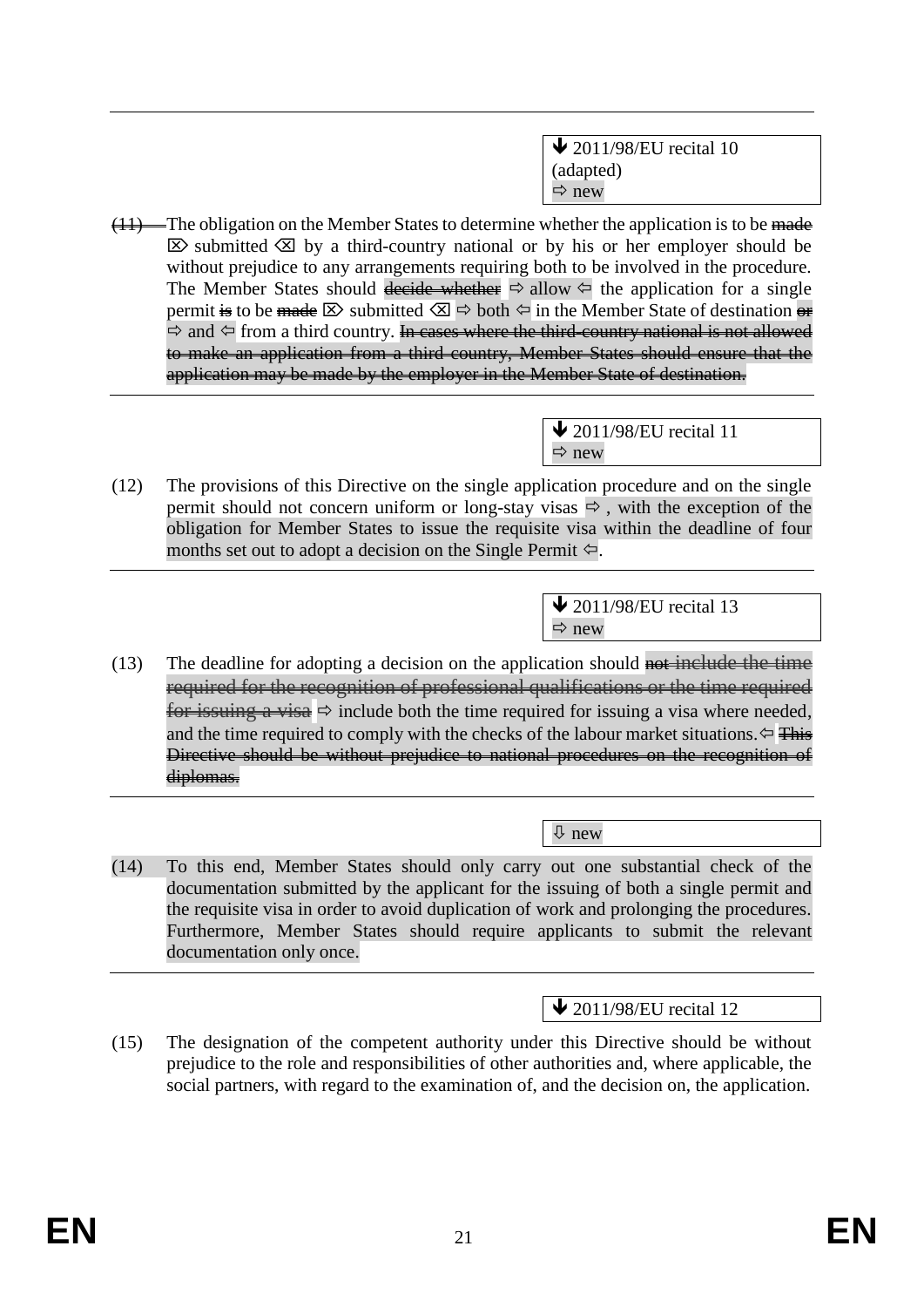$\bigvee$  2011/98/EU recital 13 (adapted)

(16) The deadline for adopting a decision on the application should,  $\boxtimes$  however  $\boxtimes$ , not include the time required for the recognition of professional qualifications  $\theta$  the time required for issuing a visa. This Directive should be without prejudice to national procedures on the recognition of diplomas.

> $\triangle$  2011/98/EU recital 14 (adapted)

(17) The single permit should be drawn up in accordance with Council Regulation (EC) No 1030/2002<del>, of 13 June 2002 laying down a uniform format for residence permits for</del> third-country nationals<sup>43</sup>, enabling Member States to enter further information, in particular as to whether or not the person is permitted to work. A Member State should indicate, inter alia, for the purpose of better control of migration, not only on the single permit but also on all the issued residence permits, the information relating to the permission to work, irrespective of the type of the permit or the residence  $\boxtimes$  permit  $\boxtimes$ title on the basis of which the third-country national has been admitted to the territory and has been given access to the labour market of that Member State.

 $\triangle$  2011/98/EU recital 15

(18) The provisions of this Directive on residence permits for purposes other than work should apply only to the format of such permits and should be without prejudice to Union or national rules on admission procedures and on procedures for issuing such permits.

 $\bigvee$  2011/98/EU recital 16

(19) The provisions of this Directive on the single permit and on the residence permit issued for purposes other than work should not prevent Member States from issuing an additional paper document in order to be able to give more precise information on the employment relationship for which the format of the residence permit leaves insufficient space. Such a document can serve to prevent the exploitation of thirdcountry nationals and combat illegal employment but should be optional for Member States and should not serve as a substitute for a work permit thereby compromising the concept of the single permit. Technical possibilities offered by Article 4 of Regulation  $(EC)$  No 1030/2002 and point  $(a)2046$  of the Annex thereto can also be used to store such information in an electronic format.

# $\bigvee$  2011/98/EU recital 17

(20) The conditions and criteria on the basis of which an application to issue, amend or renew a single permit can be rejected, or on the basis of which the single permit can be

 $\overline{43}$ Council Regulation (EC) No 1030/2002, of 13 June 2002 laying down a uniform format for residence permits for third-country nationals (OJ L 157, 15.6.2002, p. 1).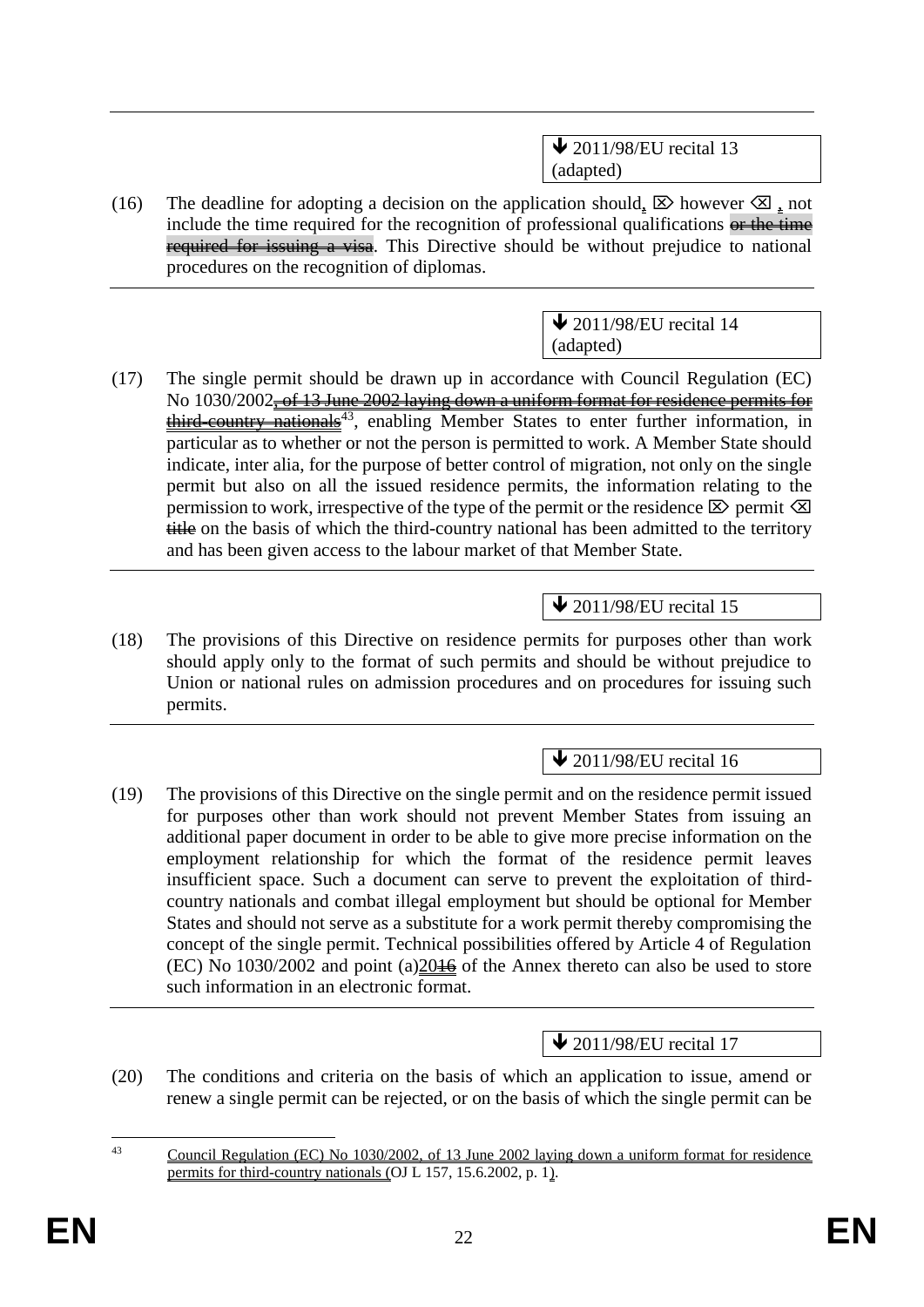withdrawn, should be objective and should be laid down in national law including the obligation to respect the principle of Union preference as expressed in particular in the relevant provisions of the 2003 and 2005 Acts of Accession. Rejection and withdrawal decisions should be duly reasoned.

 $\blacktriangleright$  2011/98/EU recital 18

(21) Third-country nationals who are in possession of a valid travel document and a single permit issued by a Member State applying the Schengen *acquis* in full, should be allowed to enter into and move freely within the territory of the Member States applying the Schengen *acquis* in full, for a period up to three months in any six-month period in accordance with Regulation (EU) 2016/399 of the European Parliament and of the Council<sup>44</sup> Regulation (EC) No 562/2006 of the European Parliament and of the Council of 15 March 2006 establishing a Community Code on the rules governing the movement of persons across borders (Schengen Borders Code)<sup>45</sup> and Article 21 of the Convention implementing the Schengen Agreement of 14 June 1985 between the Governments of the States of the Benelux Economic Union, the Federal Republic of Germany and the French Republic on the gradual abolition of checks at their common borders<sup>46</sup> (Schengen Convention).

# $\bigvee$  2011/98/EU recital 19

(22) In the absence of horizontal Union legislation, the rights of third-country nationals vary, depending on the Member State in which they work and on their nationality. With a view to developing further a coherent immigration policy and narrowing the rights gap between citizens of the Union and third-country nationals legally working in a Member State and complementing the existing immigration *acquis*, a set of rights should be laid down in order, in particular, to specify the fields in which equal treatment between a Member State's own nationals and such third-country nationals who are not yet longterm residents is provided. Such provisions are intended to establish a minimum level playing field within the Union, to recognise that such third-country nationals contribute to the Union economy through their work and tax payments and to serve as a safeguard to reduce unfair competition between a Member State's own nationals and third-country nationals resulting from the possible exploitation of the latter. A third–country worker in this Directive should be defined, without prejudice to the interpretation of the concept of employment relationship in other provisions of Union law, as a third-country national who has been admitted to the territory of a Member State, who is legally residing and who is allowed, in the context of a paid relationship, to work there in accordance with national law or practice.

 $44$ <sup>44</sup> Regulation (EU) 2016/399 of the European Parliament and of the Council of 9 March 2016 on a Union Code on the rules governing the movement of persons across borders (Schengen Borders Code) (OJ L 77, 23.3.2016, p. 1).

<sup>45</sup> **(OJ L 105, 13.4.2006, p.** 16

<sup>46</sup> OJ L 239, 22.9.2000, p. 19.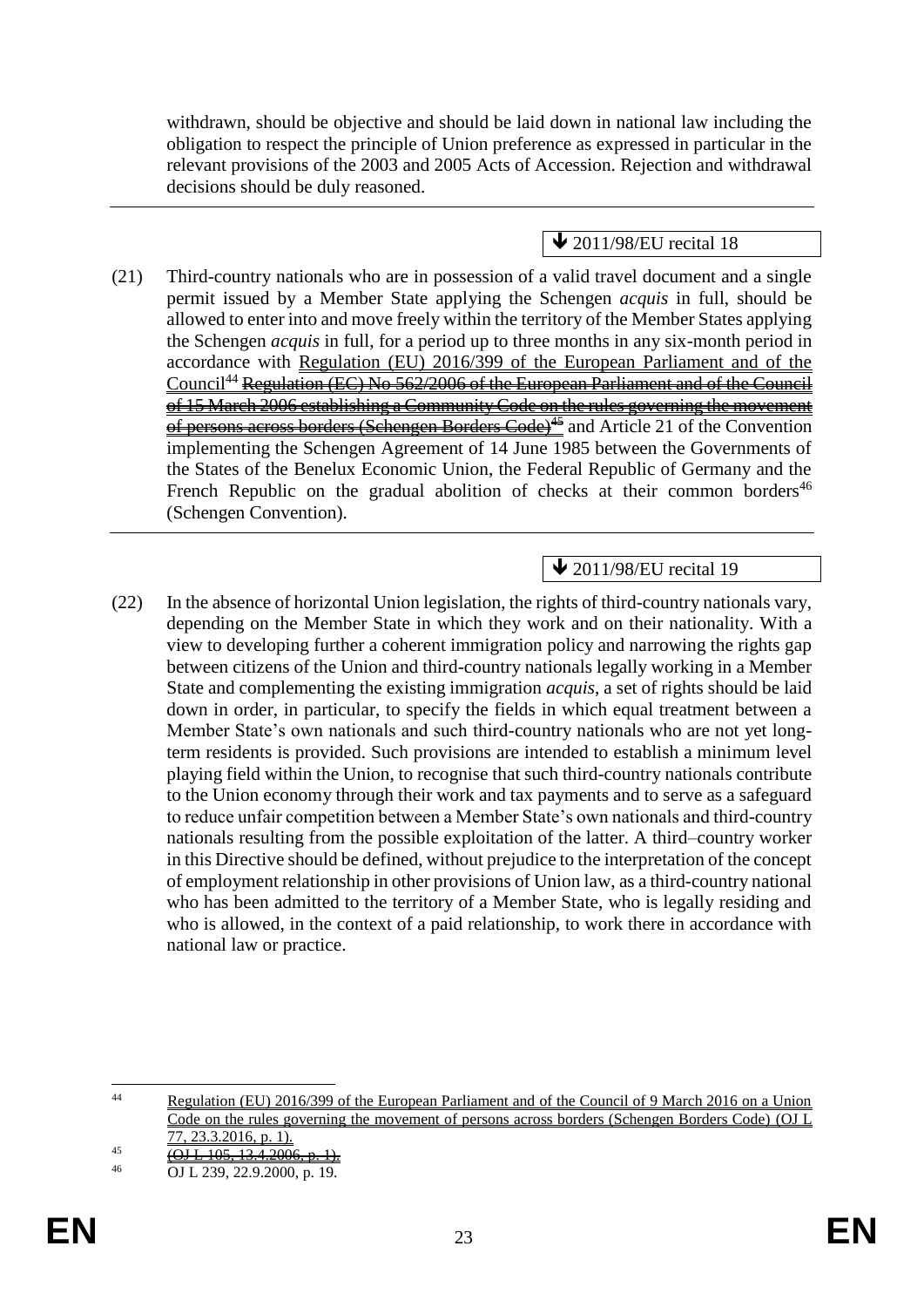$\triangle$  2011/98/EU recital 20 (adapted)

(23) All third-country nationals who are legally residing and working in Member States should enjoy at least a common set of rights based on equal treatment with the nationals of their respective host Member State, irrespective of the initial purpose of or basis for admission. The right to equal treatment in the fields  $\boxtimes$  covered  $\boxtimes$  specified by this Directive should be granted not only to those third-country nationals who have been admitted to a Member State to work but also to those who have been admitted for other purposes and have been given access to the labour market of that Member State in accordance with other provisions of Union or national law, including family members of a third-country worker who are admitted to the Member State in accordance with Council Directive 2003/86/EC of 22 September 2003 on the right to family **reunification**<sup>47</sup>; third-country nationals who are admitted to the territory of a Member State in accordance with Directive (EU) 2016/801 of the European Parliament and of the Council<sup>48</sup>Council Directive 2004/114/EC of 13 December 2004 on the conditions of admission of third-country nationals for the purposes of studies, pupil exchange, unremunerated training or voluntary service<sup>49</sup>; and researchers admitted in accordance with Council Directive 2005/71/EC of 12 October 2005 on a specific procedure for admitting third-country nationals for the purposes of scientific research $^{50}.$ 

# $\triangle$  2011/98/EU recital 21

(24) The right to equal treatment in specified fields should be strictly linked to the thirdcountry national's legal residence and the access given to the labour market in a Member State, which are enshrined in the single permit encompassing the authorisation to reside and work and in residence permits issued for other purposes containing information on the permission to work.

## **↓** 2011/98/EU recital 22

(25) Working conditions as referred to in this Directive should cover at least pay and dismissal, health and safety at the workplace, working time and leave taking into account collective agreements in force.

 $\blacktriangleright$  2011/98/EU recital 23

(26) A Member State should recognise professional qualifications acquired by a thirdcountry national in another Member State in the same way as those of citizens of the Union and should take into account qualifications acquired in a third country in accordance with Directive 2005/36/EC of the European Parliament and of the Council

<sup>-</sup><sup>47</sup> Council Directive 2003/86/EC of 22 September 2003 on the right to family reunification (OJ L 251, 3.10.2003, p. 12).

<sup>&</sup>lt;sup>48</sup> Directive (EU) 2016/801 of the European Parliament and of the Council of 11 May 2016 on the conditions of entry and residence of third-country nationals for the purposes of research, studies, training, voluntary service, pupil exchange schemes or educational projects and au pairing (OJ L 132, 21.5.2016, p. 21).

 $\frac{69}{12}$  OJ L 375, 23.12.2004, p. 12.

 $\overline{OH 1, 289, 3.11, 2005, p.}$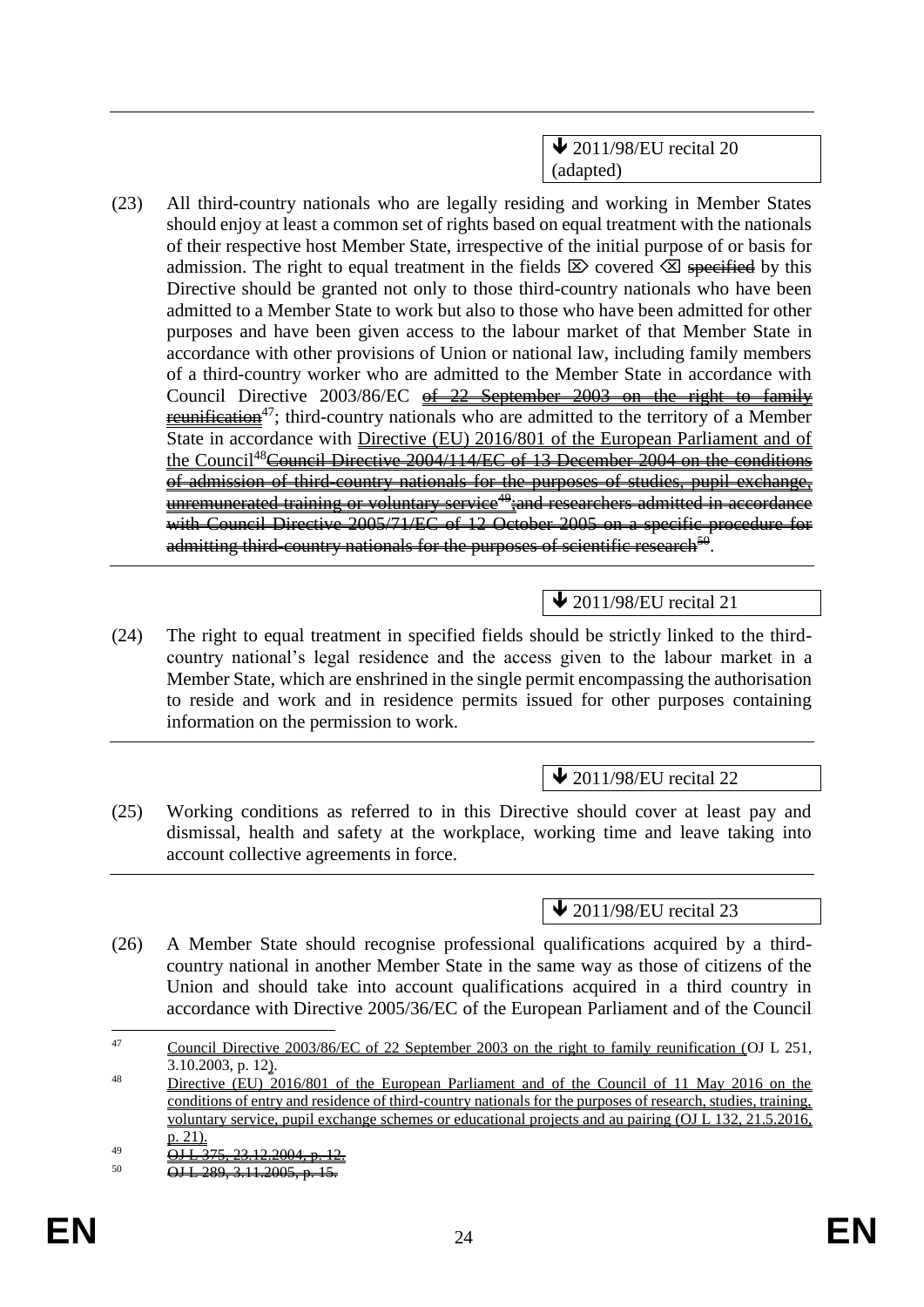of 7 September 2005 on the recognition of professional qualifications<sup>51</sup>. The right to equal treatment accorded to third-country workers as regards recognition of diplomas, certificates and other professional qualifications in accordance with the relevant national procedures should be without prejudice to the competence of Member States to admit such third-country workers to their labour market.

## $\bigvee$  2011/98/EU recital 24

(27) Third-country workers should enjoy equal treatment as regards social security. Branches of social security are defined in Regulation (EC) No 883/2004 of the European Parliament and of the Council of 29 April 2004 on the coordination of social  $\frac{secentity systems}{52}$ . The provisions on equal treatment concerning social security in this Directive should also apply to workers admitted to a Member State directly from a third country. Nevertheless, this Directive should not confer on third-country workers more rights than those already provided in existing Union law in the field of social security for third-country nationals who are in cross-border situations. This Directive, furthermore, should not grant rights in relation to situations which lie outside the scope of Union law, such as in relation to family members residing in a third country. This Directive should grant rights only in relation to family members who join third-country workers to reside in a Member State on the basis of family reunification or family members who already reside legally in that Member State.

## **↓** 2011/98/EU recital 25

(28) Member States should ensure at least equal treatment of third-country nationals who are in employment or who, after a minimum period of employment, are registered as unemployed. Any restrictions to the equal treatment in the field of social security under this Directive should be without prejudice to the rights conferred pursuant to Regulation (EU) No 1231/2010 of the European Parliament and of the Council of 24 November 2010 extending Regulation (EC) No 883/2004 and Regulation (EC) No 987/2009 to nationals of third countries who are not already covered by these Regulations solely on the ground of their nationality  $^{53}.$ 

**↓** 2011/98/EU recital 26

(29) Union law does not limit the power of the Member States to organise their social security schemes. In the absence of harmonisation at Union level, Iit is for each Member State to lay down the conditions under which social security benefits are granted, as well as the amount of such benefits and the period for which they are granted. However, when exercising that power, Member States should comply with Union law.

 $51$  $\frac{\text{Directive } 2005/36/\text{EC on the recognition of professional qualifications (OL L 255, 30.9.2005, p. 22)}{\text{Reulation (EC) No } 883/2004 \text{ of the European Parliament and of the Council of 29 April 2004 on }$ 

<sup>52</sup> Regulation (EC) No 883/2004 of the European Parliament and of the Council of 29 April 2004 on the coordination of social security systems (OJ L 166, 30.4.2004, p. 1).

 $\overline{\text{Regularian (EU) No } 1231/2010}$  of the European Parliament and  $\overline{\text{of the Council of 24 November 2010}}$ extending Regulation (EC) No 883/2004 and Regulation (EC) No 987/2009 to nationals of third countries who are not already covered by these Regulations solely on the ground of their nationality (OJ L 344, 29.12.2010, p. 1*)*.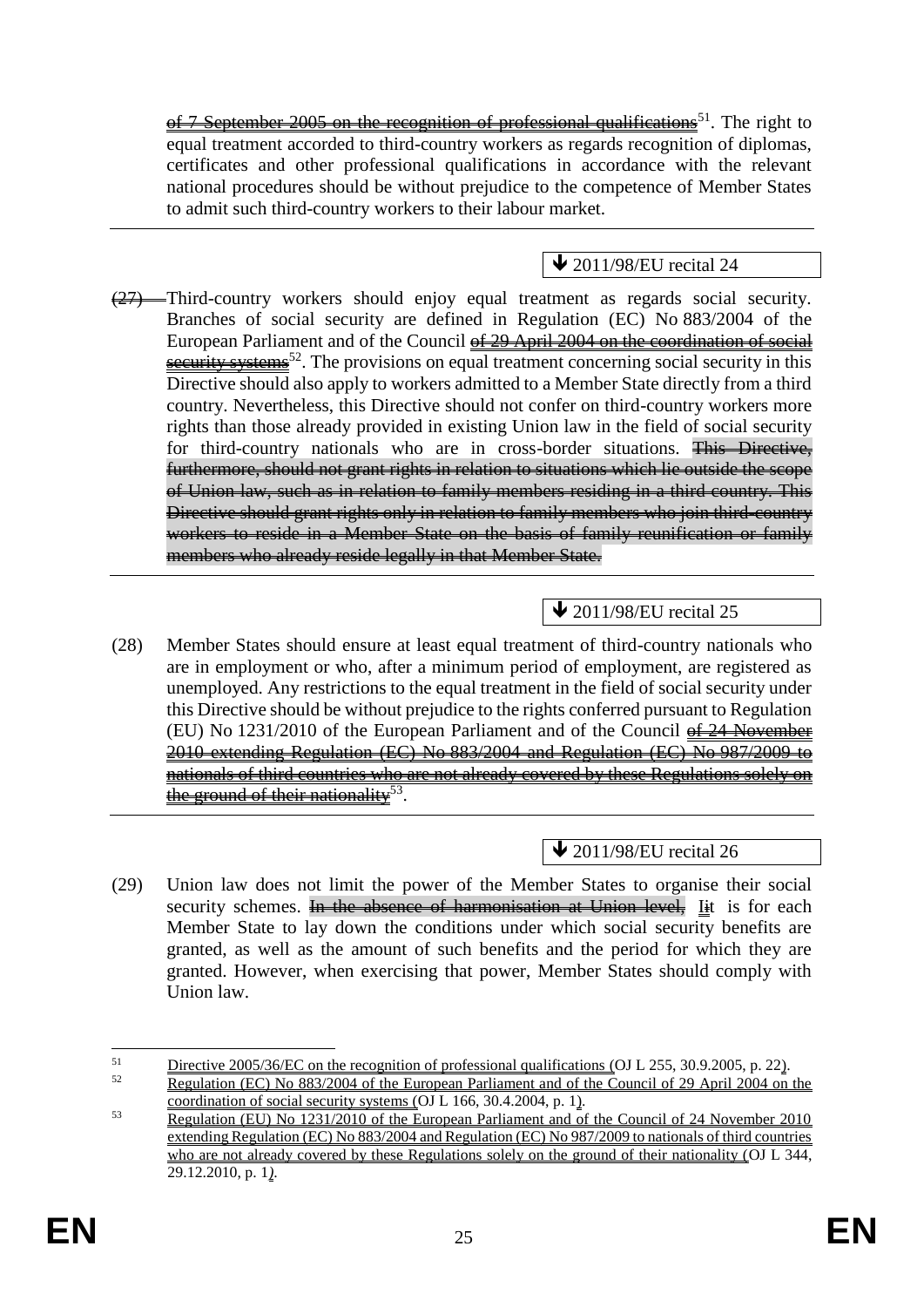$\triangle$  2011/98/EU recital 27

(30) Equal treatment of third-country workers should not apply to measures in the field of vocational training which are financed under social assistance schemes.

new

- (31) To reinforce the equal treatment of third-country workers, Member States should provide for effective, proportionate and dissuasive penalties against employers in the event of infringements of national provisions adopted pursuant to this Directive, in particular with regard to working conditions, freedom of association and affiliation and access to social security benefits.
- (32) To ensure the proper enforcement of this Directive, Member States should ensure that appropriate mechanisms are in place for the monitoring of employers and that, where appropriate, effective and adequate inspections are carried out on their respective territories. The selection of employers to be inspected should be based primarily on a risk assessment to be carried out by the competent authorities in the Member States taking into account factors such as the sector in which a company operates and any past record of infringement.
- (33) Member States should also put in place effective mechanisms through which thirdcountry workers may seek legal redress and lodge complaints directly or through third parties having, in accordance with the criteria laid down by the national law, a legitimate interest in ensuring compliance with this Directive, such as trade unions or other associations, or competent authorities. That is considered necessary to address situations where third-country workers are unaware of the existence of enforcement mechanisms or hesitant to use them in their own name, for example out of fear of possible consequences.
- (34) The single permit should authorise the third-country national to change the employer during the period of its validity. Member States should be able to require a notification of the change and to check the labour market situation where a change of employer takes place. The single permit should not be withdrawn during a period of at least three months in the event of the unemployment of its holder.

 $\triangle$  2011/98/EU recital 28

(35) This Directive should be applied without prejudice to more favourable provisions contained in Union law and applicable international instruments.

## $\bigvee$  2011/98/EU recital 29

(36) Member States should give effect to the provisions of this Directive without discrimination on the basis of sex, race, colour, ethnic or social origin, genetic characteristics, language, religion or beliefs, political or other opinions, membership of a national minority, fortune, birth, disabilities, age or sexual orientation in particular in accordance with Council Directive 2000/43/EC of 29 June 2000 implementing the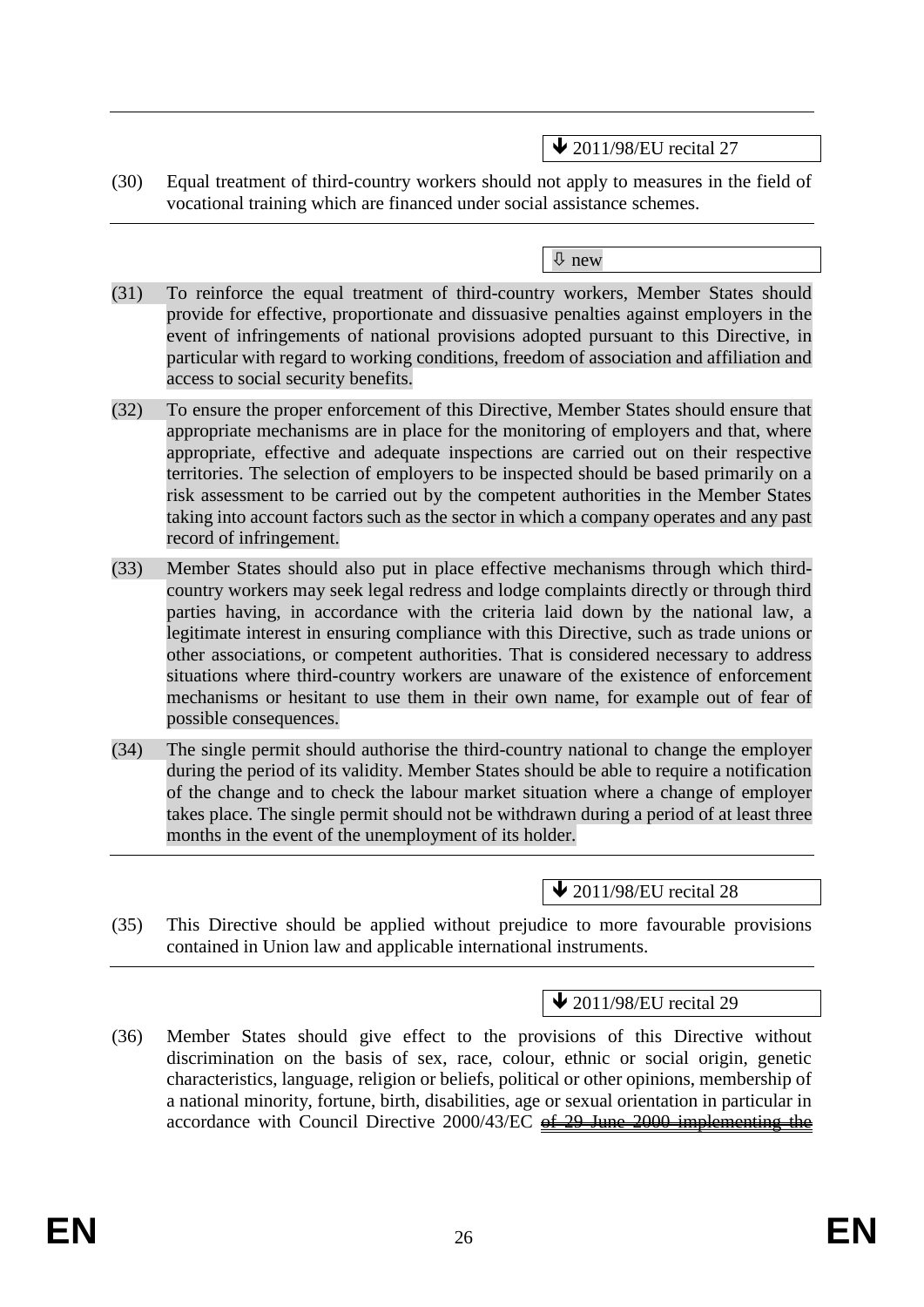**principle of equal treatment between persons irrespective of racial or ethnic origin**<sup>54</sup> and Council Directive 2000/78/EC <del>of 27 November 2000 establishing a general framework</del> <u>for equal treatment in employment and occupation</u>  $^{55}.$ 

## **↓** 2011/98/EU recital 30

(37) Since the objectives of this Directive, namely laying down a single application procedure for issuing a single permit for third-country nationals to work in the territory of a Member State and a common set of rights for third-country workers legally residing in a Member State, cannot be sufficiently achieved by the Member States and can therefore, by reason of the scale and effects of the action, be better achieved at Union level, the Union may adopt measures, in accordance with the principle of subsidiarity as set out in Article 5 of the Treaty on European Union (TEU). In accordance with the principle of proportionality as set out in that Article, this Directive does not go beyond what is necessary in order to achieve those objectives.

## $\triangle$  2011/98/EU recital 31

(38) This Directive respects the fundamental rights and observes the principles recognised by the Charter of Fundamental Rights of the European Union in accordance with Article 6(1) of the TEU.

> $\blacktriangleright$  2011/98/EU recital 32 (adapted)

In accordance with the Joint Political Declaration of Member States and the Commission on explanatory documents of 28 September 2011, Member States have undertaken to accompany, in justified cases, the notification of their transposition measures with one or more documents explaining the relationship between the components of a directive and the corresponding parts of national transposition instruments. With regard to this Directive, the legislator considers the transmission of such documents to be justified.

> $\triangle$  2011/98/EU recital 33 (adapted)  $\Rightarrow$  new

(39) In accordance with Articles 1 and 2 of the Protocol (No  $21\frac{1}{2}$  on the position of the United Kingdom and Ireland  $\boxtimes$  in respect of the area of freedom, security and justice  $\boxtimes$ , annexed to the  $\boxtimes$  Treaty on European Union  $\boxtimes$  (TEU) and to the  $\boxtimes$  Treaty on the Functioning of the European Union  $\otimes$  (TFEU), and without prejudice to Article  $\Rightarrow$  s 3 and  $\Leftrightarrow$  4 of that Protocol,  $\Leftrightarrow$  Ireland  $\Leftrightarrow$  those Member States are  $\Leftrightarrow$  is  $\Leftrightarrow$  not taking part in the adoption of this Directive and are not bound by it or subject to its application.

[OR]

[In accordance with Articles  $\Leftrightarrow$  4a  $\Leftrightarrow$  1 and 2 of the Protocol No  $\frac{1}{2}$  on the position of

<sup>54</sup> <sup>54</sup> Council Directive 2000/43/EC of 29 June 2000 implementing the principle of equal treatment between persons irrespective of racial or ethnic origin (OJ L 180, 19.7.2000, p. 22).

<sup>&</sup>lt;sup>55</sup> Council Directive 2000/78/EC of 27 November 2000 establishing a general framework for equal treatment in employment and occupation (OJ L 303, 2.12.2000, p. 16).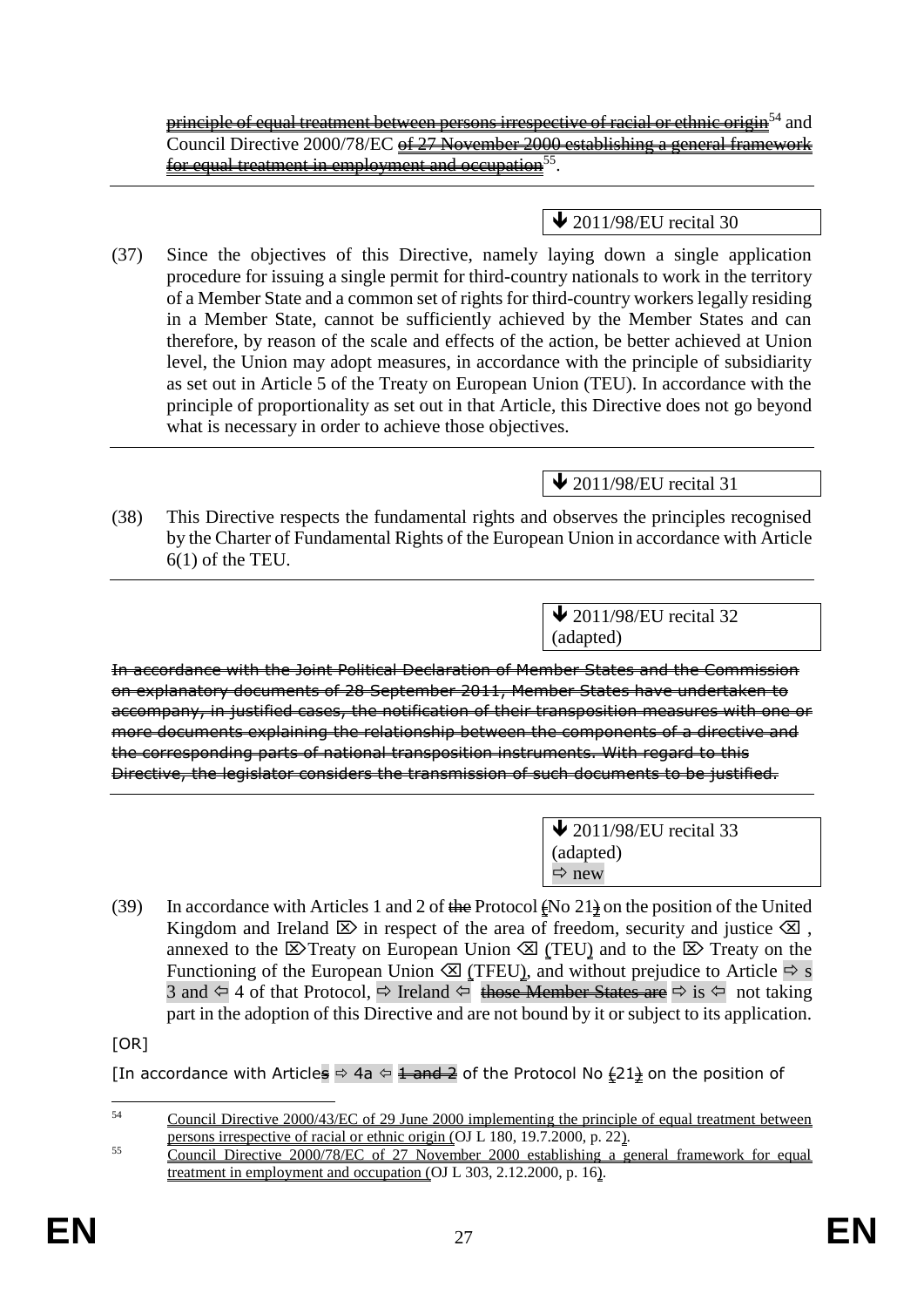the United Kingdom and Ireland  $\mathbb D$  in respect of the area of freedom, security and justice  $\otimes$ , annexed to the  $\otimes$  Treaty on European Union  $\otimes$  (TEU) and to the  $\otimes$  Treaty on the Functioning of the European Union  $\oslash$  (TFEU), and without prejudice to Article 4 of that Protocol, those Member States are not taking part in the adoption of this Directive and are not bound by it or subject to its application  $\Rightarrow$  Ireland has notified [, by letter of ...,] its wish to take part in the adoption and application of Directive.  $\in$  ]

## $\bigvee$  2011/98/EU recital 34

 $(40)$  In accordance with Articles 1 and 2 of the Protocol  $\epsilon$ No 22 $\epsilon$  on the position of Denmark, annexed to the TEU and to the TFEU, Denmark is not taking part in the adoption of this Directive and is not bound by it or subject to its application $\frac{1}{2}$ .

new

- (41) The obligation to transpose this Directive into national law should be limited to those provisions which represent a substantive amendment as compared to the earlier Directive. The obligation to transpose the provisions which are unchanged arises under that earlier Directive.
- (42) This Directive should be without prejudice to the obligations of the Member States relating to the time-limits for the transposition into national law of the Directives set out in Annex I, Part B,

 $\blacktriangleright$  2011/98/EU (adapted)  $\Rightarrow$  new

## HAVE ADOPTED THIS DIRECTIVE:

## **CHAPTER I**

#### *GENERAL PROVISIONS*

#### *Article 1*

#### **Subject matter**

- 1. This Directive lays down:
	- (a) a single application procedure for issuing a single permit for third-country nationals to reside for the purpose of work in the territory of a Member State, in order to simplify the procedures for their admission and to facilitate the control of their status; and
	- (b) a common set of rights to third-country workers legally residing in a Member State, irrespective of the purposes for which they were initially admitted to the territory of that Member State, based on equal treatment with nationals of that Member State.
- 2. This Directive  $\boxtimes$  shall not affect  $\boxtimes$  is without prejudice to the Member States' powers concerning the  $\boxtimes$  volume of  $\boxtimes$  admission of third-country nationals  $\boxtimes$  coming from third countries to seek employment  $\boxtimes$  to their labour markets.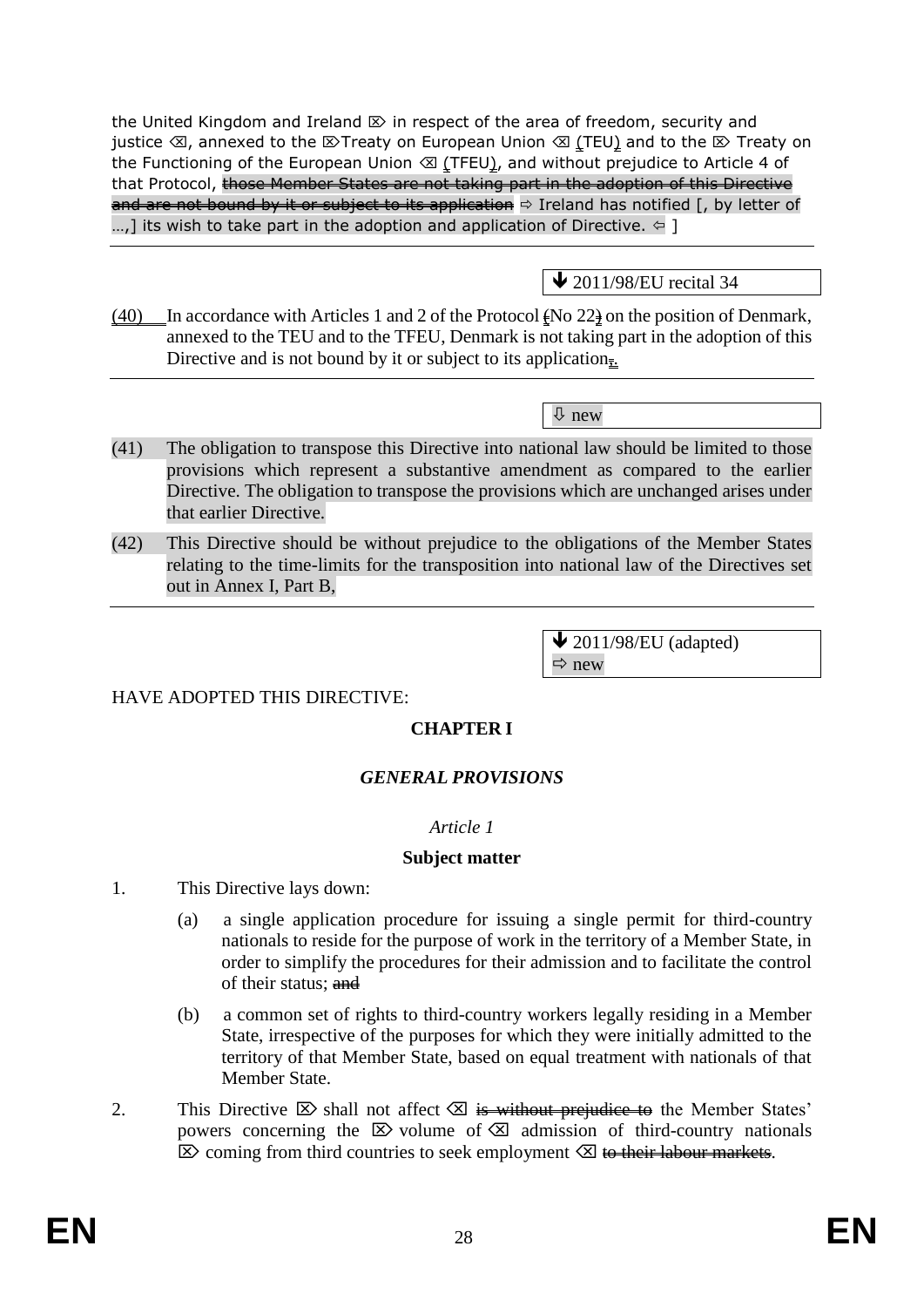### *Article 2*

### **Definitions**

For the purposes of this Directive, the following definitions apply:

- (a) 'third-country national' means a person who is not a citizen of the Union within the meaning of Article 20(1) TFEU;
- (b) 'third-country worker' means a third-country national who has been admitted to the territory of a Member State and who is legally residing and is allowed to work in the context of  $\triangle$  paid  $\Rightarrow$  an employment  $\Leftarrow$  relationship in that Member State in accordance with national law or practice;

new

(c) 'employer' means any natural person or any legal entity, including temporary work agencies, for or under the direction and/or supervision of whom the employment is undertaken;

 $\bigvee$  2011/98/EU

 $(d\mathbf{e})$  'single permit' means a residence permit issued by the authorities of a Member State allowing a third-country national to reside legally in its territory for the purpose of work;

 $(\underline{ed})$  'single application procedure' means any procedure leading, on the basis of a single application made by a third-country national, or by his or her employer, for the authorisation of residence and work in the territory of a Member State, to a decision ruling on that application for the single permit.

#### *Article 3*

#### **Scope**

- 1. This Directive shall apply to:
	- (a) third-country nationals who apply to reside in a Member State for the purpose of work;
	- (b) third-country nationals who have been admitted to a Member State for purposes other than work in accordance with Union or national law, who are allowed to work and who hold a residence permit in accordance with Regulation (EC) No 1030/2002; and
	- (c) third-country nationals who have been admitted to a Member State for the purpose of work in accordance with Union or national law.
- 2. This Directive shall not apply to third-country nationals:

(a) who are family members of citizens of the Union who have exercised, or are exercising, their right to free movement within the Union in accordance with Directive 2004/38/EC of the European Parliament and of the Council of 29 April 2004 on the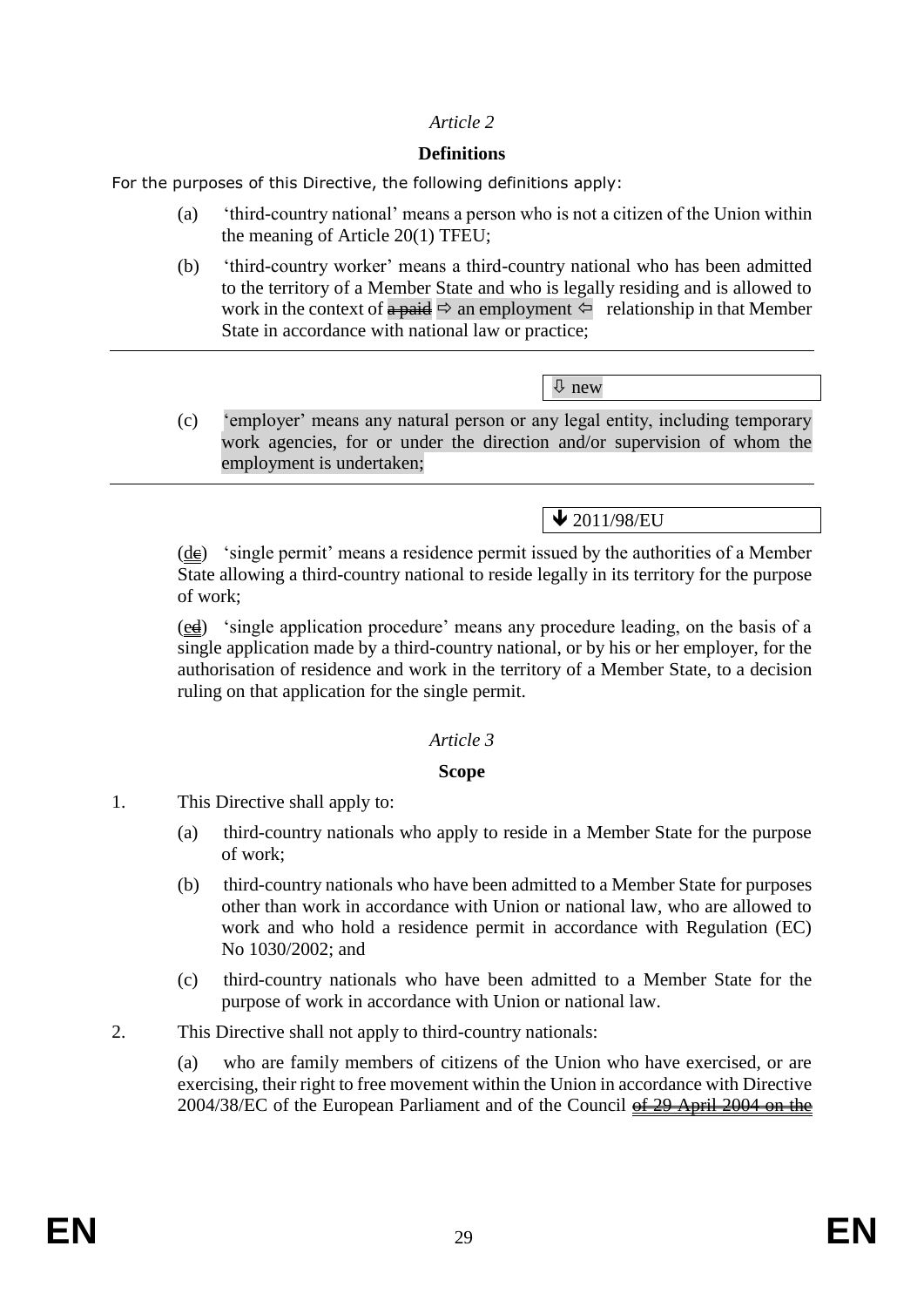right of citizens of the Union and their family members to move and reside freely within the territory of the Member States  $56$ .

(b) who, together with their family members, and irrespective of their nationality, enjoy rights of free movement equivalent to those of citizens of the Union under agreements either between the Union and the Member States or between the Union and third countries;

 $\bigvee$  2011/98/EU (adapted)

(c) who are posted for  $\boxtimes$  covered by Directive 96/71/EC  $\boxtimes$  as long as they are posted  $\boxtimes$  on the territory of the Member State concerned  $\boxtimes$  ;

(d) who have applied for admission or have been admitted to the territory of a Member State to work as intra-corporate transferees  $\boxtimes$  in accordance with Directive 2014/66/EU of the European Parliament and of the Council  $\otimes$  in the framework of an intra-corporate transfer<sup>57</sup>:

(e) who have applied for admission or have been admitted to the territory of a Member State as seasonal workers  $\theta$  and  $\theta$  and  $\theta$  in accordance with Directive 2014/36/EU or au pairs in accordance with Directive (EU) 2016/801 $\Omega$ ;

 $\vee$  2011/98/EU

(f) who are authorised to reside in a Member State on the basis of temporary protection, or who have applied for authorisation to reside there on that basis and are awaiting a decision on their status;

(g) who are beneficiaries of international protection under Directive 2011/95/EU of the European Parliament and of the Council<sup>58</sup> Council Directive 2004/83/EC of 29 April 2004 on minimum standards for the qualification and status of third-country nationals or stateless persons as refugees or as persons who otherwise need international protection and the content of the protection granted<sup>59</sup> or who have applied for international protection under that Directive and whose application has not been the subject of a final decision;

(h) who are beneficiaries of protection in accordance with national law, international obligations or the practice of a Member State or have applied for protection in accordance with national law, international obligations or the practice of a Member State and whose application has not been the subject of a final decision;

 $(h<sub>i</sub>)$  who are long-term residents in accordance with Directive 2003/109/EC;

<sup>56</sup> <sup>56</sup> Directive 2004/38/EC of the European Parliament and of the Council of 29 April 2004 on the right of citizens of the Union and their family members to move and reside freely within the territory of the Member States (OJ L 158, 30.4.2004, p. 77).

<sup>&</sup>lt;sup>57</sup> Directive 2014/66/EU of the European Parliament and of the Council of 15 May 2014 on the conditions of entry and residence of third-country nationals in the framework of an intra-corporate transfer (OJ L 157, 27.5.2014, p. 1).

<sup>&</sup>lt;sup>58</sup> Directive 2011/95/EU of the European Parliament and of the Council of 13 December 2011 on standards for the qualification of third-country nationals or stateless persons as beneficiaries of international protection, for a uniform status for refugees or for persons eligible for subsidiary protection, and for the content of the protection granted (OJ L 337, 20.12.2011, p. 9).

 $\overline{OH \cdot 304.30.9.2004. p. 12.}$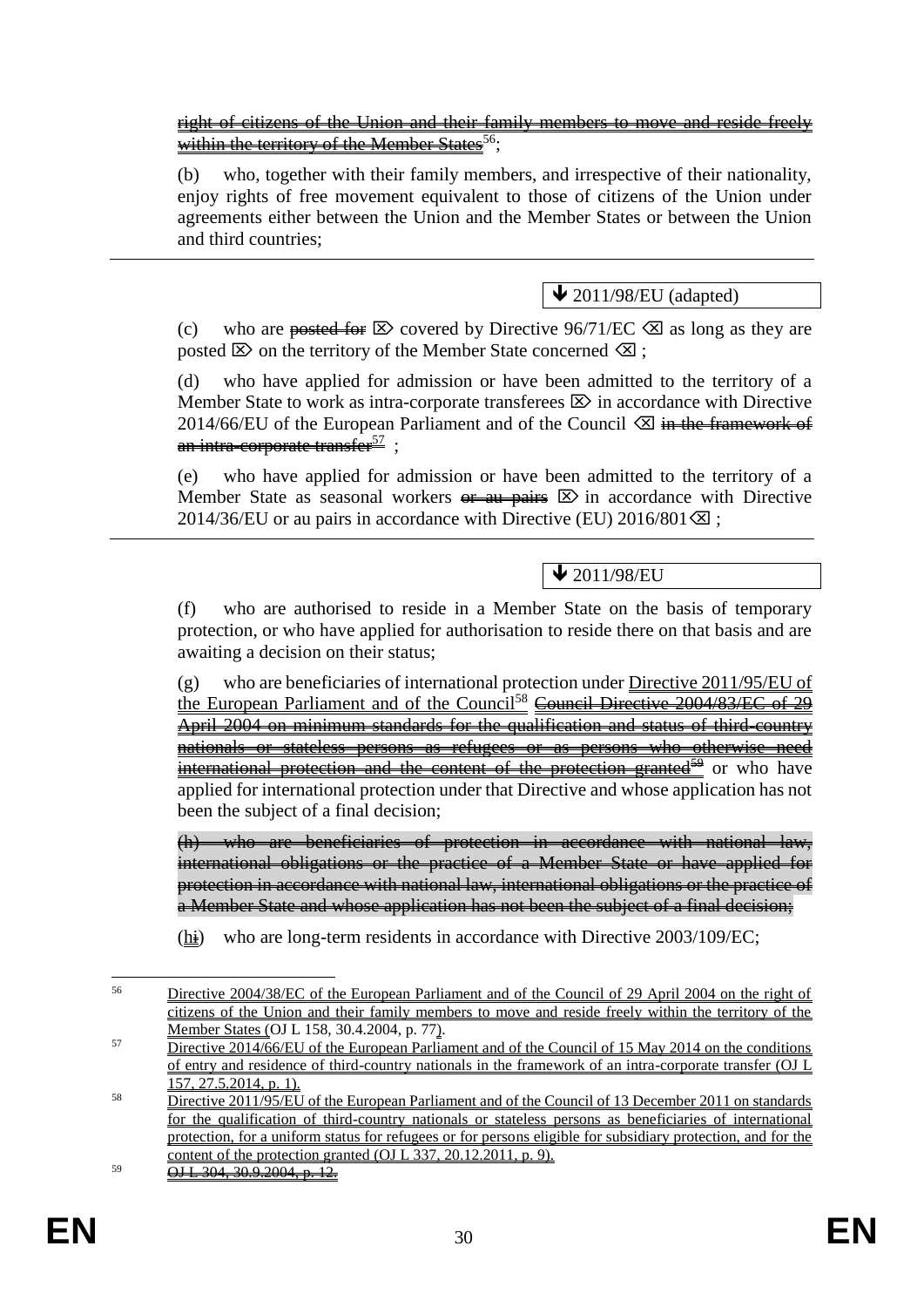$(i<sub>i</sub>)$  whose removal has been suspended on the basis of fact or law;

 $(\frac{1}{k})$  who have applied for admission or who have been admitted to the territory of a Member State as self-employed workers;

 $(k)$  who have applied for admission or have been admitted as seafarers for employment or work in any capacity on board of a ship registered in or sailing under the flag of a Member State.

- 3. Member States may decide that Chapter II does not apply to third-country nationals who have been either authorised to work in the territory of a Member State for a period not exceeding six months or who have been admitted to a Member State for the purpose of study.
- 4. Chapter II shall not apply to third-country nationals who are allowed to work on the basis of a visa.

## **CHAPTER II**

## *SINGLE APPLICATION PROCEDURE AND SINGLE PERMIT*

### *Article 4*

### **Single application procedure**

 $\bigvee$  2011/98/EU (adapted)  $\Rightarrow$  new

1. An application to issue, amend or renew a single permit shall be submitted by way of a single application procedure. Member States shall determine whether applications for a single permit are to be  $\overline{m}$  and  $\infty$  submitted  $\otimes$  by the third-country national or by the third-country national's employer. Member States may also decide to allow an application from either of the two. If the application is to be submitted by the third-country national, Member States shall allow the application to be introduced  $\Rightarrow$  both  $\Leftrightarrow$  from a third country  $\Rightarrow$  and  $\Leftrightarrow$  or, if provided for by national law, in the territory of the Member State in which the third-country national is legally present.

2. Member States shall examine an application  $\theta \otimes \theta$  submitted  $\otimes$  under paragraph 1 and shall adopt a decision to issue, amend or renew the single permit if the applicant fulfils the requirements specified  $\boxtimes$  laid down  $\boxtimes$  by Union or national law. A decision to issue, amend or renew the single permit shall constitute a single administrative act combining a residence permit and a work permit.

The single application procedure shall be without prejudice to the visa procedure which may be required for initial entry.

new

3. Provided that the requirements laid down by Union or national law are fulfilled and where a Member State issues single permits only on its territory, the Member State concerned shall issue the third country national with the requisite visa.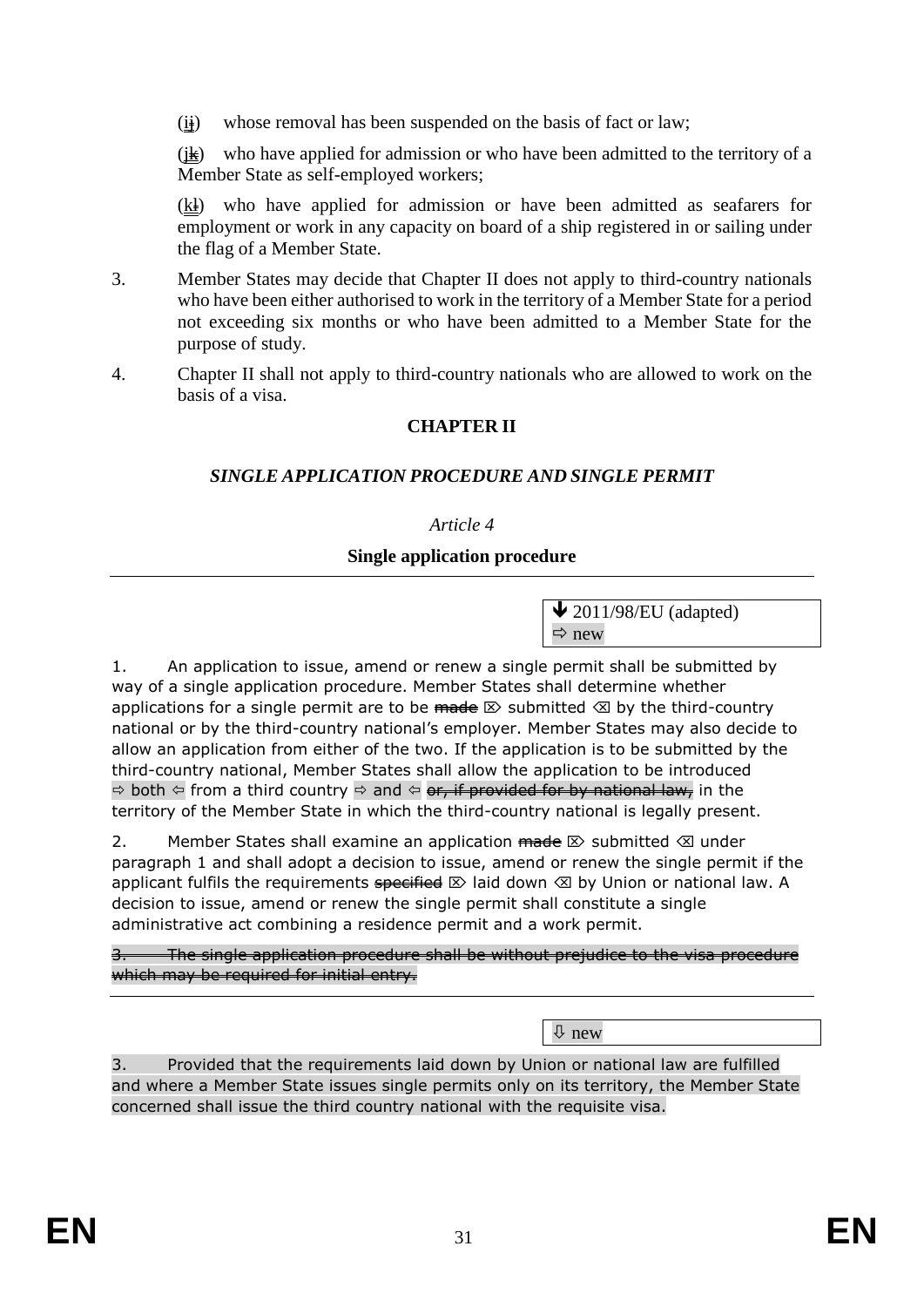# $\bigvee$  2011/98/EU

4. Member States shall issue a single permit, where the conditions provided for are met, to third-country nationals who apply for admission and to third-country nationals already admitted who apply to renew or modify their residence permit after the entry into force of the national implementing provisions.

## *Article 5*

### **Competent authority**

- 1. Member States shall designate the authority competent to receive the application and to issue the single permit.
- 2. The competent authority shall adopt a decision on the complete application as soon as possible and in any event within four months of the date on which the application was lodged.

 $\bigvee$  2011/98/EU (adapted)  $Arr$  new

The time limit referred to in the first subparagraph  $\Rightarrow$  shall cover checking the labour market situation and issuing the requisite visa referred to in Article 4(3).  $\Leftarrow \boxtimes$  The time limit  $\otimes$  may be extended in exceptional circumstances, linked to the complexity of the examination of the application.

 $\sqrt{2011/98/EU}$ 

Where no decision is taken within the time limit provided for in this paragraph, any consequences shall be determined by national law.

- 3. The competent authority shall notify the decision to the applicant in writing in accordance with the notification procedures laid down in the relevant national law.
- 4. If the information or documents in support of the application are incomplete according to the criteria specified in national law, the competent authority shall notify the applicant in writing of the additional information or documents required, setting a reasonable deadline to provide them. The time limit referred to in paragraph 2 shall be suspended until the competent authority or other relevant authorities have received the additional information required. If the additional information or documents is not provided within the deadline set, the competent authority may reject the application.

## *Article 6*

## **Single permit**

1. Member States shall issue a single permit using the uniform format as laid down in Regulation (EC) No 1030/2002 and shall indicate the information relating to the permission to work in accordance with points (a)12 and 167.5-9 of the Annex thereto.

Member States may indicate additional information related to the employment relationship of the third-country national (such as the name and address of the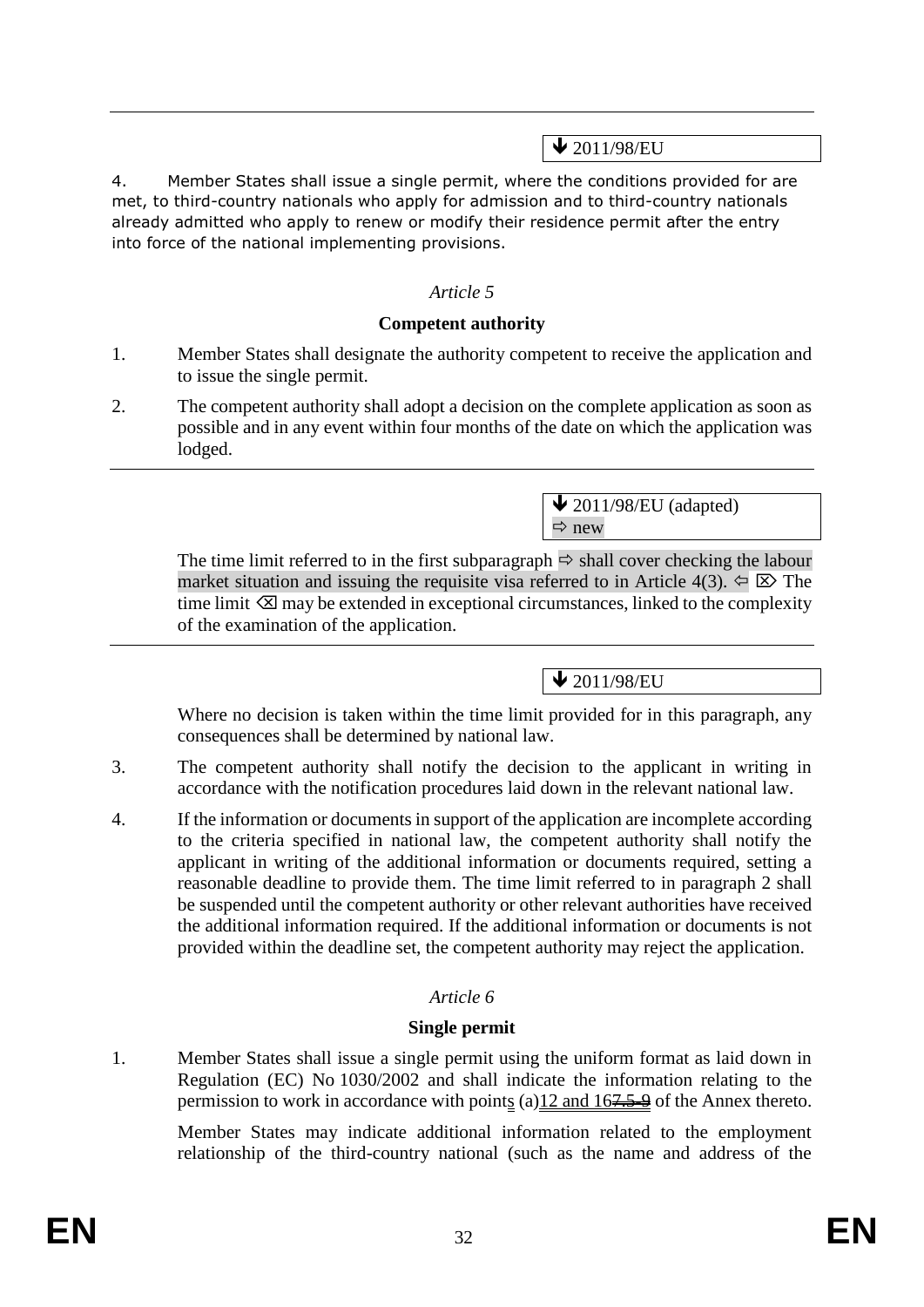employer, place of work, type of work, working hours, remuneration) in paper format, or store such data in electronic format as referred to in Article 4 of Regulation (EC) No 1030/2002 and in point (a) 20<del>16</del> of the Annex thereto.

2. When issuing the single permit Member States shall not issue additional permits as proof of authorisation to access the labour market.

### *Article 7*

### **Residence permits issued for purposes other than work**

1. When issuing residence permits  $\boxtimes$  for purposes other than work  $\boxtimes$  in accordance with Regulation (EC) No 1030/2002 Member States shall indicate the information relating to the permission to work irrespective of the type of the permit.

# $\bigvee$  2011/98/EU

 $\triangle$  2011/98/EU (adapted)

Member States may indicate additional information related to the employment relationship of the third-country national (such as the name and address of the employer, place of work, type of work, working hours, remuneration) in paper format, or store such data in electronic format as referred to in Article 4 of Regulation (EC) No 1030/2002 and point (a) $20\frac{1}{6}$  of the Annex thereto.

2. When issuing residence permits in accordance with Regulation (EC) No 1030/2002, Member States shall not issue additional permits as proof of authorisation to access the labour market.

## *Article 8*

#### **Procedural guarantees**

1. Reasons shall be given in the written notification of a decision rejecting an application to issue, amend or renew a single permit, or a decision withdrawing a single permit on the basis of criteria provided for by Union or national law.

2. A decision rejecting the application to issue, amend or renew or withdrawing a single permit shall be open to legal challenge in the Member State concerned, in accordance with national law. The written notification referred to in paragraph 1 shall specify the court or administrative authority where the person concerned may lodge an appeal and the time limit therefor.

> $\bigvee$  2011/98/EU (adapted)  $\Rightarrow$  new

3. An application may be considered as inadmissible on the grounds of volume of admission of third-country nationals coming  $\mathbb D$  from third countries  $\mathbb Z$  for employment and, on that basis, need not to be processed.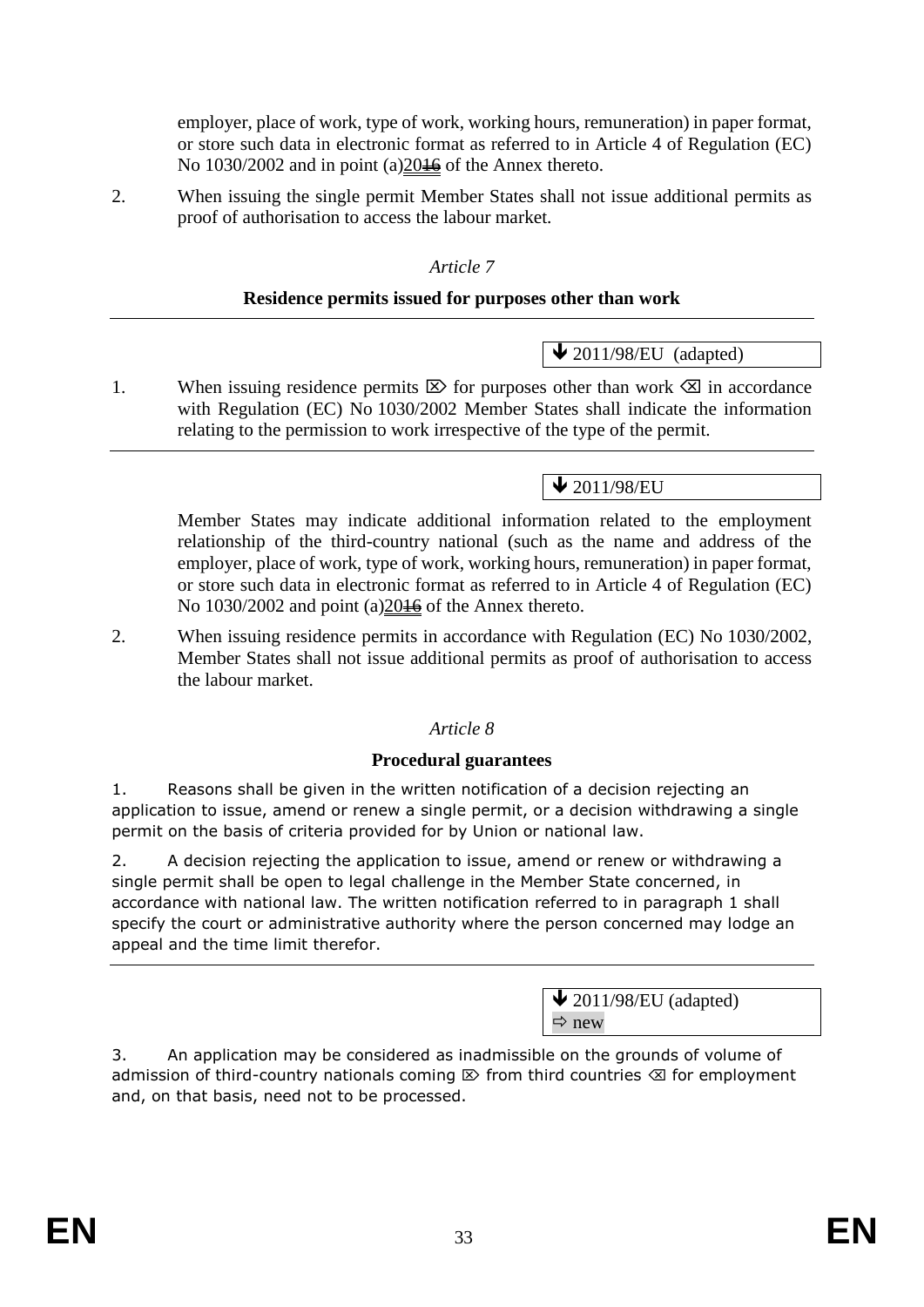### *Article 9*

#### **Access to information**

Member States shall  $\Rightarrow$  make easily accessible, and  $\Leftarrow$  provide, upon request:

(a) adequate information to the third-country national and the future employer on  $\boxtimes$  all  $\boxtimes$  the  $\boxtimes$  documentary evidence needed for an  $\boxtimes$  documents required to make a complete application;

 $\overline{\psi}$  new

(b) information on entry and residence conditions, including the rights, obligations and procedural safeguards of the third-country nationals and of their family members.

 $\bigvee$  2011/98/EU (adapted)

#### *Article 10*

#### **Fees**

Member States may require applicants to pay fees, where appropriate, for  $\otimes$  processing  $\otimes$  handling applications in accordance with this Directive. The level of such fees shall be proportionate and  $\overrightarrow{m}$   $\otimes$  shall  $\otimes$  be based on the services actually provided for the processing of applications and the issuance of permits.

#### *Article 11*

#### **Rights on the basis of the single permit**

1. Where a single permit has been issued in accordance with national law, it shall authorise, during its period of validity, its holder at least to:

(a) enter and reside in the territory of the Member State issuing the single permit, provided that the holder meets all admission requirements in accordance with national law;

(b) have free access to the entire territory of the Member State issuing the single permit within the limits provided for by national law;

(c) exercise the specific employment activity authorised under the single permit in accordance with national law;

(d) be informed about the holder's own rights linked to the permit conferred by this Directive and/or by national law.

new

2. Within the period of validity referred to in paragraph 1, Member States shall allow a single permit holder to be employed by a different employer than the first employer with whom the permit holder concluded a contract of employment.

3. Within the period of validity referred to in paragraph 1, Member States may: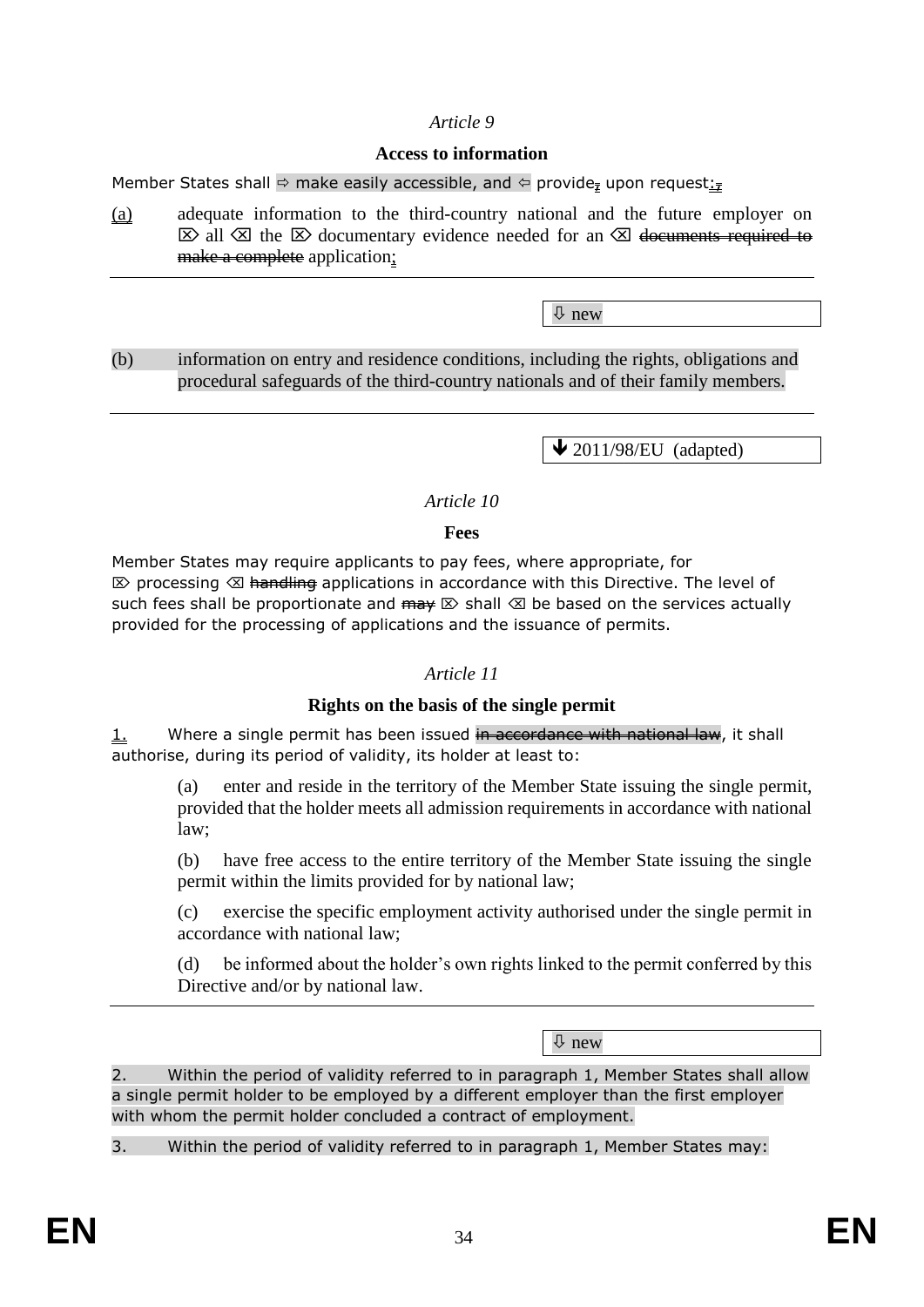- (a) require that a change of employer be communicated to the competent authorities in the Member State concerned, in accordance with procedures laid down in national law,
- (b) require that a change of employer be subject to a check of the labour market situation.

The right of the single permit holder to pursue such a change of employer may be suspended for a maximum of 30 days while the Member State concerned checks the labour market situation and verifies that the requirements laid down by Union or national law are fulfilled. The Member State concerned may oppose the change of employment within those 30 days.

4. Within the period of validity referred to in paragraph 1, the single permit shall not be withdrawn during a period of at least three months in the event of unemployment of its holder. Member States shall allow the third-country national to stay in their territory until the competent authorities have taken a decision in accordance with paragraph 3, point (b), as relevant, even if that period of at least three months expired.

 $\sqrt{2011/98/EU}$ 

## **CHAPTER III**

## *RIGHT TO EQUAL TREATMENT*

#### *Article 12*

#### **Right to equal treatment**

1. Third-country workers as referred to in  $\frac{\pi}{100}$  and  $\frac{\pi}{100}$  and  $\frac{\pi}{100}$  and  $\frac{\pi}{100}$  and  $\frac{\pi}{100}$ (b) and (c) shall enjoy equal treatment with nationals of the Member State where they reside with regard to:

(a) working conditions, including pay and dismissal as well as health and safety at the workplace;

(b) freedom of association and affiliation and membership of an organisation representing workers or employers or of any organisation whose members are engaged in a specific occupation, including the benefits conferred by such organisations, without prejudice to the national provisions on public policy and public security;

(c) education and vocational training;

(d) recognition of diplomas, certificates and other professional qualifications in accordance with the relevant national procedures;

(e) branches of social security, as defined in Regulation (EC) No 883/2004;

(f) tax benefits, in so far as the worker is deemed to be resident for tax purposes in the Member State concerned;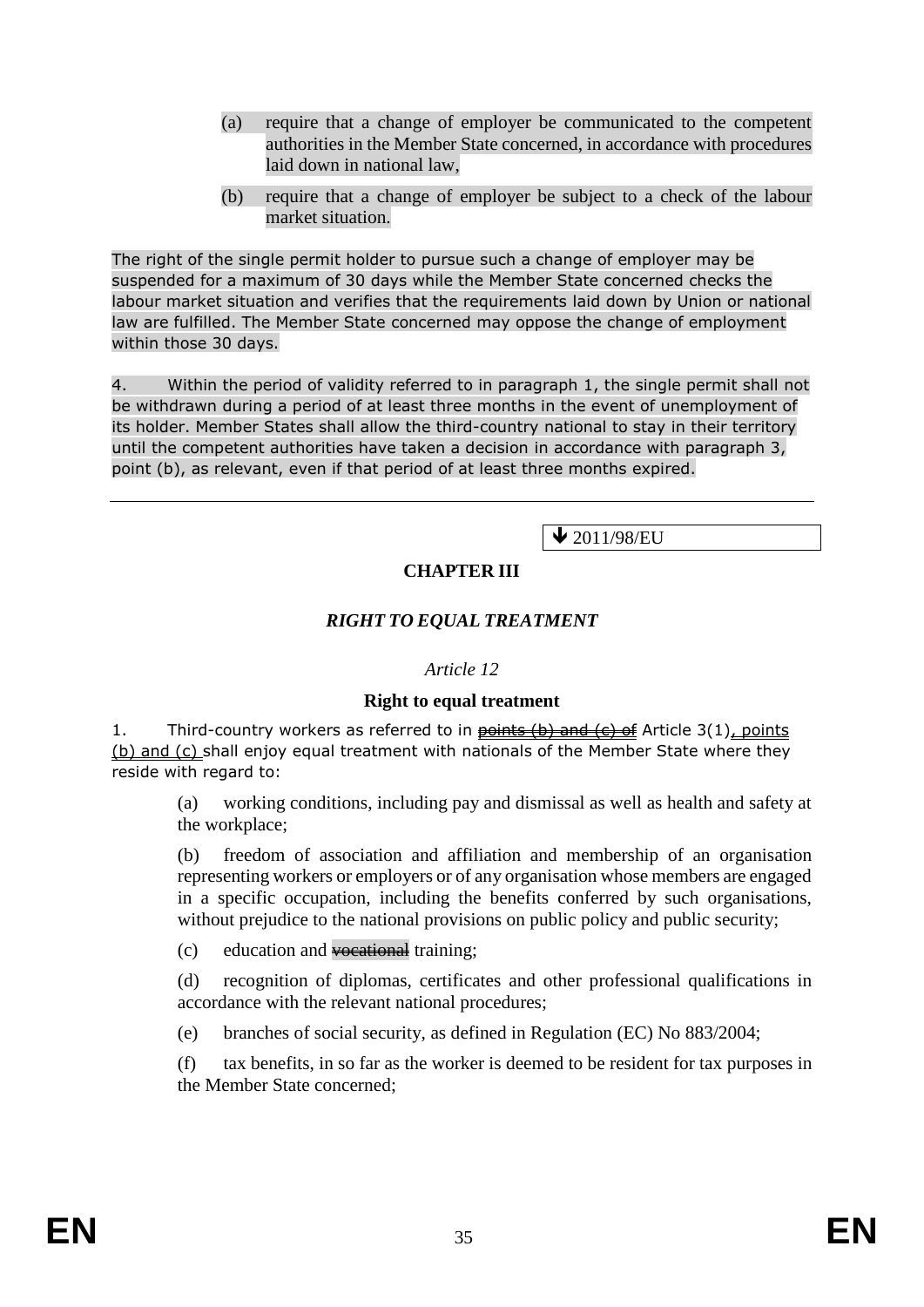$\bigvee$  2011/98/EU  $Arr$  new

(g) access to goods and services and the supply of goods and services made available to the public including procedures for obtaining  $\Rightarrow$  access to public and private  $\Leftarrow$  housing as provided by national law, without prejudice to the freedom of contract in accordance with Union and national law;

 $\bigvee$  2011/98/EU

(h) advice services afforded by employment offices.

2. Member States may restrict equal treatment:

(a) under  $\frac{\text{point}(\text{c}) \cdot \text{of}}{\text{point}(\text{c})}$  by:

(i) limiting its application to those third-country workers who are in employment or who have been employed and who are registered as unemployed;

(ii) excluding those third-country workers who have been admitted to their territory in conformity with Directive 2016/801/EU<del>2004/114/EC</del>;

(iii) excluding study and maintenance grants and loans or other grants and loans;

> $\blacktriangleright$  2011/98/EU  $\Rightarrow$  new

(iv) laying down specific prerequisites including language proficiency and the payment of tuition fees, in accordance with national law, with respect to access to university and post-secondary education  $\Rightarrow$  and training  $\Leftarrow$  and to vocational  $\Rightarrow$  education and  $\Leftarrow$  training which is not directly linked to the specific employment activity;

 $\bigvee$  2011/98/EU

(b) by limiting the rights conferred on third-country workers under  $\frac{\theta}{\theta}$  =  $\frac{\theta}{\theta}$ paragraph 1, point (e), but shall not restrict such rights for third-country workers who are in employment or who have been employed for a minimum period of six months and who are registered as unemployed.

In addition, Member States may decide that  $\frac{\text{point}}{\text{left}}$  (e)  $\frac{\text{of}}{\text{left}}$  paragraph 1, point (e), with regard to family benefits shall not apply to third-country nationals who have been authorised to work in the territory of a Member State for a period not exceeding six months, to third-country nationals who have been admitted for the purpose of study, or to third-country nationals who are allowed to work on the basis of a visa.

(c) under  $\frac{\text{point}(\text{f}) \cdot \text{of}}{\text{partial}}$  paragraph 1, point (f), with respect to tax benefits by limiting its application to cases where the registered or usual place of residence of the family members of the third-country worker for whom he/she claims benefits, lies in the territory of the Member State concerned.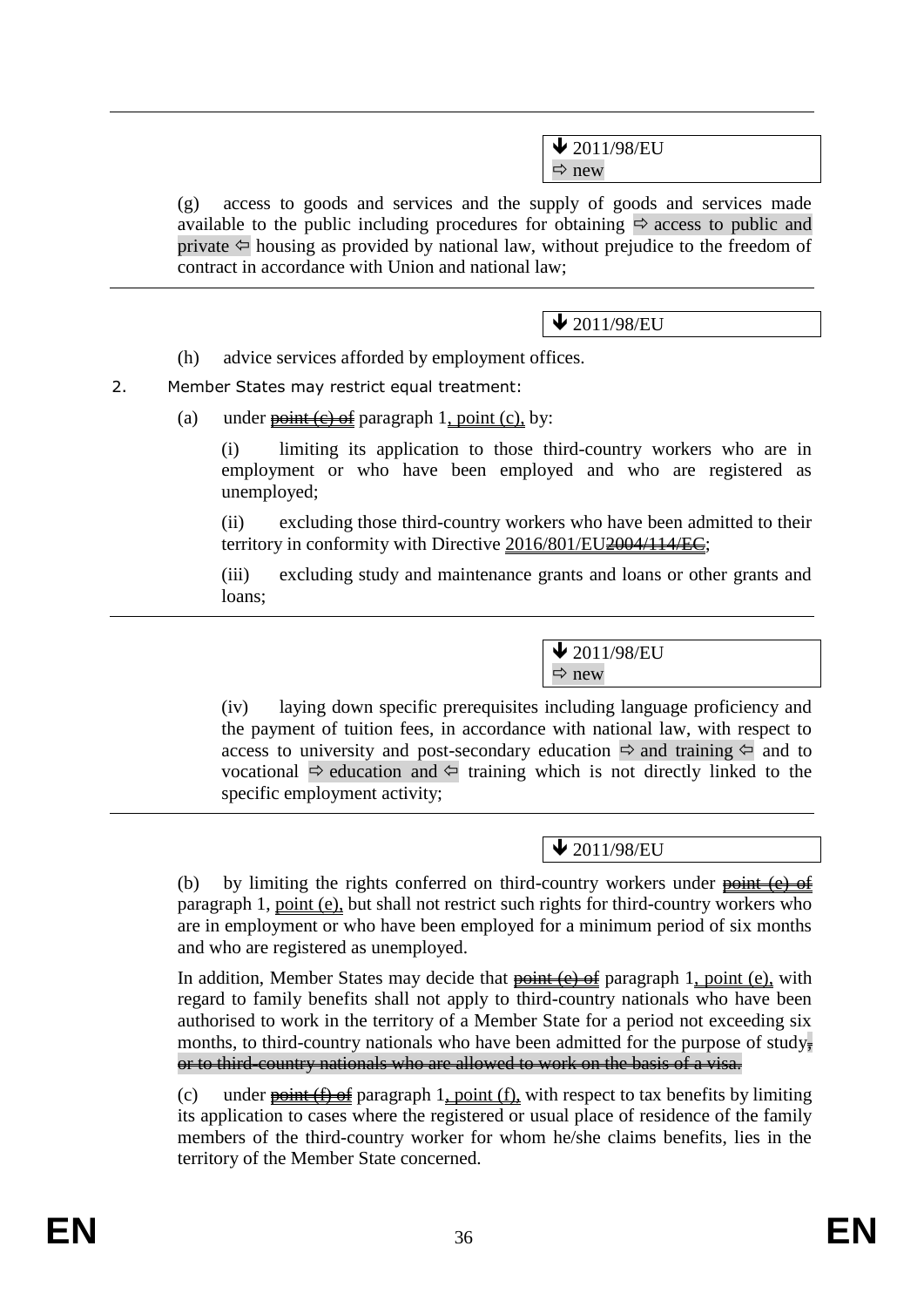(d) under  $\frac{\text{point}(\text{g})}{\text{off}}$  paragraph 1, point (g), by:

(i) limiting its application to those third-country workers who are in employment;

> $\bigvee$  2011/98/EU  $\Rightarrow$  new

(ii) restricting access to  $\Rightarrow$  public  $\Leftarrow$  housing;

 $\bigvee$  2011/98/EU

3. The right to equal treatment laid down in paragraph 1 shall be without prejudice to the right of the Member State to withdraw or to refuse to renew the residence permit issued under this Directive, the residence permit issued for purposes other than work, or any other authorisation to work in a Member State.

4. Third-country workers moving to a third country, or their survivors who reside in a third country and who derive rights from those workers, shall receive, in relation to old age, invalidity and death, statutory pensions based on those workers' previous employment and acquired in accordance with the legislation referred to in Article 3 of Regulation (EC) No 883/2004, under the same conditions and at the same rates as the nationals of the Member States concerned when they move to a third country.

 $\sqrt{2}$  new

## *Article 13*

## **Monitoring, risk assessment, inspections and penalties**

1. Member States shall provide for measures to prevent possible infringements by employers of national provisions adopted pursuant to Article 12. Preventive measures shall include monitoring, assessment and, where appropriate, inspections in accordance with national law or administrative practice.

2. Member States shall lay down the rules on penalties applicable to infringements by employers of national provisions adopted pursuant to Article 12. The penalties provided for shall be effective, proportionate and dissuasive. Member States shall, without delay, notify the Commission of those rules and of those measures and shall notify it, without delay, of any subsequent amendment affecting them.

3. Member States shall ensure that services in charge of inspection of labour or other competent authorities and, where provided for under national law in respect of national workers, organisations representing workers' interests have access to the workplace.

## *Article 14*

## **Facilitation of complaints and legal redress**

1. Member States shall ensure that there are effective mechanisms through which third-country workers may lodge complaints against their employers:

(a) directly; or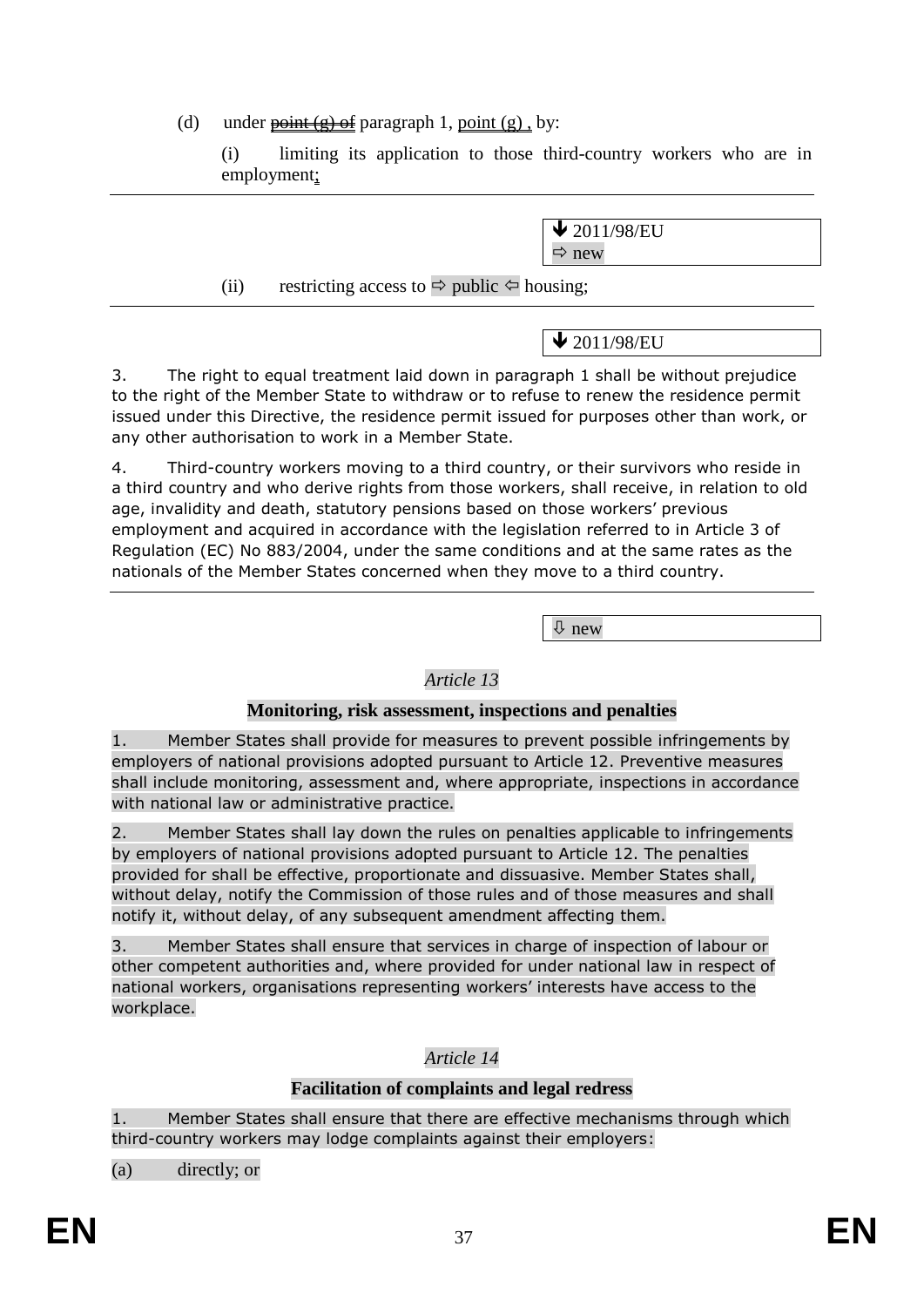- (b) through third parties which have, in accordance with the criteria laid down by their national law, a legitimate interest in ensuring compliance with this Directive; or
- (c) through a competent authority of the Member State when provided for by national law.

2. Member States shall ensure that third parties referred to in paragraph 1, point (b) may engage either on behalf of or in support of a third-country worker, with his or her approval, in any judicial and/or administrative procedures aimed at enforcing compliance with this Directive.

3. Member States shall ensure that third-country workers have the same access as nationals of the Member State where they reside with regard to:

- (a) measures protecting against dismissal or other adverse treatment by the employer as a reaction to a complaint within the undertaking; or to
- (b) any judicial and/or administrative procedure aimed at enforcing compliance with this Directive.

 $\bigvee$  2011/98/EU

## **CHAPTER IV**

## *FINAL PROVISIONS*

## *Article 1513*

### **More favourable provisions**

1. This Directive shall apply without prejudice to more favourable provisions of:

(a) Union law, including bilateral and multilateral agreements between the Union, or the Union and its Member States, on the one hand and one or more third countries on the other; and

(b) bilateral or multilateral agreements between one or more Member States and one or more third countries.

2. This Directive shall be without prejudice to the right of Member States to adopt or maintain provisions that are more favourable to the persons to whom it applies.

> $\sqrt{2011/98/EU}$  $\Rightarrow$  new

## *Article 1614*

#### **Information to the general public**

Each Member State shall make available  $\Leftrightarrow$  easily accessible  $\Leftrightarrow$  to the general public a regularly updated set of information:

(a) concerning the conditions of third-country nationals' admission to and residence in its territory in order to work there;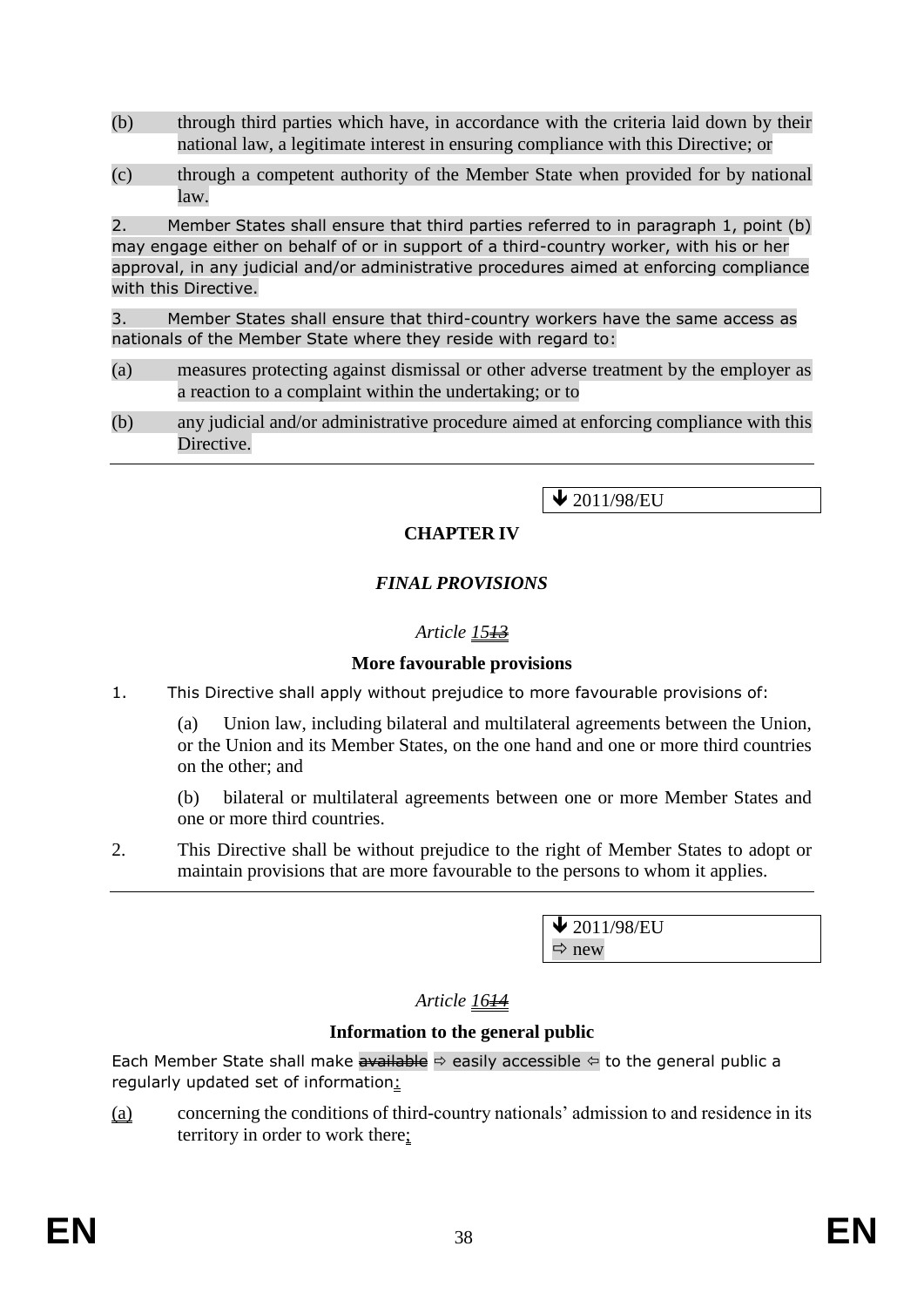$\sqrt{2}$  new

## (b) on all the documentary evidence needed for the application;

(c) on entry and residence conditions, including the rights, obligations and procedural safeguards, of the third-country nationals falling under the scope of this Directive.

> $\bigvee$  2011/98/EU (adapted)  $\Rightarrow$  new

# *Article 1715*

# **Reporting**

1. Periodically, and for the first time  $\boxtimes$  no later than  $\lceil ... \rceil$   $\otimes$  25 December 2016, the Commission shall present a report to the European Parliament and the Council on the application of this Directive in the Member States and shall propose amendments it deems necessary.

2. Annually, and for the first time  $\frac{1}{2}$  December 2014  $\infty$  no later than  $\lceil \frac{1}{2} \sqrt{2} \rceil$ , Member States shall communicate to the Commission  $\mathbb{E}$  (Eurostat)  $\mathbb{E}$  statistics on the volumes of third-country nationals who have been granted a single permit during the previous calendar year, in accordance with Regulation (EC) No 862/2007 of the European Parliament and of the Council of 11 July 2007 on Community statistics on <del>migration and international protection</del><sup>60</sup>. ⇒ Those statistics shall relate to reference periods of one calendar year, be disaggregated by type of decision, reason, length of validity and citizenship and be transmitted within six months after the end of the reference period.  $\Leftrightarrow$ 

 $\blacktriangleright$  2011/98/EU (adapted)

# *Article 1816*

# **Transposition**

1. Member States shall bring into force the laws, regulations and administrative provisions necessary to comply with  $\boxtimes$  Article 2 point (c), Article 3(2), Article 4(1) and (3), Article 5(2), second subparagraph, Article 7(1), Article 9, Article 11(2) to (4), Article  $12(1)$ , point (g), Article  $12(2)$ , point (b) second paragraph, Article 12, point (d)(ii), Article 13, Article 14 and Article 16  $\otimes$  this Directive by  $\otimes$  [two years after the entry into force]  $\otimes$  25 December 2013. They shall forthwith  $\otimes$  immediately  $\otimes$  communicate  $\otimes$  the text of those measures  $\otimes$  to the Commission the text of those provisions.

When Member States adopt those measures, they shall contain a reference to this Directive or shall be accompanied by such a reference on the occasion of their official publication. The methods of making such reference shall be laid down by Member States.  $\mathbb{Z}$  They shall also include a statement that references in existing laws, regulations and administrative provisions to the directive repealed by this Directive shall be construed as

<sup>60</sup> <sup>60</sup> Regulation (EC) No 862/2007 of the European Parliament and of the Council of 11 July 2007 on Community statistics on migration and international protection and repealing Council Regulation (EEC) No 311/76 on the compilation of statistics on foreign workers (OJ L 199, 31.7.2007, p. 23).